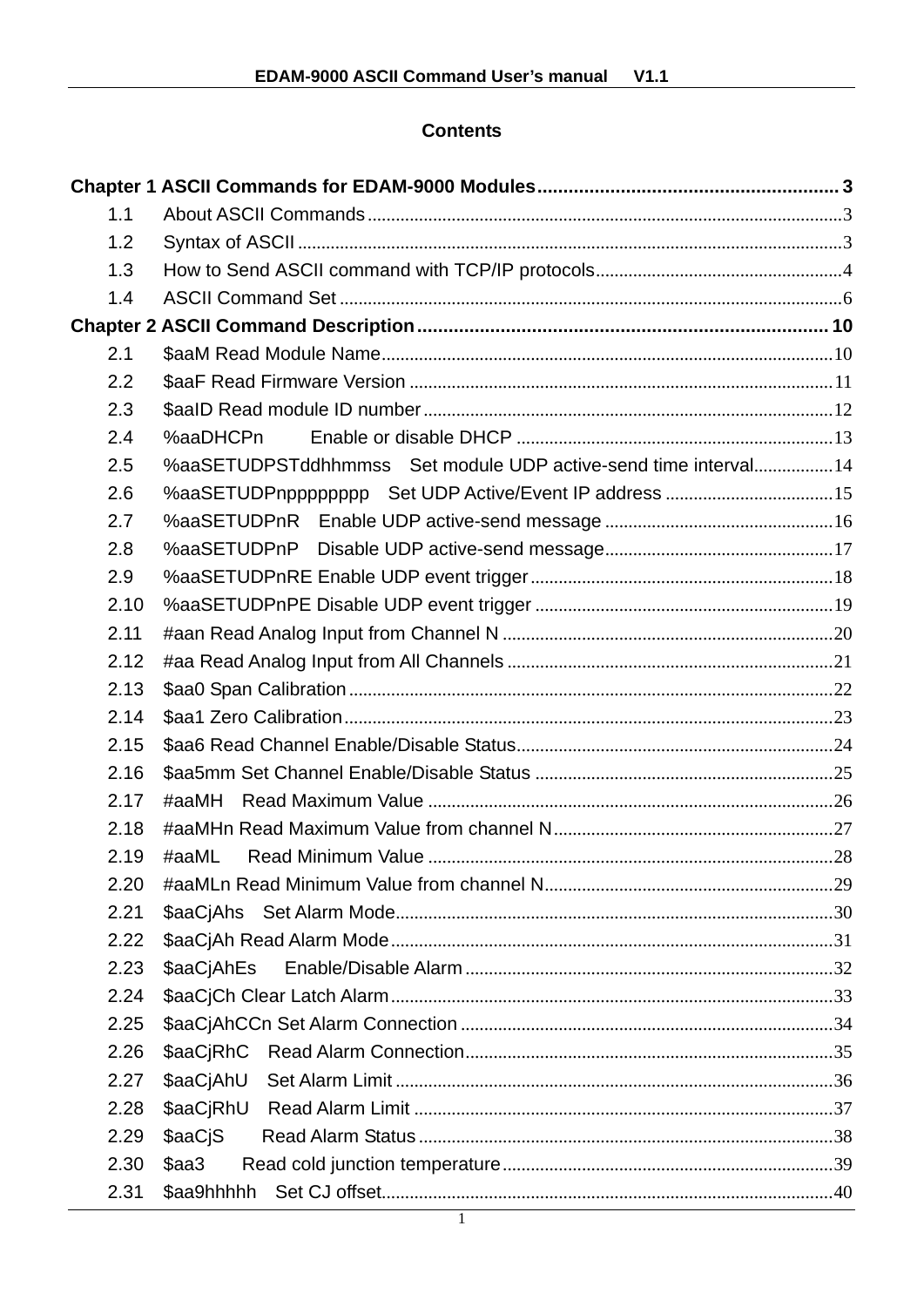# **EDAM-9000 ASCII Command User's manual V1.1**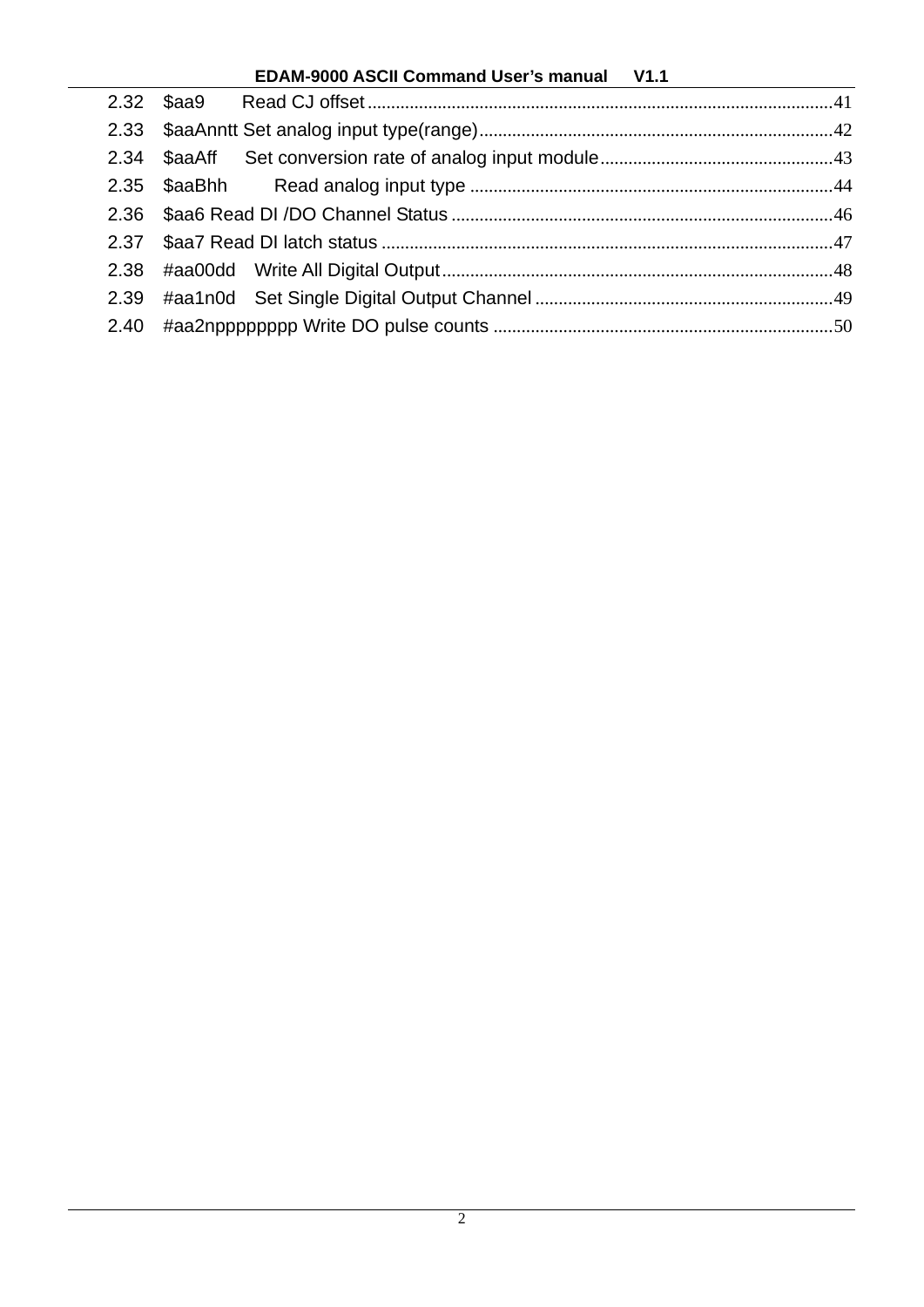# **Chapter 1 ASCII Commands for EDAM-9000 Modules**

# **1.1 About ASCII Commands**

For users do not familiar to Modbus protocol, Inlog offers a function library as a protocol translator, integrating ASCII command into Modbus/TCP structure. Therefore, users familiar to ASCII command can access EDAM-9000 easily. Before explaining the structure of ASCII command packed with Modbus/TCP format. Lets see how to use an ASCII command and how many are available for your program.

EDAM9000 series also integrate ASCII command into UDP protocol with port 1025. User can simply send the Command of ASCII format through UDP protocol (such as UPD\_send( Dest\_IP, "\$01M") )

# **1.2 Syntax of ASCII**

Command Syntax: [delimiter character][address][channel][command][ data][checksum][carriage return] Every command begins with a delimiter character.

There are two valid characters: \$ and # .The delimiter character is followed by a two-character address (hex-decimal) that specifies the target system. The two characters following the address specified the module and channel.

Depending on the command, an optional data segment may follow the command string. An optional two-character checksum may also be appended to the command string. Every command is terminated with a carriage return (cr).

The command set is divided into the following five categories:

- System Command Set
- Analog Input Command Set
- Analog Input Alarm Command Set
- Universal I/O Command Set
- Digital I/O Command Set

Every command set category starts with a command summary of the particular type of module, followed by datasheets that give detailed information about individual commands. Although commands in different subsections sometime share the same format, the effect they have on a certain module can be completely different than that of another. Therefore, the full command sets for each type of modules are listed along with a description of the effect the command has on the given module.

*Note: All commands should be issued in UPPERCASE characters only!*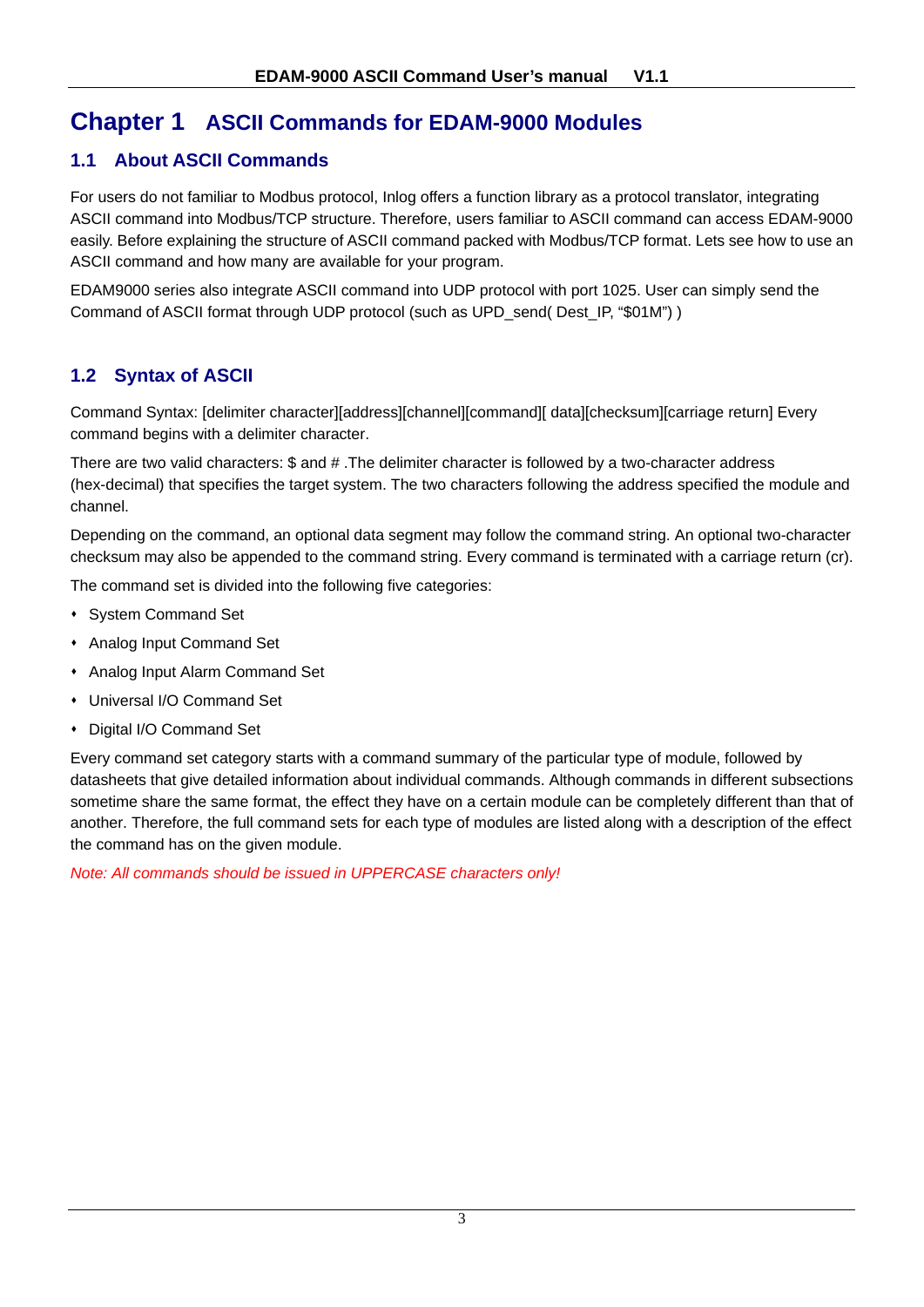#### **1.3 How to Send ASCII command with TCP/IP protocols**

There are two ways to send ASCII command to EDAM9000 module

#### **UDP protocol with port 1025**

```
Request: "$01M" + chr(cr) ; just send ASCII command string ended with code 0x13 (cr)
Response: ASCII string ended with code 0x13 (cr) 
Example: 
  Dim Asc_cmd ,Rep_cmd as string 
  Asc_cmd="$01M" & chr(13) 
  Winsock_UDP.SendData(Asc_cmd) 'Send ASCII command
  …… 
  Winsock UDP.GetData Rep_cmd vbByte ' Read Response string
```
#### **MODBUS/TCP protocol with port 502**

The EDAM9000 module provides MODBUS/TCP function 17H to accept the ASCII command sent from the host. The format of request frame buffer as shown follows:

| Framebuffer( $0 - 3$ )=0              | 'always 0 for MODBUS/TCP standard |                                                                    |
|---------------------------------------|-----------------------------------|--------------------------------------------------------------------|
| Framebuf(4) = $0$                     | ' always 0                        |                                                                    |
| Framebuf(5) = $n$                     | ' number of following bytes       |                                                                    |
| Framebuf(6) = $1$                     | 'Always 1 for EDAM9000            |                                                                    |
| Framebuf(7) = $8H17$                  |                                   | 'MODBUS/TCP function call 17H (used for ASCII command transaction) |
| Framebuf(8) = $0$                     | 'always 0                         |                                                                    |
| Framebuf(9) = $0$                     | 'always 0                         |                                                                    |
| Framebuf(10) = $0$                    | 'always 0                         |                                                                    |
| Framebuf(11) = $0$                    | 'always 0                         |                                                                    |
| Framebuf(12) = $0$                    | 'always 0                         |                                                                    |
| Framebuf(13) = $0$                    | 'always 0                         |                                                                    |
| Framebuf(14) = $0$                    | 'always 0                         |                                                                    |
| Framebuf( $15$ ) = 0                  | 'always 0                         |                                                                    |
| Framebuf(16) = $m$                    | 'number of ASCII command bytes    |                                                                    |
| Framebuf( $17+$ ) =m                  | ' ASCII command data              |                                                                    |
|                                       |                                   |                                                                    |
| Example:                              |                                   |                                                                    |
| Dim Framebuf(22), Respbuf(30) as byte |                                   |                                                                    |
| Dim Asc_cmd as string                 |                                   |                                                                    |
| Asc_cmd="%01M" & chr(13)              |                                   |                                                                    |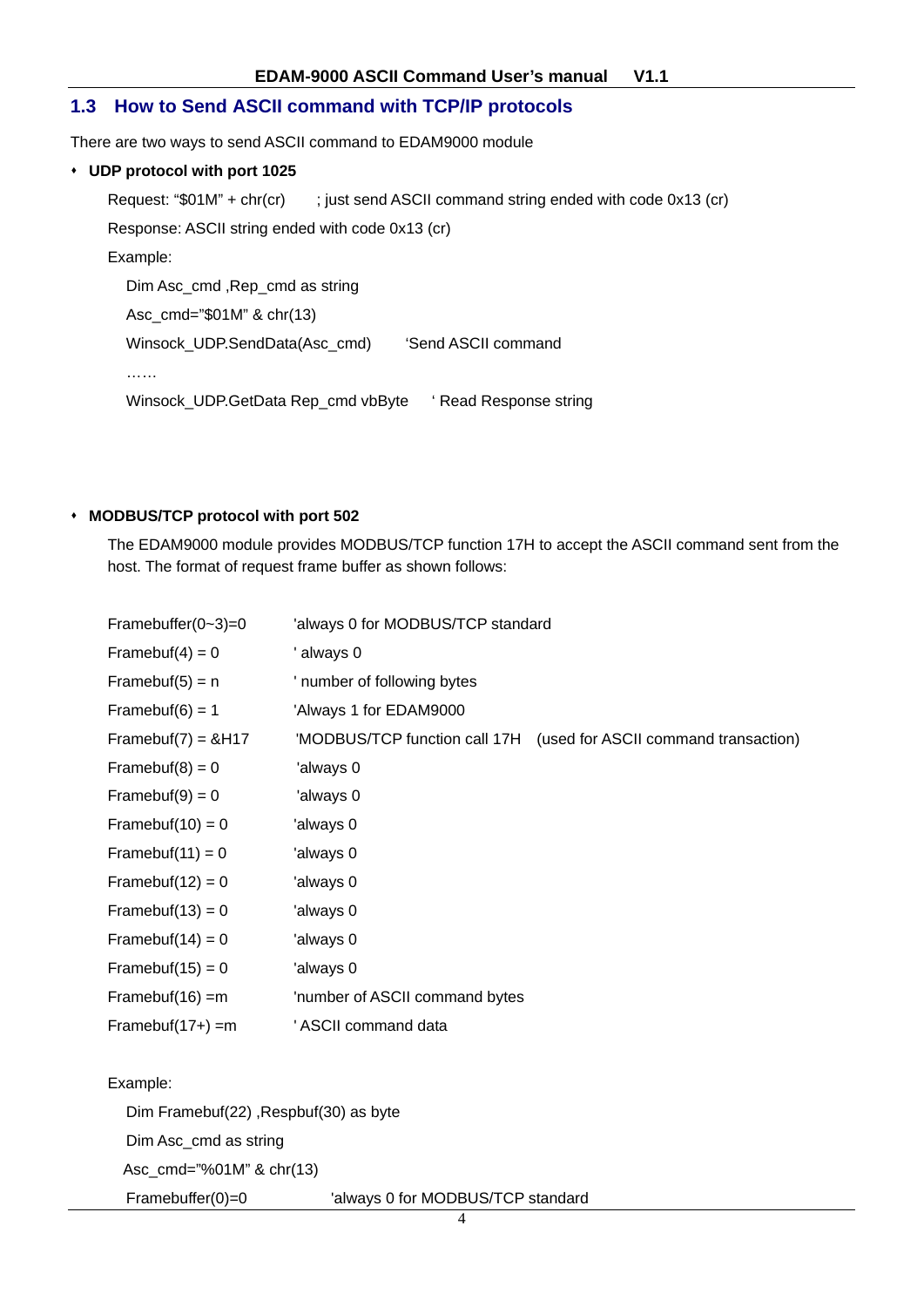# **EDAM-9000 ASCII Command User's manual V1.1**

| Framebuffer $(1)=0$                                  | 'always 0 for MODBUS/TCP standard    |                                        |  |
|------------------------------------------------------|--------------------------------------|----------------------------------------|--|
| Framebuffer(2)=0                                     | 'always 0 for MODBUS/TCP standard    |                                        |  |
| Framebuffer(3)=0                                     | 'always 0 for MODBUS/TCP standard    |                                        |  |
| Framebuf(4) = $0$                                    | ' always 0                           |                                        |  |
| Framebuf(5) = $16$                                   | ' number of following bytes=16 bytes |                                        |  |
| Framebuf(6) = $1$                                    | 'Always 1 for EDAM9000               |                                        |  |
| Framebuf(7) = $&H17$                                 | 'MODBUS/TCP function call 17H        |                                        |  |
| Framebuf(8) = $0$                                    | 'always 0                            |                                        |  |
| Framebuf(9) = $0$                                    | 'always 0                            |                                        |  |
| Framebuf(10) = $0$                                   | 'always 0                            |                                        |  |
| Framebuf(11) = $0$                                   | 'always 0                            |                                        |  |
| Framebuf(12) = $0$                                   | 'always 0                            |                                        |  |
| Framebuf(13) = $0$                                   | 'always 0                            |                                        |  |
| Framebuf(14) = $0$                                   | 'always 0                            |                                        |  |
| Framebuf(15) = $0$                                   | 'always 0                            |                                        |  |
| Framebuf(16) = $5$                                   |                                      | 'number of ASCII command bytes=5 bytes |  |
| Framebuf(17) = Asc(Mid(Asc_cmd, 1, 1))               |                                      | '1's ASCII code "%"                    |  |
| Framebuf(18) = $Asc(Mid(Asc\_cmd, 2, 1))$            |                                      | '1's ASCII code "0"                    |  |
| Framebuf(19) = $Asc(Mid(Asc\_cmd, 3, 1))$            |                                      | '1's ASCII code "1"                    |  |
| Framebuf(20) = $Asc(Mid(Asc\_cmd, 4, 1))$            |                                      | '1's ASCII code "M"                    |  |
| Framebuf(21) = $Asc(Mid(Asc\_cmd, 5, 1))$            |                                      | ' 1's ASCII code chr(13)               |  |
| MODBUS_TCP.SendData(Framebuf)<br>'Send ASCII command |                                      |                                        |  |
|                                                      |                                      |                                        |  |
| .<br>MODBUS_TCP.GetData Respbuf vbByte               |                                      | ' Read Response string                 |  |
|                                                      |                                      |                                        |  |
| Where:                                               |                                      |                                        |  |
| Respbuf(7)=8                                         |                                      | 'number of response ASCII string       |  |
| Respbuf(8)='!'                                       | 'ASCII code '!'                      |                                        |  |
| Respbuf(9)='0'                                       | 'ASCII code '0'                      |                                        |  |
| Respbuf(10)='1'                                      | 'ASCII code '1'                      |                                        |  |
| Respbuf(11)='9'                                      | 'ASCII code '9'                      |                                        |  |
| Respbuf(12)='0'                                      | 'ASCII code '0'                      |                                        |  |
| Respbuf(13)='5'                                      | 'ASCII code '5'                      |                                        |  |
| Respbuf(14)='2'                                      | 'ASCII code '2'                      |                                        |  |
| Respbuf(15)=13                                       | 'ASCII code 0x13 (cr)                |                                        |  |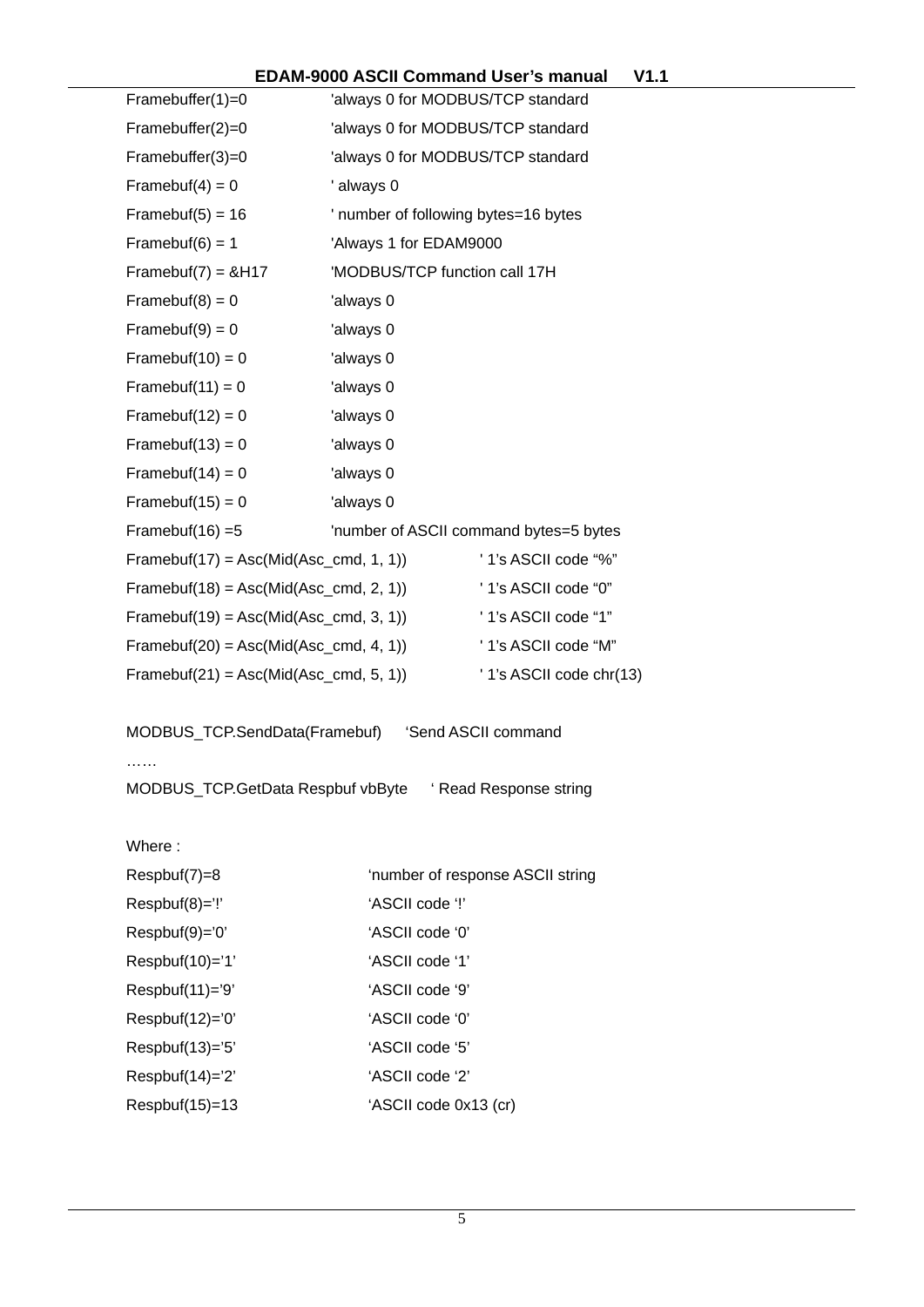# **1.4 ASCII Command Set**

| <b>Command Name</b><br>Command | <b>Description</b> | Available<br><b>Modules</b> |
|--------------------------------|--------------------|-----------------------------|
|--------------------------------|--------------------|-----------------------------|

#### **Common commands**

| \$aaM                   | Read Module Name            | Return the module name from a specified<br>module      | All modules |
|-------------------------|-----------------------------|--------------------------------------------------------|-------------|
| \$aaF                   | Read<br>Firmware<br>Version | Return the firmware version from a specified<br>module | All modules |
| \$aalD                  | Read ID number              | Return the ID number of the specified<br>module        | All modules |
| %aaDHCPn                | Set DHCP                    | Enable or disable DHCP                                 | All modules |
| %aaSETUDPSTd<br>dhhmmss | Set Active time interval    | Set module UDP active-send time interval               | All modules |
| %aaSETUDPnpp<br>pppppp  | Set active/event IP         | Set UDP active/event IP address                        | All modules |
| %aaSETUDPnR             | Enable active send          | Enable active-send message                             | All modules |
| %aaSETUDPnP             | Disable active send         | Disable active-send message                            | All modules |
| %aaSETUDPnRE            | Enable event trigger        | Enable event trigger                                   |             |
| %aaSETUDPnPE            | Disable event trigger       | Disable event trigger                                  |             |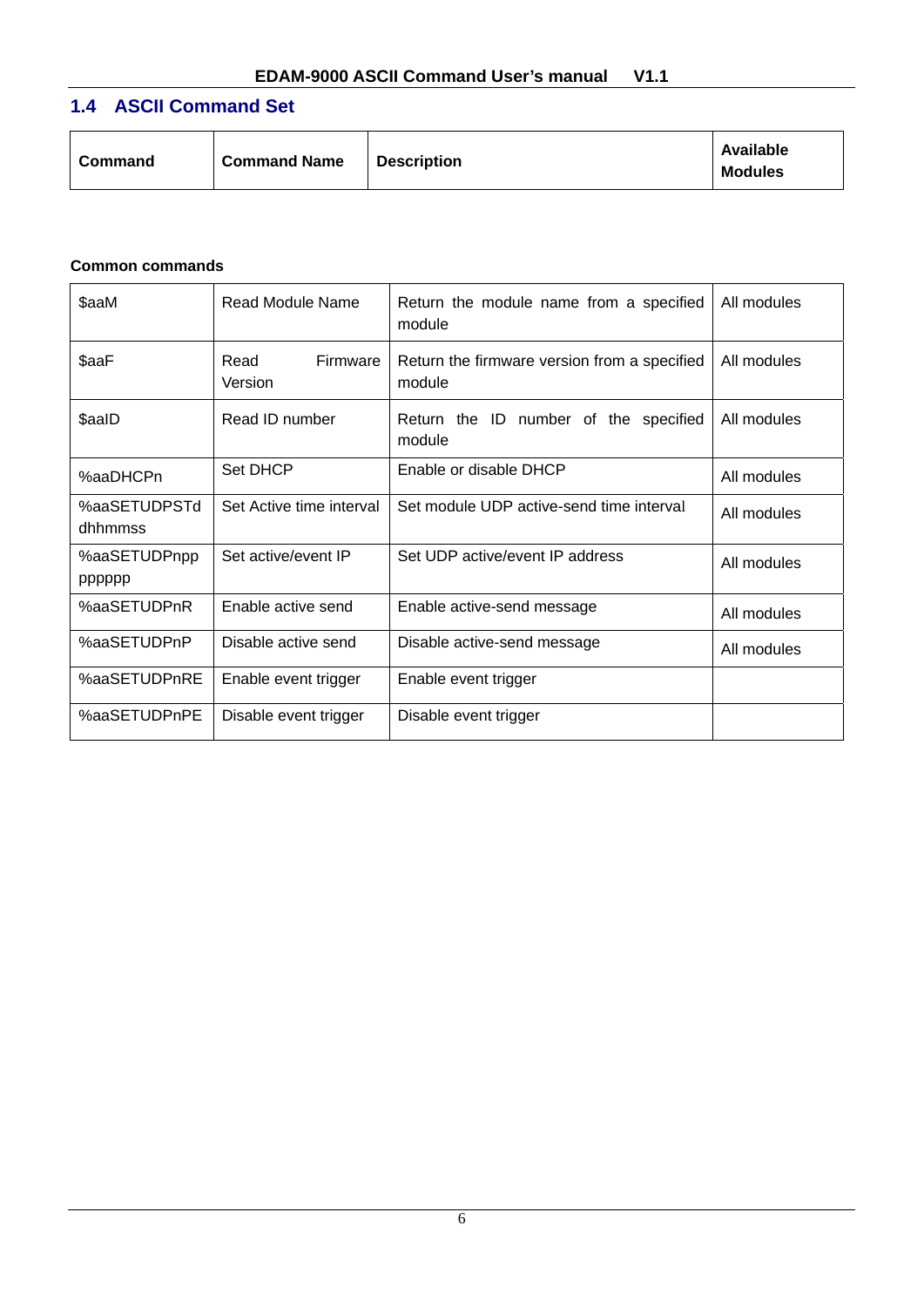**Analog commands**

#### #aan Read Analog Input from Channel N Return the input value from the specified analog input channel 9015/9017/9019 #aa Read Analog Input from all channels Return the input values from all analog input channels 9015/9017/9019 \$aa0 Span Calibration | Calibrate the analog input module to correct the gain error 9015/9017/9019 \$aa1 **Offset Calibration** Calibrate the analog input module to correct the offset error 9015/9017/9019 \$aa6 Read Channel Enable/Disable **Status** Asks a specified module to return the Enable/Disable status of all analog input channels 9015/9017/9019 \$aa5mm Set Channel Enable/Disable **Status** Set Enable/Disable status for analog input channels 9015/9017/9019  $\#$ aaMH Read all Max. Data Read the maximum data from all analog input channels 9015/9017/9019 #aaMHn Read single Max. Data Read the maximum date from a specified analog input channel 9015/9017/9019  $\#$ aaML Read all Min. Data Read the minimum data from all analog input channels 9015/9017/9019  $\#$ aaMLn  $\|$  Read single Min. Data Read the minimum data from a specified analog input channel 9015/9017/9019  $\frac{1}{2}$  Set Alarm Mode  $\frac{1}{2}$  Set the High/Low alarm in either Momentary or Latching mode 9015/9017/9019 \$aaCiAh Read Alarm Mode Returns the alarm mode for the specified channels 9015/9017/9019  $\frac{1}{2}$  Enable/Disable Alarm  $\left| \frac{1}{2}$  Enables/Disables the high/low alarm of the specified channels 9015/9017/9019 \$aaCiCh Clear Latch Alarm Resets a latched alarm 9015/9017/9019 \$aaCjAhCCn | Set Alarm Connection | Connects the High/Low alarm of a specified input channel to interlock with a specified output channel 9017/9019 \$aaCjRhC Read Alarm **Connection** Returns the alarm configuration of a specified input channel 9017/9019 \$aaCjAhU Set Alarm Limit Sets the High/Low alarm limit value to a specified channel 9015/9017/9019  $\frac{1}{2}$  Read Alarm Limit Returns the High/Low alarm limit value of the specified channel 9015/9017/9019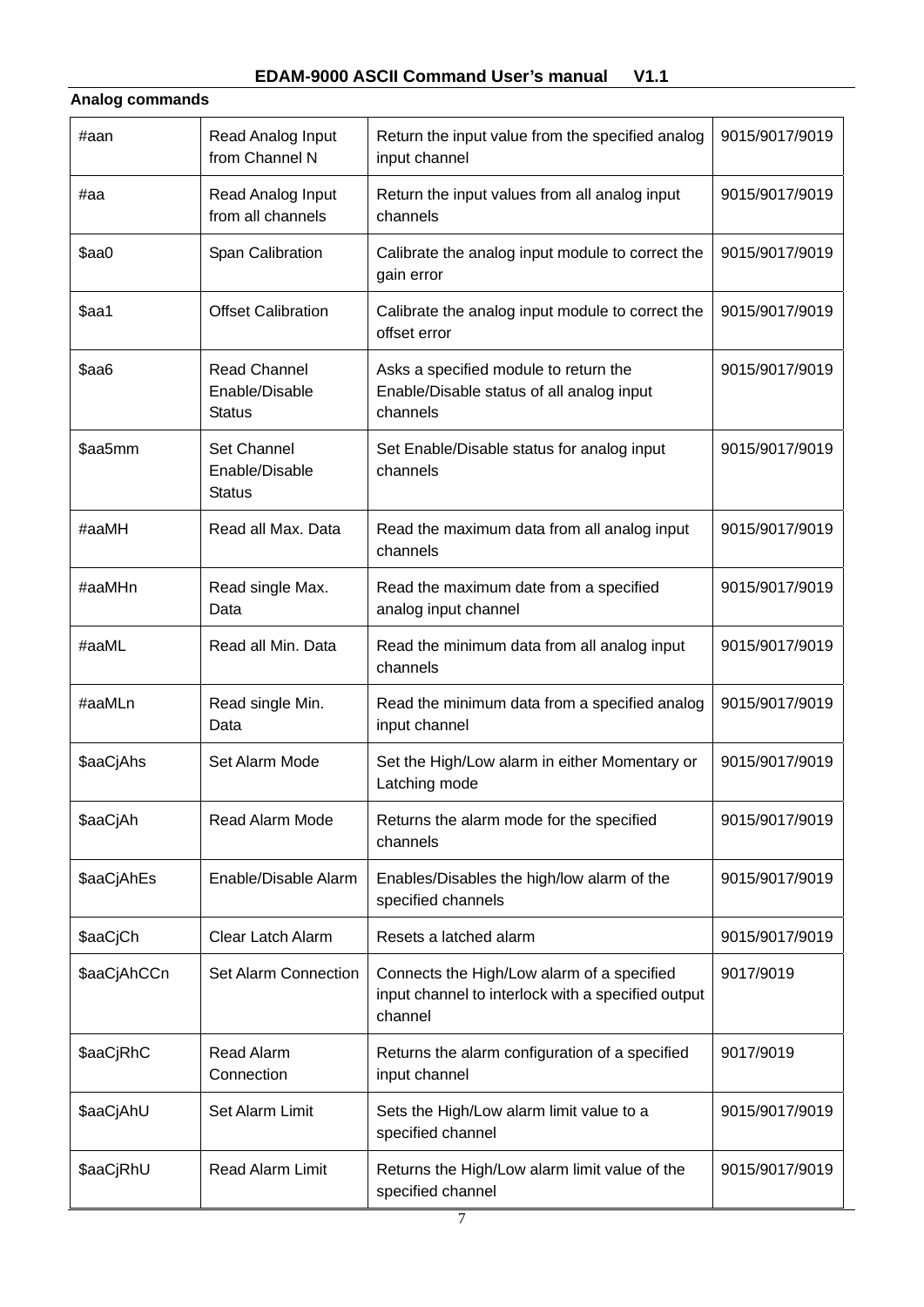## **EDAM-9000 ASCII Command User's manual V1.1**

| \$aaCjS    | <b>Read Alarm Status</b> | Reads whether an alarm occurred in the<br>specified Channel | 9015/9017/9019 |
|------------|--------------------------|-------------------------------------------------------------|----------------|
| \$aa3      | Read cold junction       | Return the Cold Junction temperature                        | 9019           |
| \$aa9hhhhh | Set CJ offset            | Set Cold Junction temperature offset                        | 9019           |
| \$aa9      | Read CJ offset           | Return Cold Junction temperature offset                     | 9019           |
| \$aaAnntt  | Set analog input type    | Set analog input type(range)                                | 9015/9017/9019 |
| \$aaAff    | Set conversion rate      | Set conversion rate of analog input module                  | 9015/9017/9019 |
| \$aaBhh    | Read input range         | Return the input mode of the specified analog<br>channel    | 9015/9017/9019 |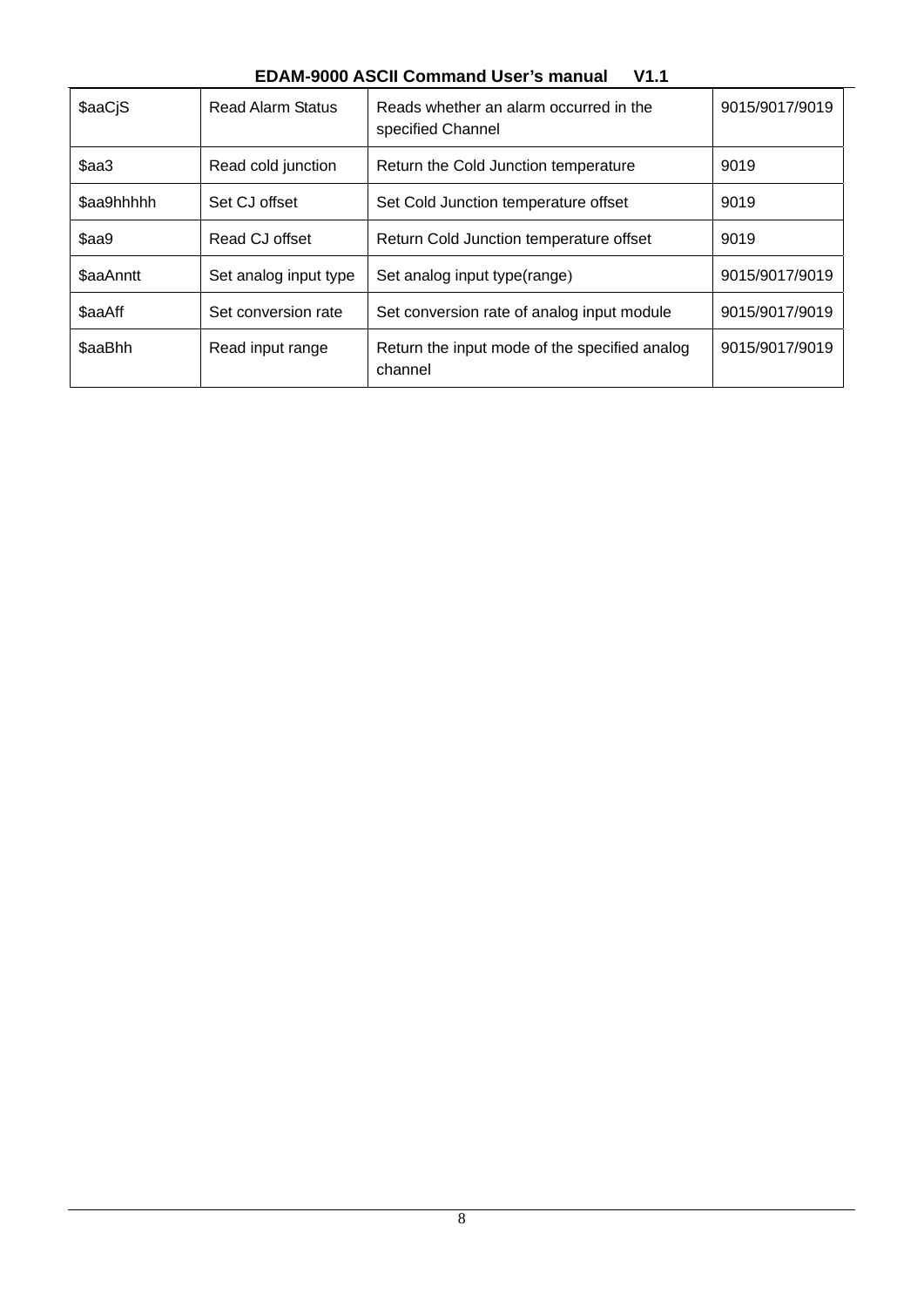# **EDAM-9000 ASCII Command User's manual V1.1**

| Digital I/O commands |                                       |                                                                                      |                |
|----------------------|---------------------------------------|--------------------------------------------------------------------------------------|----------------|
| \$aa6                | <b>Read Channels</b><br><b>Status</b> | Asks a specified input module to return the<br>status of all channels                | 9050/9051/9052 |
| \$aa7                | Read DI latch status                  | Read DI latch status                                                                 | 9050/9051/9052 |
| #aaDnd               | <b>Set Digital Output</b>             | Sets the status for the specified digital output<br>channel                          | 9050/9051/9052 |
| $\#$ aabb            | <b>Write Digital Output</b>           | Writes specified values to either a single<br>channel or all channels simultaneously | 9050/9051/9052 |
| #aa2hhhhhhhhh        | Write DO pulse<br>counts              | Set output counts of the specified DO channel                                        | 9050/9051/9052 |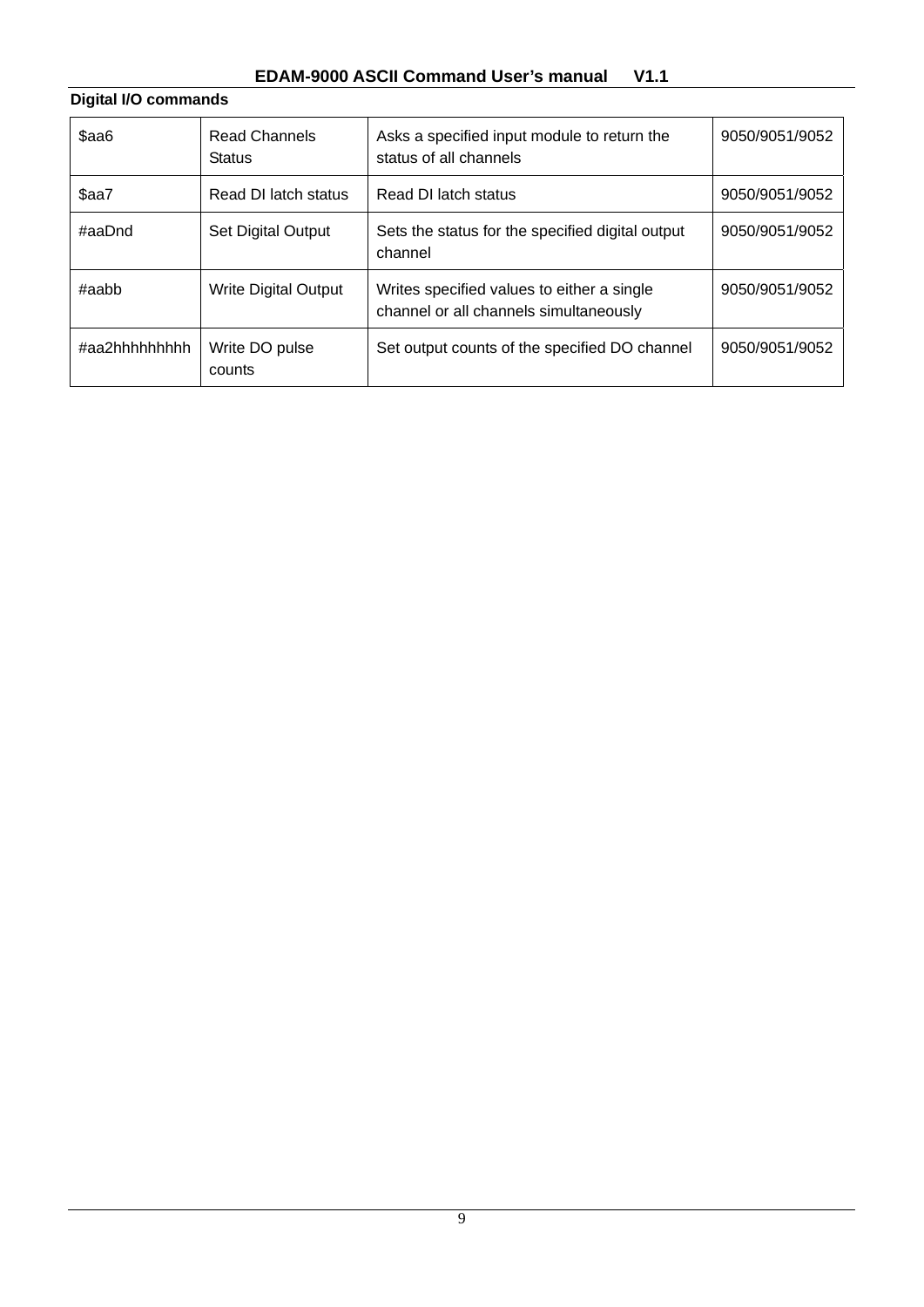# **Chapter 2 ASCII Command Description**

# **2.1 \$aaM Read Module Name**

**Description:** Returns the module name from a specified module.

**Syntax:** \$aaM(cr)

\$ is a delimiter character.

aa (range 00-FF) represents the 2-character hexadecimal Modbus address (Always 01)

M is the Module Name command.

(cr) is the terminating character, carriage return (0Dh).

**Response:** !aa60bb(cr) if the command is valid.

?aa(cr) if an invalid operation was entered.

There is no response if the module detects a syntax error, communication error or if the address does not exist.

! delimiter indicating a valid command was received.

? delimiter indicating the command was in-valid.

aa (range 00-FF) represents the 2-character hexadecimal address of an EDAM-9000 module.

bb (range 00-FF) represents the 2-character model number of an EDAM-9000 module.

(cr) is the terminating character, carriage return (0Dh).

## **Example:**

command: \$01M(cr)

Response: !016050(cr)

The command requests the system at address 01h to send its module name. The system at address 01h responds with module name 6050 indicating that there is an EDAM-9050 at address 01h.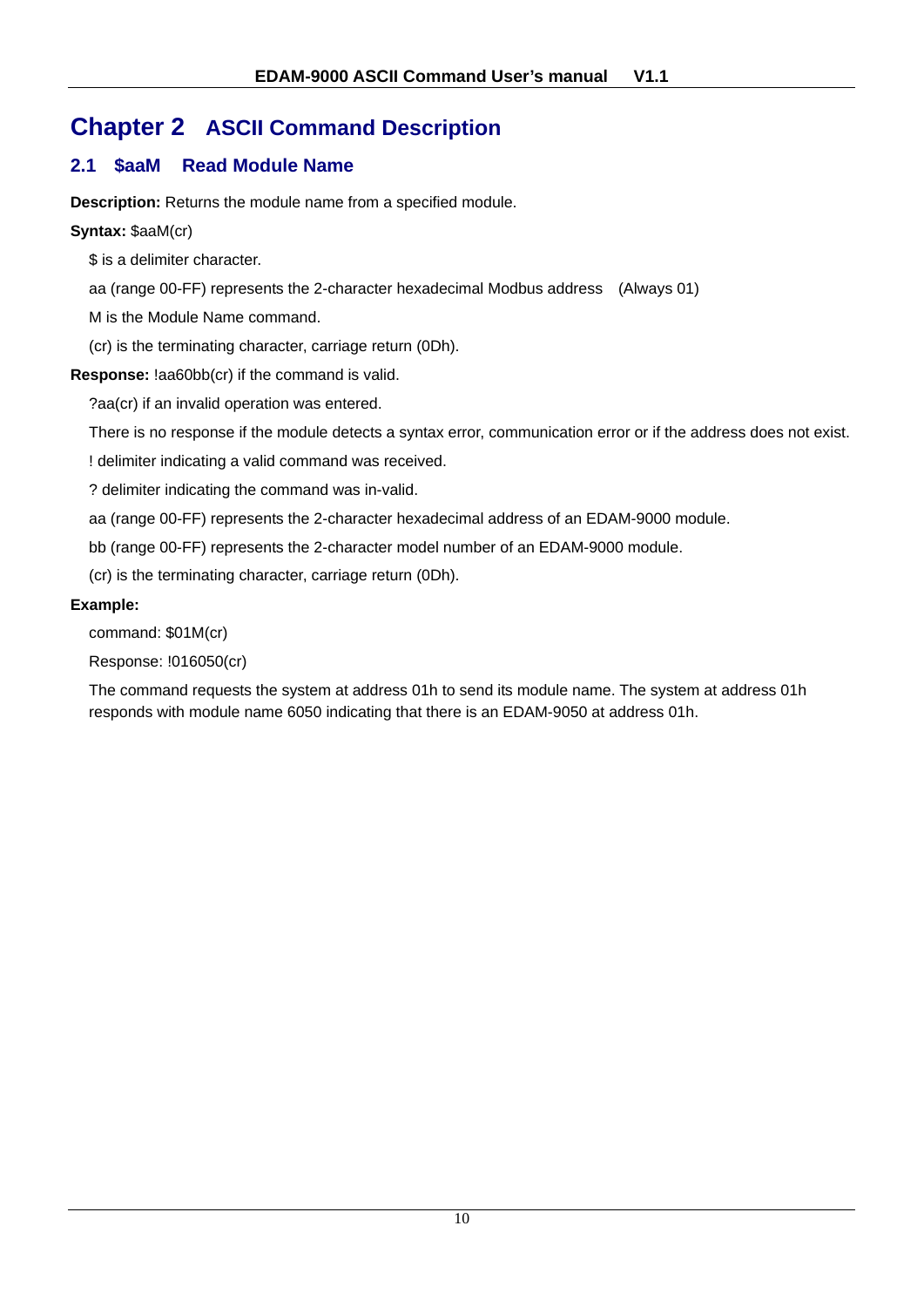## **2.2 \$aaF Read Firmware Version**

**Description:** Returns the firmware version from a specified module.

#### **Syntax:** \$aaF(cr)

\$ is a delimiter character.

aa (range 00-FF) represents the 2-character hexadecimal Modbus address (Always 01)

F is the Firmware Version command.

(cr) is the terminating character, carriage return (0Dh).

**Response:** !aa(version)(cr) if the command is valid.

?aa(cr) if an invalid operation was entered.

There is no response if the module detects a syntax error, communication error or if the address does not exist.

! delimiter indicating a valid command was received.

? delimiter indicating the command was invalid.

aa (range 00-FF) represents the 2-character hexadecimal address of an EDAM-9000 module.

(version) represents the firmware version of the module.

(cr) is the terminating character, carriage return (0Dh).

#### **Example:** command: \$01F(cr)

response: !01 1.01(cr)

The command requests the system at address 01h to send its firmware version. The system responds with firmware version 1.01.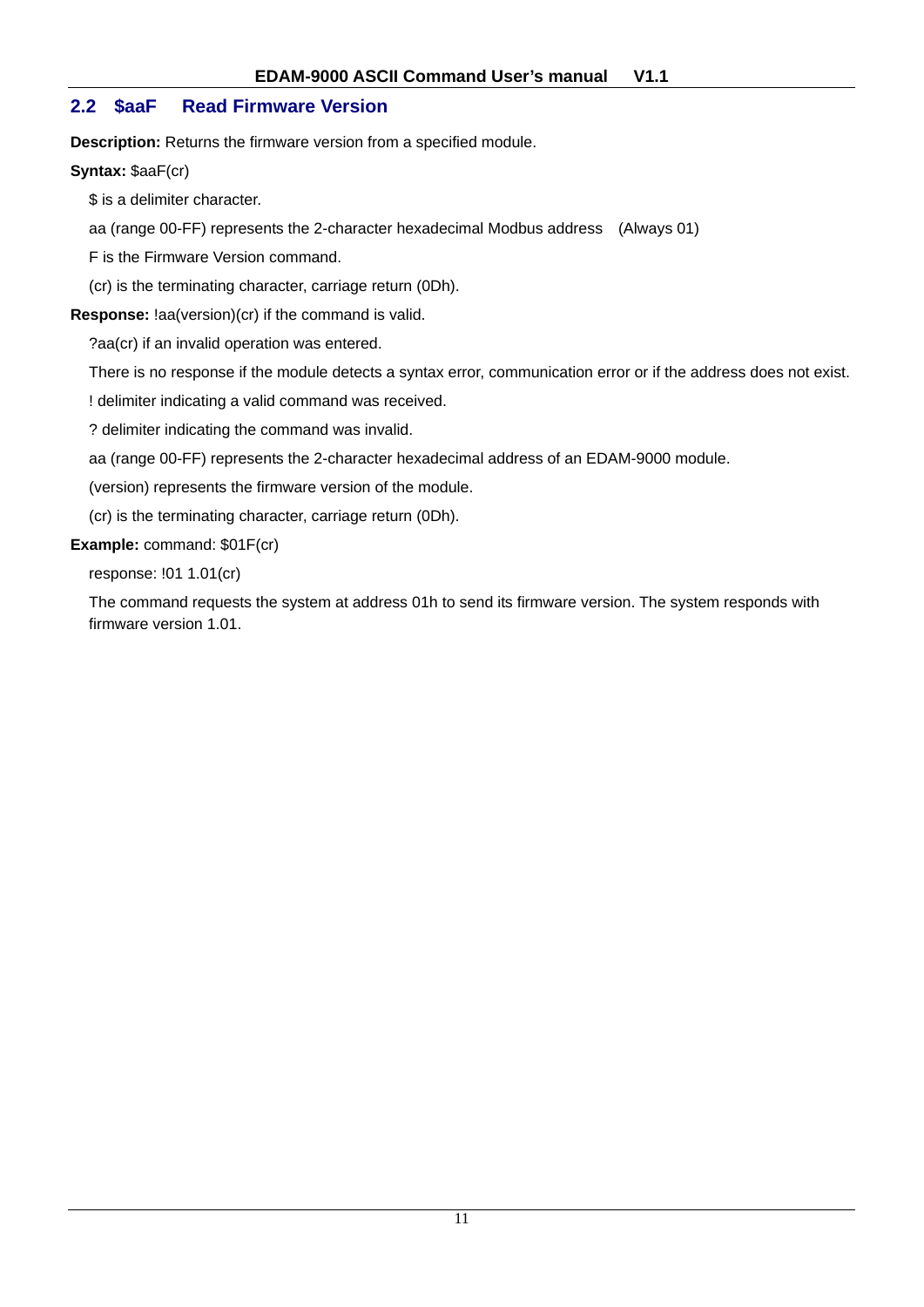## **2.3 \$aaID Read module ID number**

**Description:** Returns the ID number from a specified module.

**Syntax:** \$aaID(cr)

\$ is a delimiter character.

aa (range 00-FF) represents the 2-character hexadecimal Modbus address (Always 01)

ID is the ID command.

(cr) is the terminating character, carriage return (0Dh).

**Response:** !aann(cr) if the command is valid.

?aa(cr) if an invalid operation was entered.

There is no response if the module detects a syntax error, communication error or if the address does not exist.

! delimiter indicating a valid command was received.

? delimiter indicating the command was invalid.

aa (range 00-FF) represents the 2-character hexadecimal address of an EDAM-9000 module.

nn represents the ID number of the module.

(cr) is the terminating character, carriage return (0Dh).

#### **Example:** command: \$01ID(cr)

response: !010A(cr)

The command requests the system at address 01h to send its ID number. The system responds with ID number 10(0AH).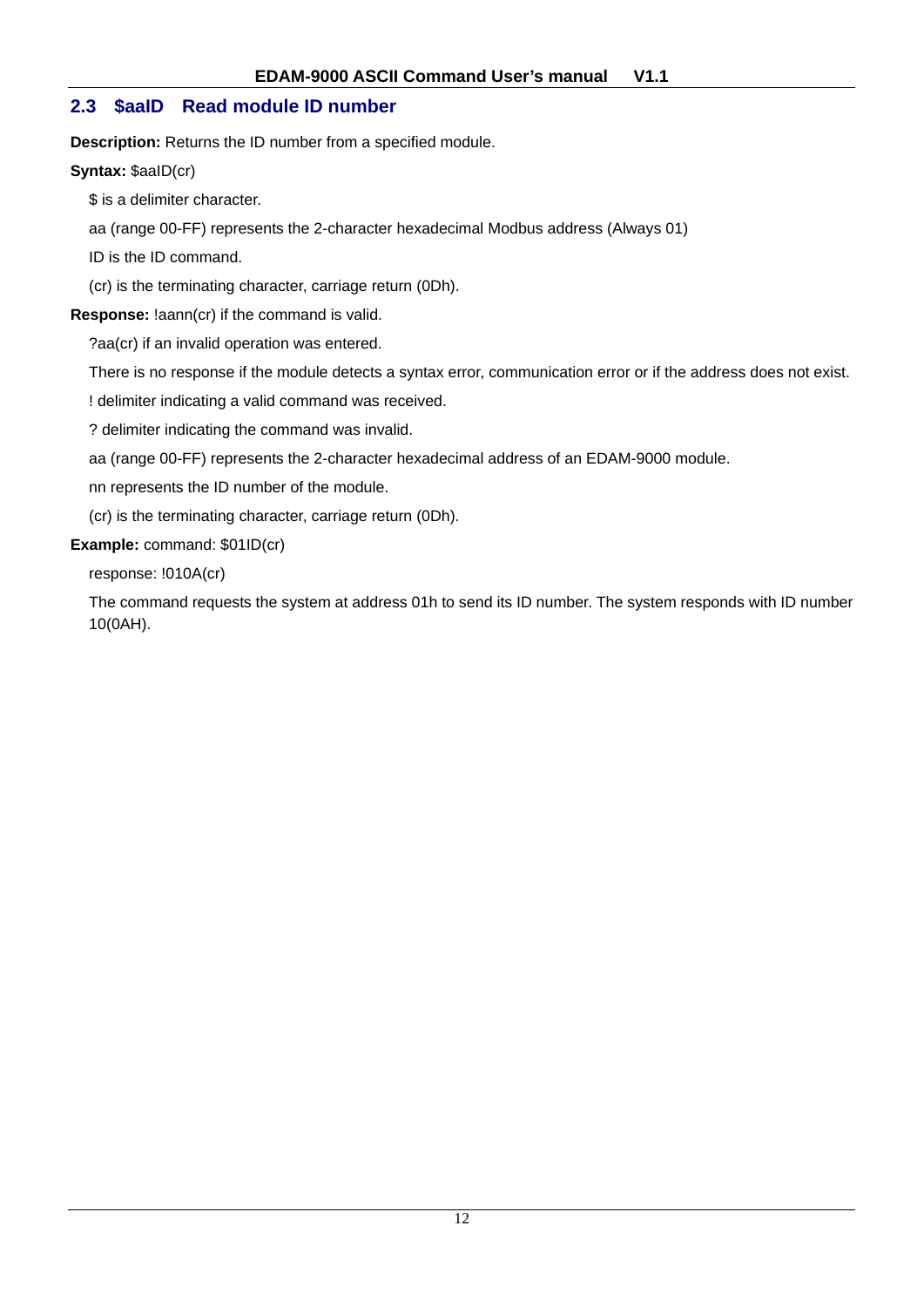## **2.4 %aaDHCPn Enable or disable DHCP**

**Description:** enable or disable DHCP function for the specific module.

**Syntax:** %aaDHCPn(cr)

% is a delimiter character.

aa (range 00-2D) represents the 2-character hexadecimal Modbus address (Always 01)

DHCP represents the DHCP setting command.

n represents Enable/disable DHCP . n=0 represents disable, ff=1 represents enable

(cr) is the terminating character, carriage return (0Dh)

**Response:** !aa(cr) if the command is valid.

?aa(cr) if an invalid operation was entered.

There is no response if the module detects a syntax error or communication error or if the address does not exist.

! delimiter indicating a valid command was received.

? delimiter indicating the command was invalid.

aa (range 00-FF) represents the 2-character hexadecimal Modbus address of an EDAM-9000 module.

(cr) is the terminating character, carriage return (0Dh)

**Example:** command: %01DHCP1(cr)

response: !01

The command enables DHCP function of the module at address 01.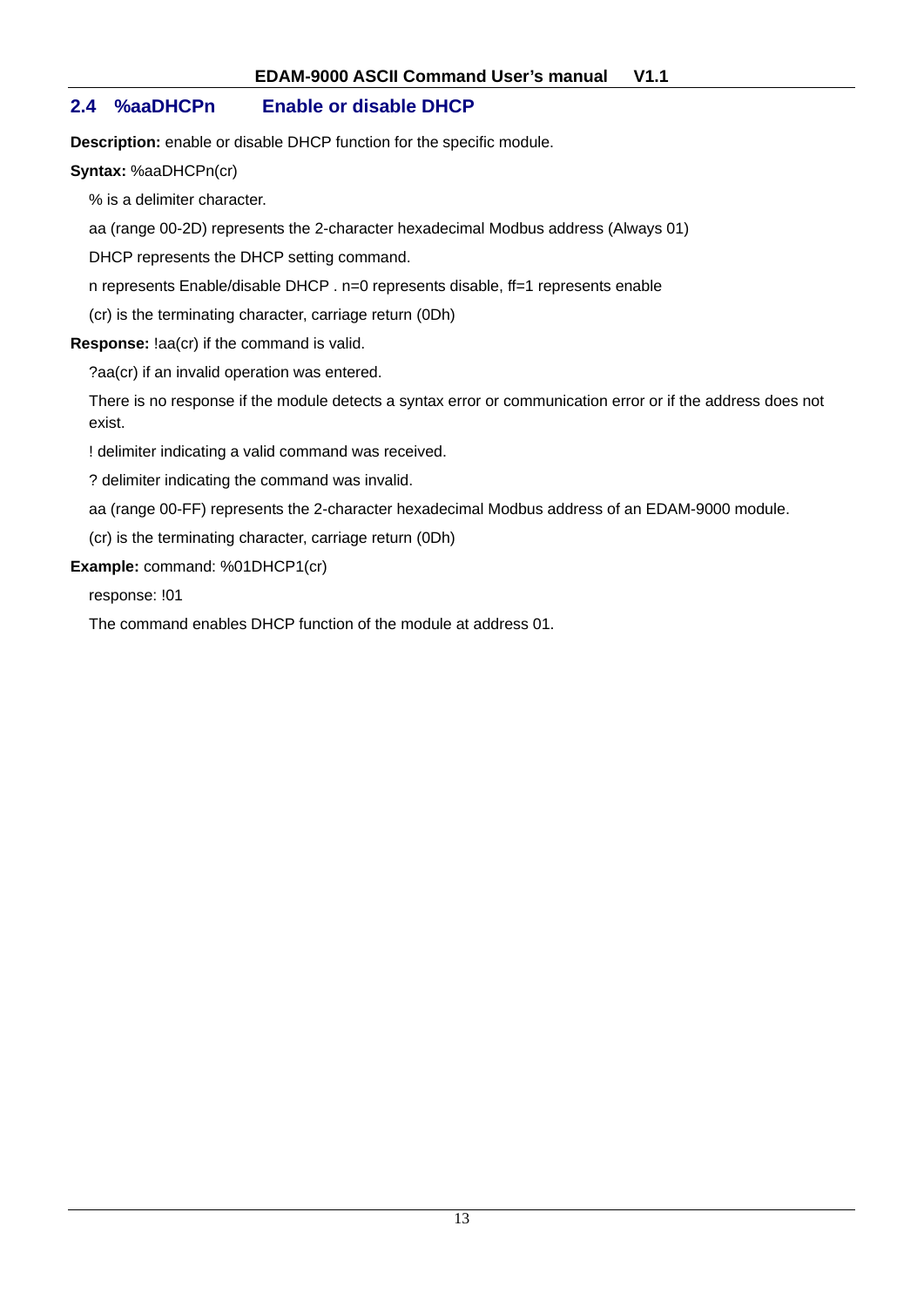## **2.5 %aaSETUDPSTddhhmmss Set module UDP active-send time interval**

**Description:** Set module UDP active-send time interval. When reach active time interval, the module will automatically send an UDP message to specific IP with port 5168.

**Syntax:** %aaSETUDPSTddhhmmss(cr)

% is a delimiter character.

aa (range 00-2D) represents the 2-character hexadecimal Modbus address (Always 01)

SETUDPST represents set active-send time interval command.

dd represents days (0~1F)

hh represents hours(0~17)

mm represents minutes(0~3B)

ss represents seconds(0~3B)

(cr) is the terminating character, carriage return (0Dh)

**Response:** !aa(cr) if the command is valid.

?aa(cr) if an invalid operation was entered.

There is no response if the module detects a syntax error or communication error or if the address does not exist.

! delimiter indicating a valid command was received.

? delimiter indicating the command was invalid.

aa (range 00-FF) represents the 2-character hexadecimal Modbus address of an EDAM-9000 module.

(cr) is the terminating character, carriage return (0Dh)

**Example:** command: %01SETUDPST010F1220(cr)

response: !01

The command set active-send time interval to 01 day, 15(0FH) hours, 18(12H) minutes, 32(20H) seconds.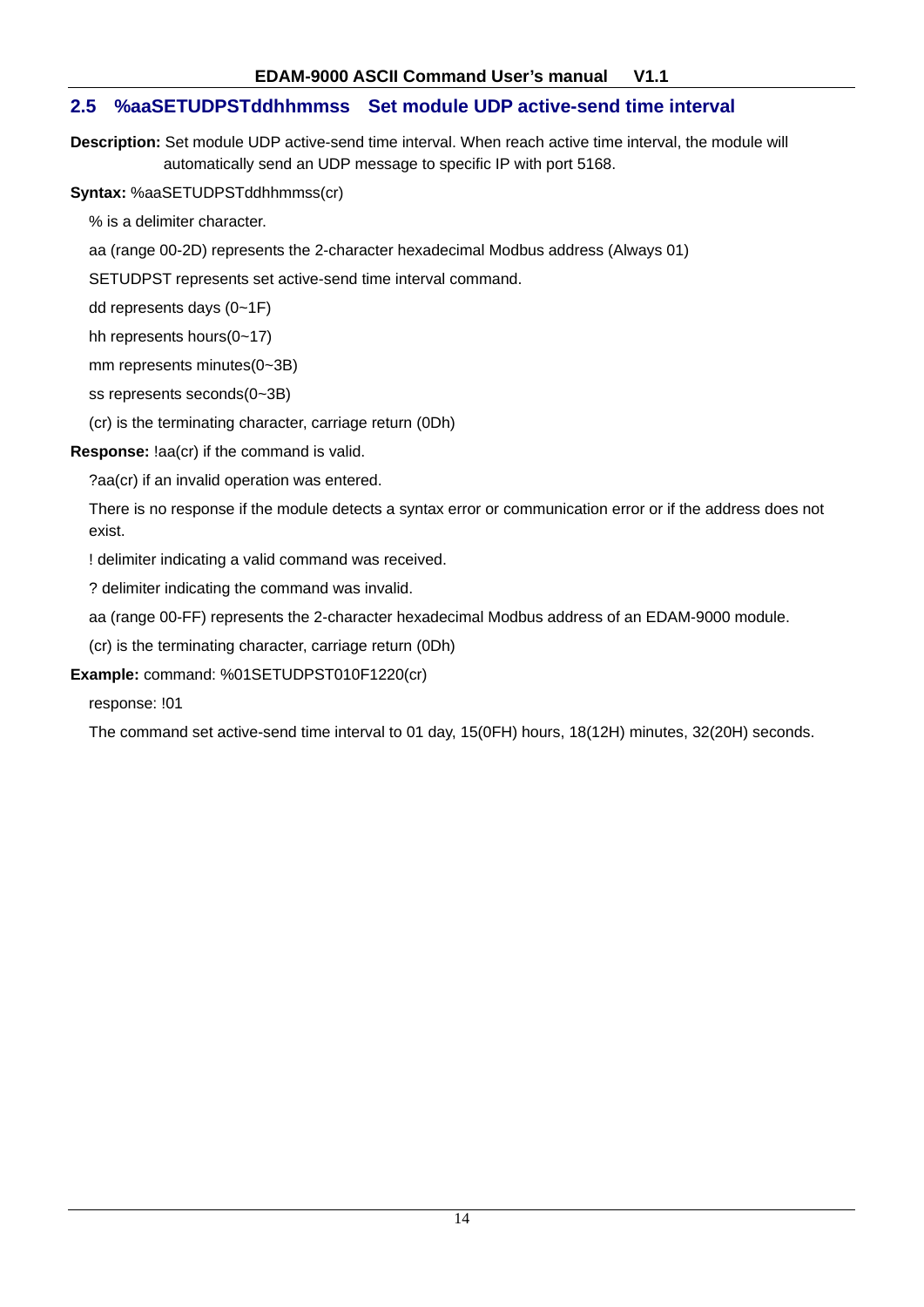## **2.6 %aaSETUDPnpppppppp Set UDP Active/Event IP address**

**Description:** Set module UDP active/event destination IP address. When reach active time interval, the module will automatically send an UDP message to specific active/event destination IP with port 5168.

**Syntax:** %aaSETUDPnpppppppp(cr)

% is a delimiter character.

aa (range 00-2D) represents the 2-character hexadecimal Modbus address (Always 01)

SETUDP represents set active/Event IP command.

n represents n'th destination IP address

pppppppp represents IP address (8 bytes)

(cr) is the terminating character, carriage return (0Dh)

**Response:** !aa(cr) if the command is valid.

?aa(cr) if an invalid operation was entered.

There is no response if the module detects a syntax error or communication error or if the address does not exist.

! delimiter indicating a valid command was received.

? delimiter indicating the command was invalid.

aa (range 00-FF) represents the 2-character hexadecimal Modbus address of an EDAM-9000 module.

(cr) is the terminating character, carriage return (0Dh)

**Example:** command: %01SETUDP2C0A80078(cr)

response: !01

The command set active/event IP address of 2'th destination device to be C0A80078=192.168.0.120.

## **PS:**

See *struct* StreamData in " EDAM9K DataStructure.pdf " to understand the content of the active-send message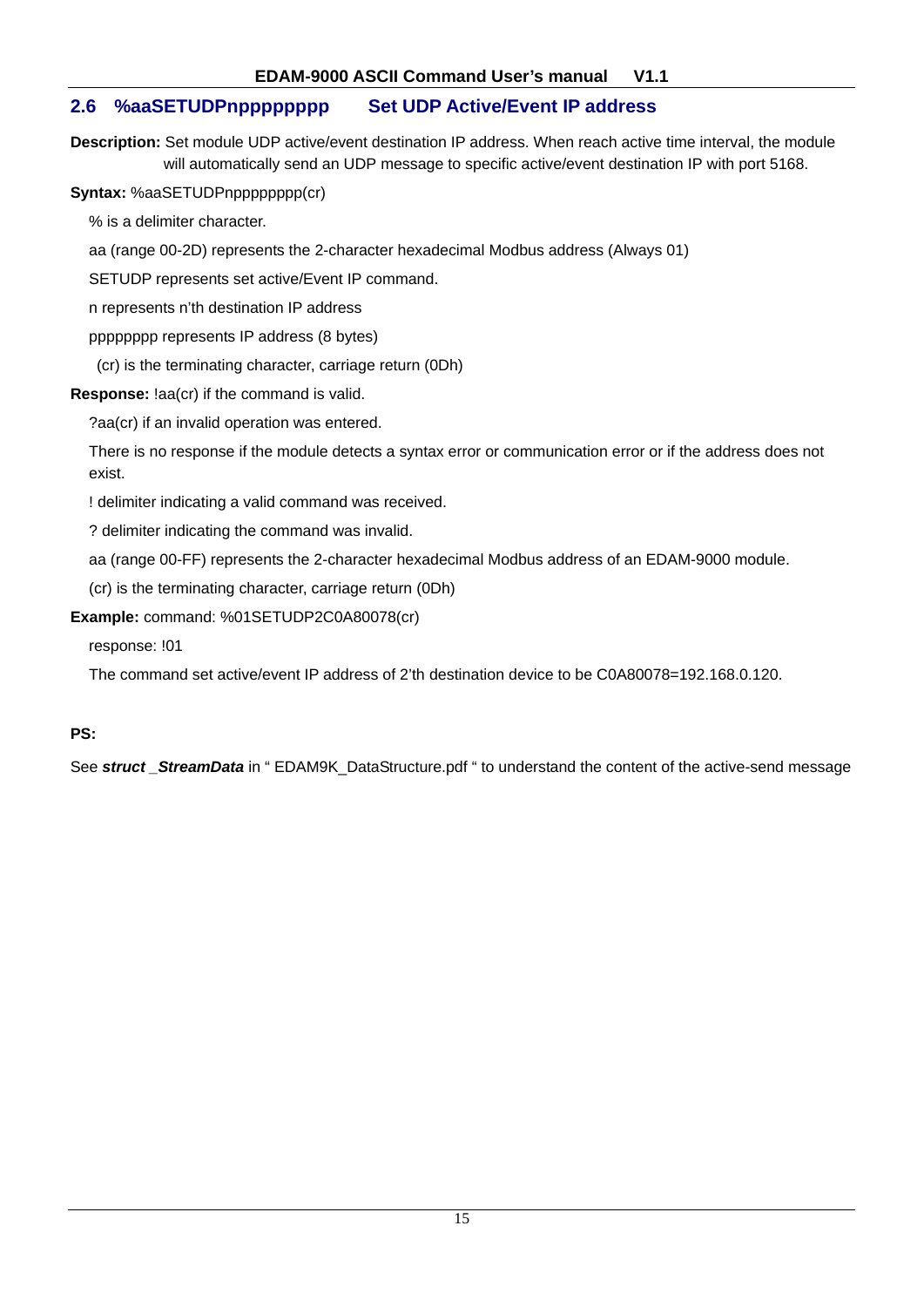## **2.7 %aaSETUDPnR Enable UDP active-send message**

**Description:** Enable module UDP active-send message. When reach active time interval, the module will automatically send an UDP message to specific active/event destination IP with port 5168.

**Syntax:** %aaSETUDPnR(cr)

% is a delimiter character.

aa (range 00-2D) represents the 2-character hexadecimal Modbus address (Always 01)

SETUDPxR represents enable active-send message.

n represents n'th destination IP address

(cr) is the terminating character, carriage return (0Dh)

#### **Response:** !aa(cr) if the command is valid.

?aa(cr) if an invalid operation was entered.

There is no response if the module detects a syntax error or communication error or if the address does not exist.

! delimiter indicating a valid command was received.

? delimiter indicating the command was invalid.

aa (range 00-FF) represents the 2-character hexadecimal Modbus address of an EDAM-9000 module.

(cr) is the terminating character, carriage return (0Dh)

**Example:** command: %01SETUDP3R(cr)

response: !01

The command enable active-send message to 3'th destination IP device

## **PS:**

- ¾ See *struct \_StreamData* in " EDAM9K\_DataStructure.pdf " to understand the content of the active-send message
- ¾ See *struct \_AlarmInfo* in " EDAM9K\_DataStructure.pdf " to understand the content of the alarm event message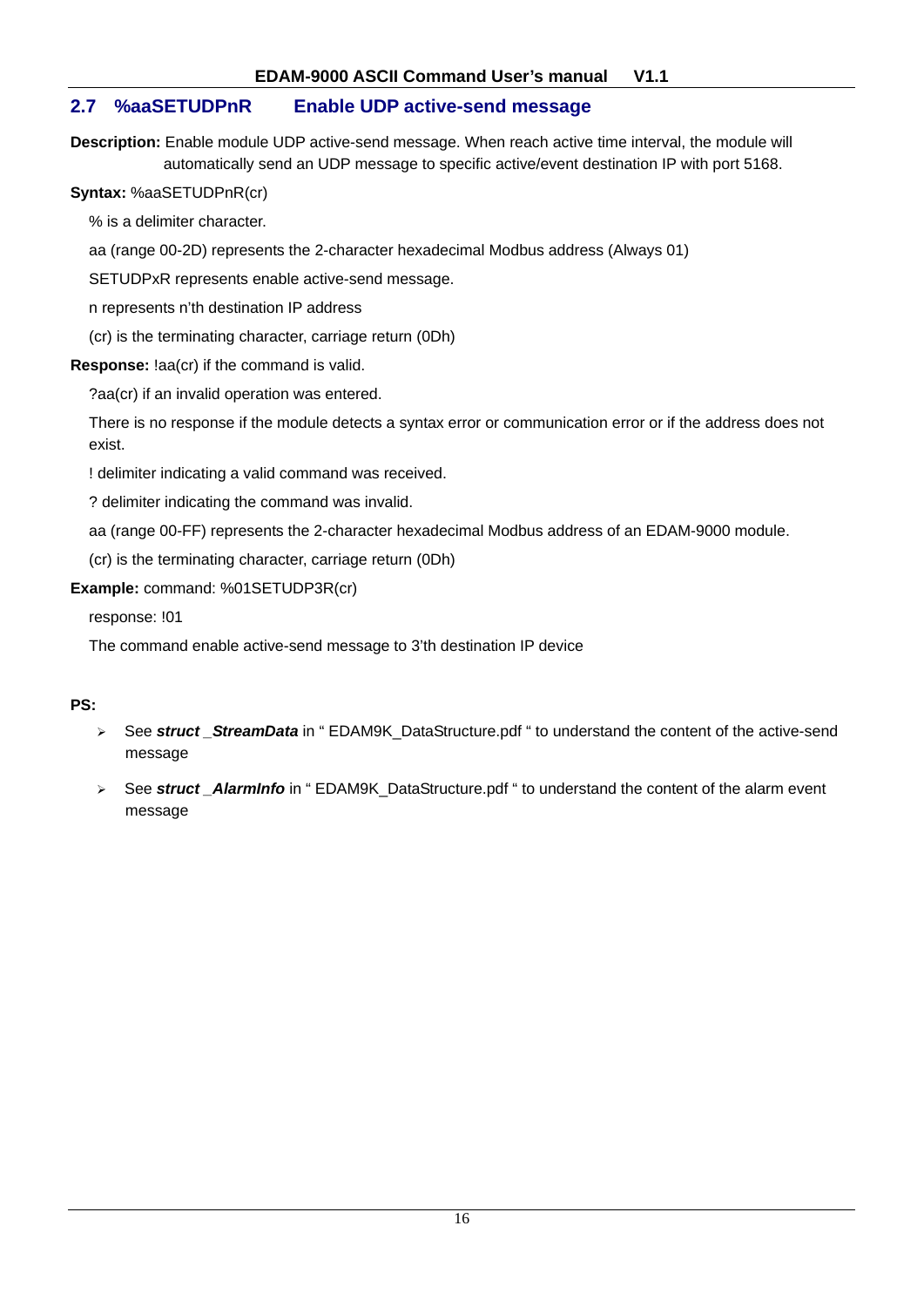## **2.8 %aaSETUDPnP Disable UDP active-send message**

**Description:** Disable module UDP active-send message.

#### **Syntax:** %aaSETUDPnP(cr)

% is a delimiter character.

aa (range 00-2D) represents the 2-character hexadecimal Modbus address (Always 01)

SETUDPxP represents disable active-send message.

n represents n'th destination IP address

(cr) is the terminating character, carriage return (0Dh)

#### **Response:** !aa(cr) if the command is valid.

?aa(cr) if an invalid operation was entered.

There is no response if the module detects a syntax error or communication error or if the address does not exist.

! delimiter indicating a valid command was received.

? delimiter indicating the command was invalid.

aa (range 00-FF) represents the 2-character hexadecimal Modbus address of an EDAM-9000 module.

(cr) is the terminating character, carriage return (0Dh)

**Example:** command: %01SETUDP3P(cr)

response: !01

The command disable active-send message to 3'th destination IP device.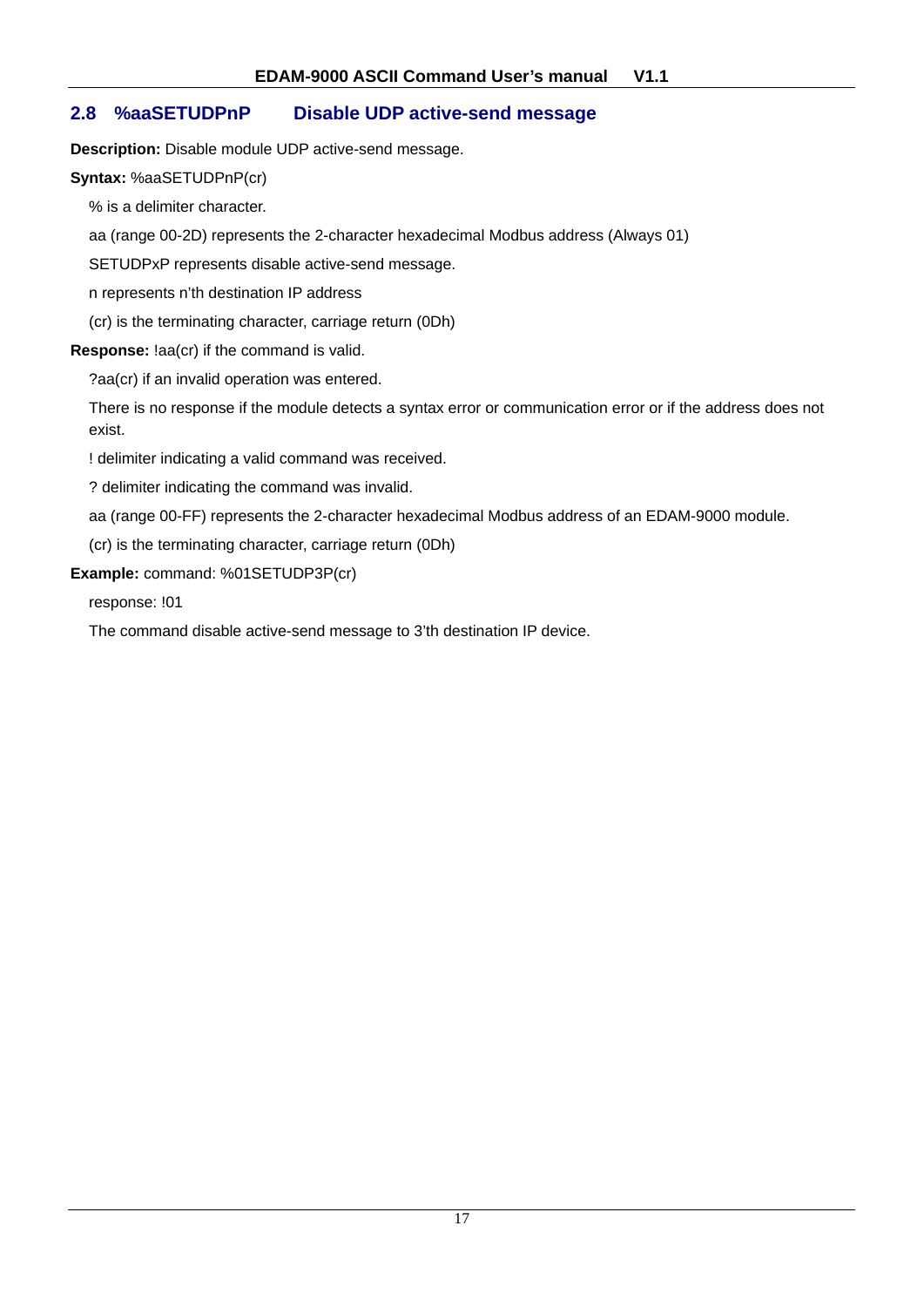## **2.9 %aaSETUDPnRE Enable UDP event trigger**

**Description:** Enable module UDP event trigger. When alarm event occurred in the module, the module will send alarm event message to destination IP device with port 5168.

**Syntax:** %aaSETUDPnRE (cr)

% is a delimiter character.

aa (range 00-2D) represents the 2-character hexadecimal Modbus address (Always 01)

SETUDPxRE represents enable event trigger.

n represents n'th destination IP address

(cr) is the terminating character, carriage return (0Dh)

**Response:** !aa(cr) if the command is valid.

?aa(cr) if an invalid operation was entered.

There is no response if the module detects a syntax error or communication error or if the address does not exist.

! delimiter indicating a valid command was received.

? delimiter indicating the command was invalid.

aa (range 00-FF) represents the 2-character hexadecimal Modbus address of an EDAM-9000 module.

(cr) is the terminating character, carriage return (0Dh)

**Example:** command: %01SETUDP3RE (cr)

response: !01

The command enables the module to send alarm event message to 3'th destination IP device.

#### **PS:**

See *struct \_AlarmInfo* in " EDAM9K\_DataStructure.pdf " to understand the content of the alarm event message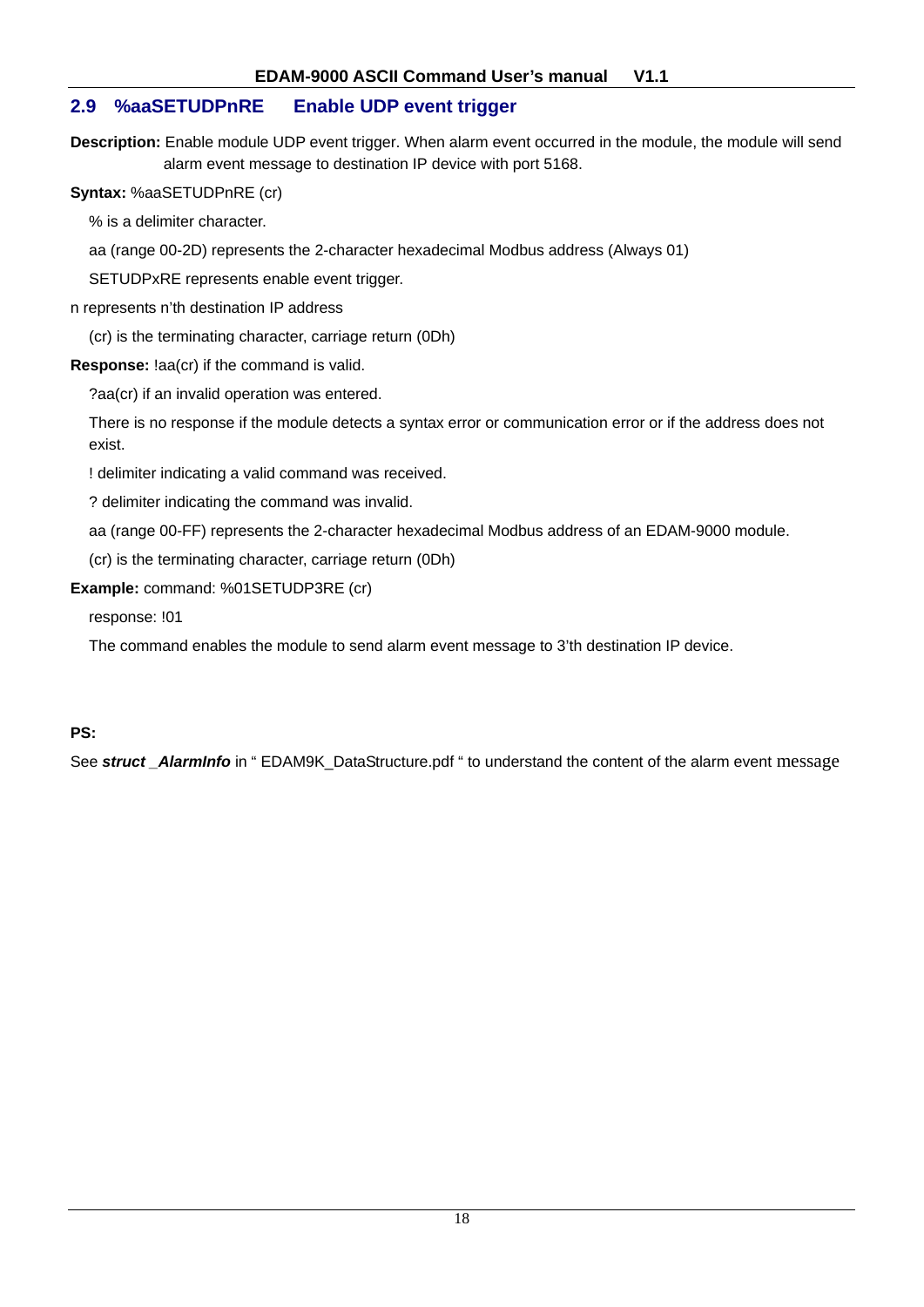## **2.10 %aaSETUDPnPE Disable UDP event trigger**

**Description:** disable module UDP event trigger.

#### **Syntax:** %aaSETUDPnPE (cr)

% is a delimiter character.

aa (range 00-2D) represents the 2-character hexadecimal Modbus address (Always 01)

SETUDPxPE represents disable event trigger.

n represents n'th destination IP address

(cr) is the terminating character, carriage return (0Dh)

#### **Response:** !aa(cr) if the command is valid.

?aa(cr) if an invalid operation was entered.

There is no response if the module detects a syntax error or communication error or if the address does not exist.

! delimiter indicating a valid command was received.

? delimiter indicating the command was invalid.

aa (range 00-FF) represents the 2-character hexadecimal Modbus address of an EDAM-9000 module.

(cr) is the terminating character, carriage return (0Dh)

**Example:** command: %01SETUDP3PE (cr)

response: !01

The command disables the module to send alarm event message to 3'th destination IP device.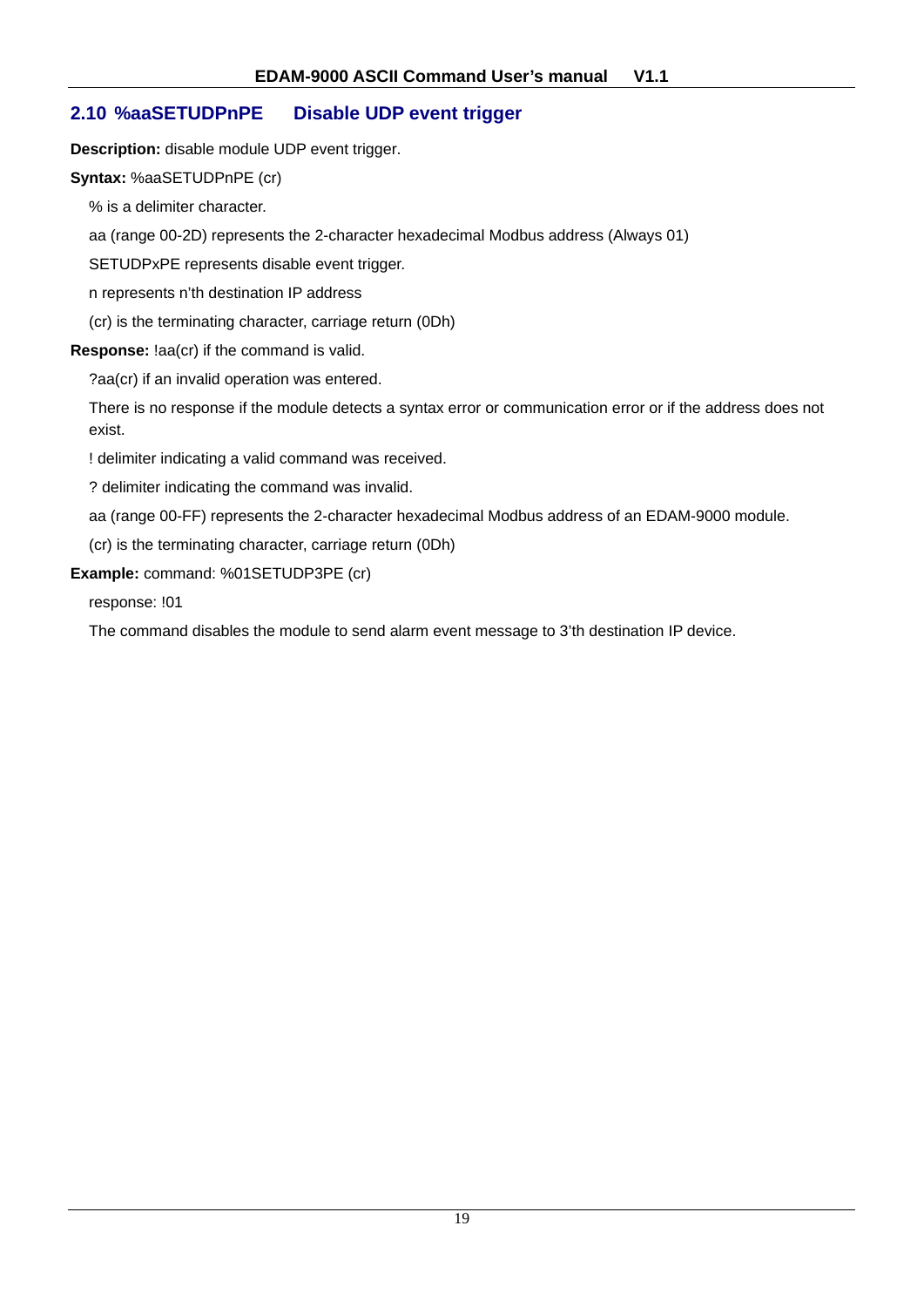## **2.11 #aan Read Analog Input from Channel N**

**Description:** Returns the input data from a specified analog input channel in a specified module.

**Syntax:** #aan(cr)

# is a delimiter character.

aa (range 00-FF) represents the 2-character hexadecimal Modbus address of the EDAM-9000 (Always 01)

n (range 0-8) represents the specific channel you want to read the input data.

(cr) is the terminating character, carriage return (0Dh).

**Response:** >(data)(cr) if the command is valid.

?aa(cr) if an invalid operation was entered.

There is no response if the module detects a syntax error or communication error or if the address does not exist.

> delimiter indicating a valid command was received.

? delimiter indicating the command was invalid.

(cr) is the terminating character, carriage return (0Dh).

**Example:** command: #012(cr)

response: >+10.000

Channel 2 of the EDAM-9000 analog module at address 01h responds with an input value +10.000.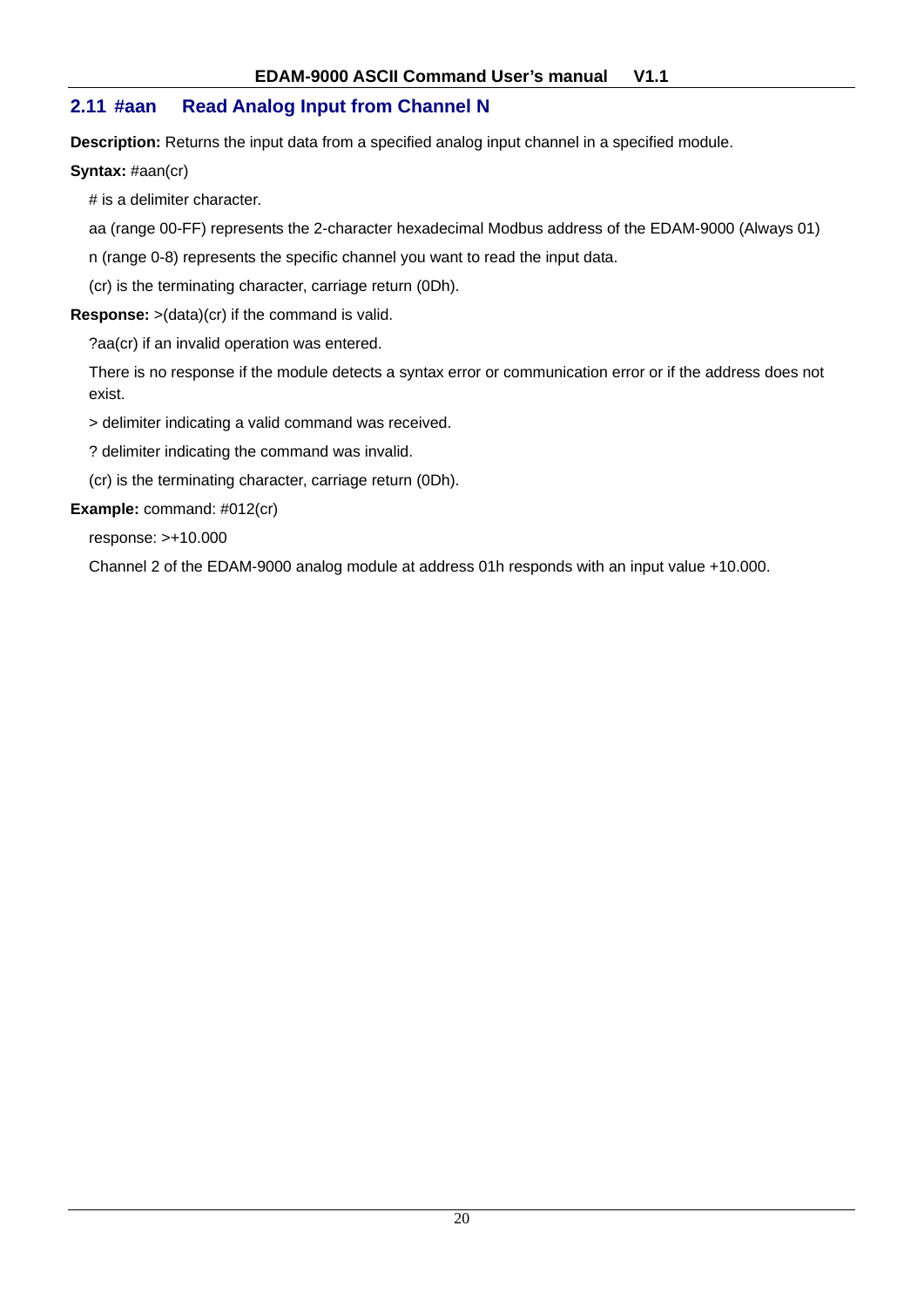## **2.12 #aa Read Analog Input from All Channels**

**Description:** Returns the input data from all analog input channels in a specified module.

#### **Syntax:** #aa(cr)

# is a delimiter character.

aa (range 00-FF) represents the 2-character hexadecimal Modbus address (Always 01)

(cr) is the terminating character, carriage return (0Dh).

**Response:** >(data)(data)(data)(data)(data)(data)(data)(data)(data)(cr) if the command is valid.

?aa(cr) if an invalid operation was entered.

There is no response if the module detects a syntax error or communication error or if the address does not exist.

> delimiter indicating a valid command was received.

? delimiter indicating the command was invalid.

(cr) is the terminating character, carriage return (0Dh).

Note: The latest data returned is the Average value of the preset channels in this module.

#### **Example:** command: #01(cr)

response: >+10.000+10.000+10.000+10.000+10.000+10.000+10.000+10.000+10.000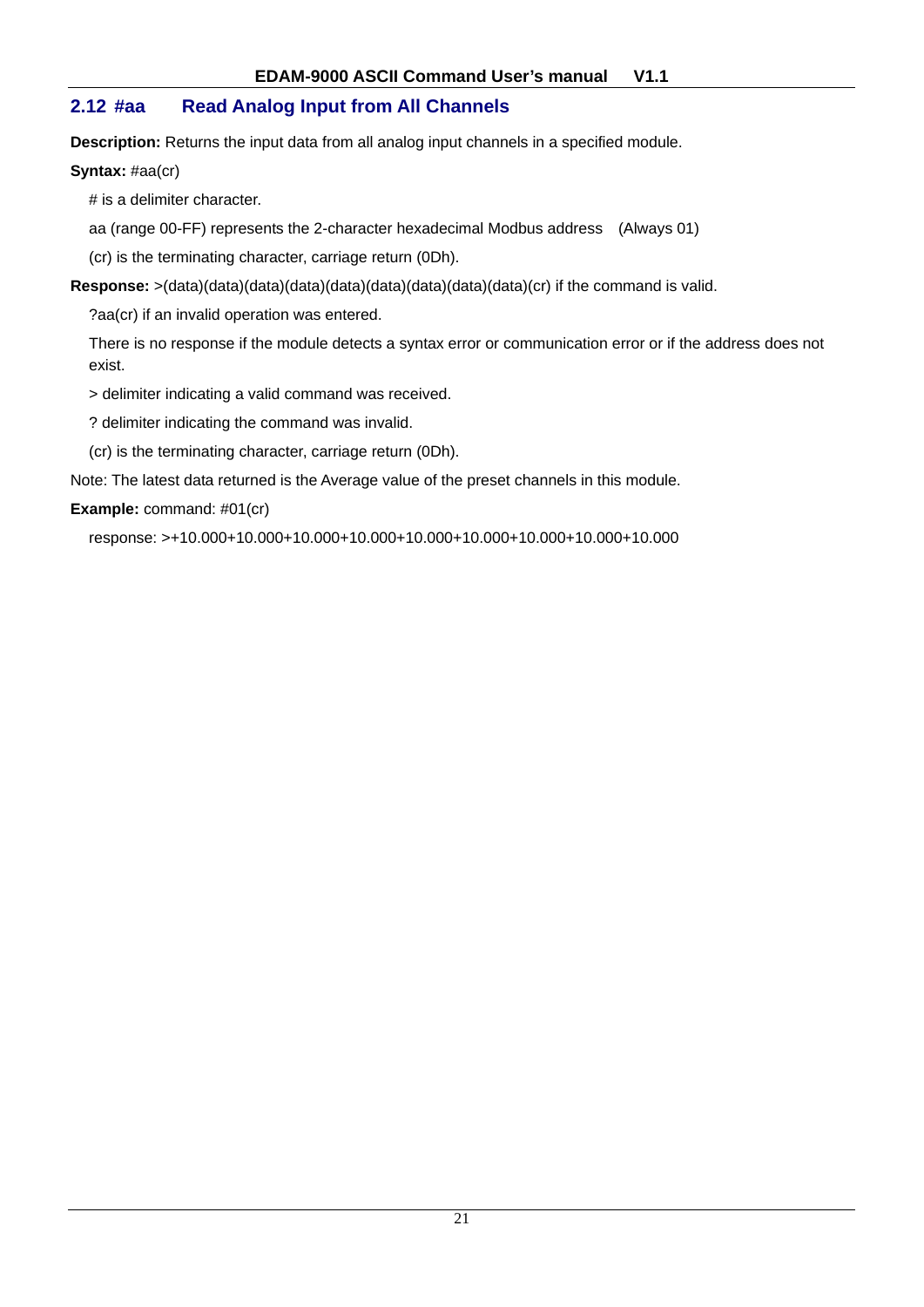## **2.13 \$aa0 Span Calibration**

**Description:** Calibrates a specified module to correct for gain errors

**Syntax:** \$aa0(cr)

\$ is a delimiter character.

aa (range 00-FF) represents the 2-character hexadecimal Modbus address (Always 01)

0 represents the span calibration command.

(cr) is the terminating character, carriage return (0Dh)

**Response:** !aa(cr) if the command is valid.

?aa(cr) if an invalid operation was entered.

There is no response if the module detects a syntax error or communication error or if the address does not exist.

! delimiter indicating a valid command was received.

? delimiter indicating the command was invalid.

aa (range 00-FF) represents the 2-character hexadecimal Modbus address of an EDAM-9000 module.

(cr) is the terminating character, carriage return (0Dh)

Note: In order to successfully calibrate an analog input module's input range, a proper calibration input signal should be connected to the analog input module before and during the calibration process.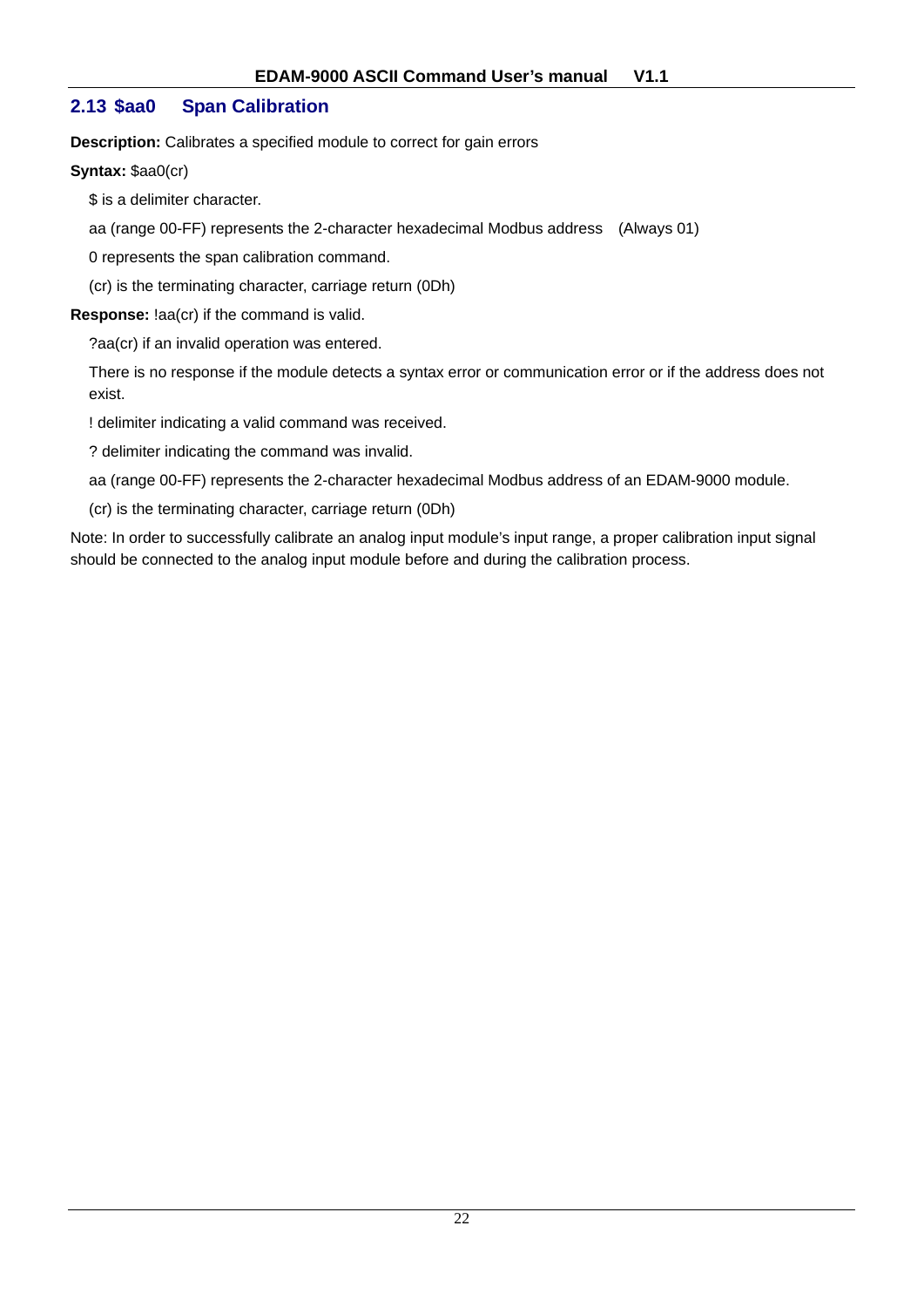## **2.14 \$aa1 Zero Calibration**

**Description:** Calibrates a specified module to correct for offset errors

**Syntax:** \$aa1(cr)

\$ is a delimiter character.

aa (range 00-FF) represents the 2-character hexadecimal Modbus address (Always 01)

1 represents the zero calibration command.

(cr) is the terminating character, carriage return (0Dh)

**Response:** !aa(cr) if the command is valid.

?aa(cr) if an invalid operation was entered.

There is no response if the module detects a syntax error or communication error or if the address does not exist.

! delimiter indicating a valid command was received.

? delimiter indicating the command was invalid.

aa (range 00-FF) represents the 2-character hexadecimal Modbus address of an EDAM-9000 module.

(cr) is the terminating character, carriage return (0Dh)

Note: In order to successfully calibrate an analog input module's input range, a proper calibration input signal should be connected to the analog input module before and during the calibration process.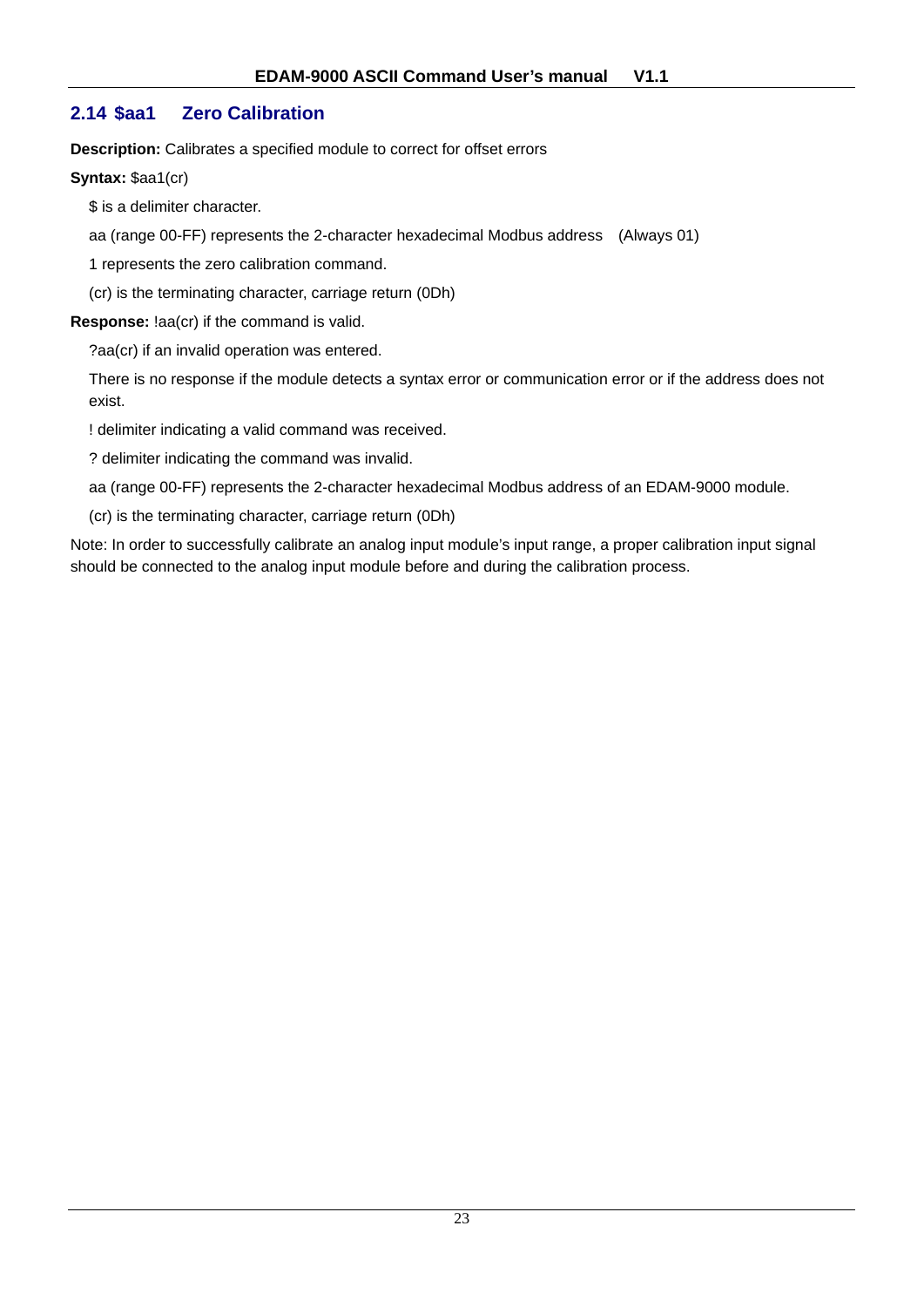## **2.15 \$aa6 Read Channel Enable/Disable Status**

**Description:** Asks a specified module to return the Enable/Disable status of all analog input channels

#### **Syntax: \$aa6(cr)**

\$ is a delimiter character.

aa (range 00-FF) represents the 2-character hexadecimal Modbus address (Always 01)

6 is the read channels status command.

(cr) is the terminating character, carriage return (0Dh)

**Response:** !aamm(cr) if the command is valid.

?aa(cr) if an invalid operation was entered.

There is no response if the module detects a syntax error or communication error or if the address does not exist.

! delimiter indicating a valid command was received.

? delimiter indicating the command was invalid.

aa (range 00-FF) represents the 2-character hexadecimal Modbus address of an EDAM-9000 module.

mm are two hexadecimal values. Each value is interpreted as 4 bits. The first 4-bit value represents the status of channels 7-4, the second 4 bits represents the status of channels 3-0. A value of 0 means the channel is disabled, while a value of 1 means the channel is enabled.

(cr) is the terminating character, carriage return (0Dh)

#### **Example:** command: \$016(cr)

response: !01FF(cr)

The command asks the specific module at address 01h to send Enable/Disable status of all analog input channels. The analog input module responds that all its channels are enabled (FF equals 1111 and 1111).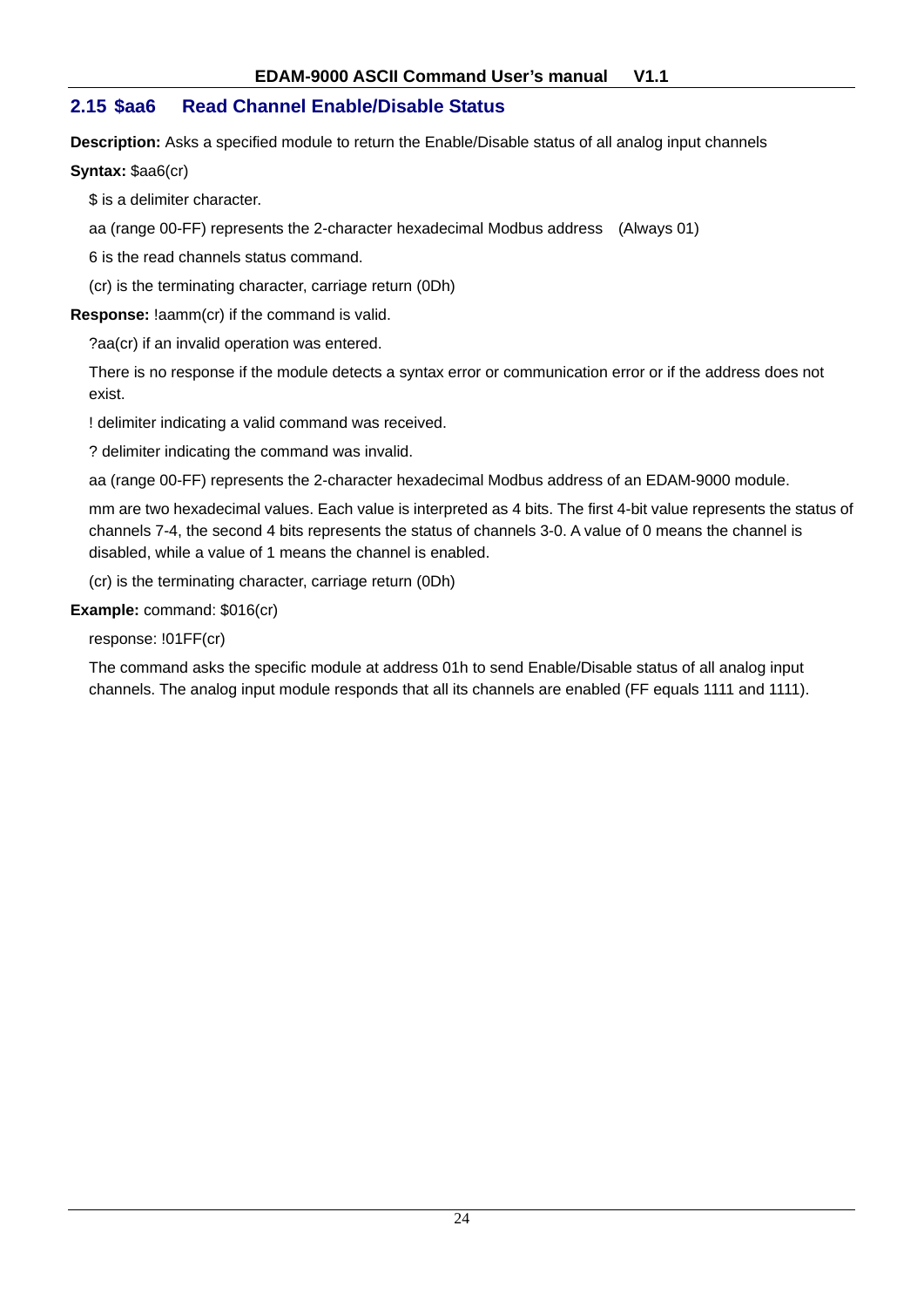## **2.16 \$aa5mm Set Channel Enable/Disable Status**

**Description:** Set Enable/Disable status for all analog input channels

**Syntax:** \$aa5mm(cr)

\$ is a delimiter character.

aa (range 00-FF) represents the 2-character hexadecimal Modbus address . (Always 01)

5 identifies the enable/disable channels command.

mm (range 00-FF) are two hexadecimal characters. Each character is interpreted as 4 bits. The first 4-bit value represents the status of channels 7-4; the second 4-bit value represents the status of channels 3-0. A value of 0 means the channel is disabled, while a value of 1 means the channel is enabled.

(cr) is the terminating character, carriage return (0Dh)

**Response:** !aa(cr) if the command is valid.

?aa(cr) if an invalid operation was entered.

There is no response if the module detects a syntax error or communication error or if the address does not exist.

! delimiter indicating a valid command was received.

? delimiter indicating the command was invalid.

aa (range 00-FF) represents the 2-character hexadecimal Modbus address of an EDAM-9000 module.

(cr) is the terminating character, carriage return (0Dh)

#### **Example:** command: \$01581(cr)

response: !01(cr)

The command enables/disables channels of the analog input module at address 01h. Hexadecimal 8 equals binary 1000, which enables channel 7 and disables channels 4, 5 and 6. Hexadecimal 1 equals binary 0001, which enables channel 0 and disables channels 1, 2 and 3.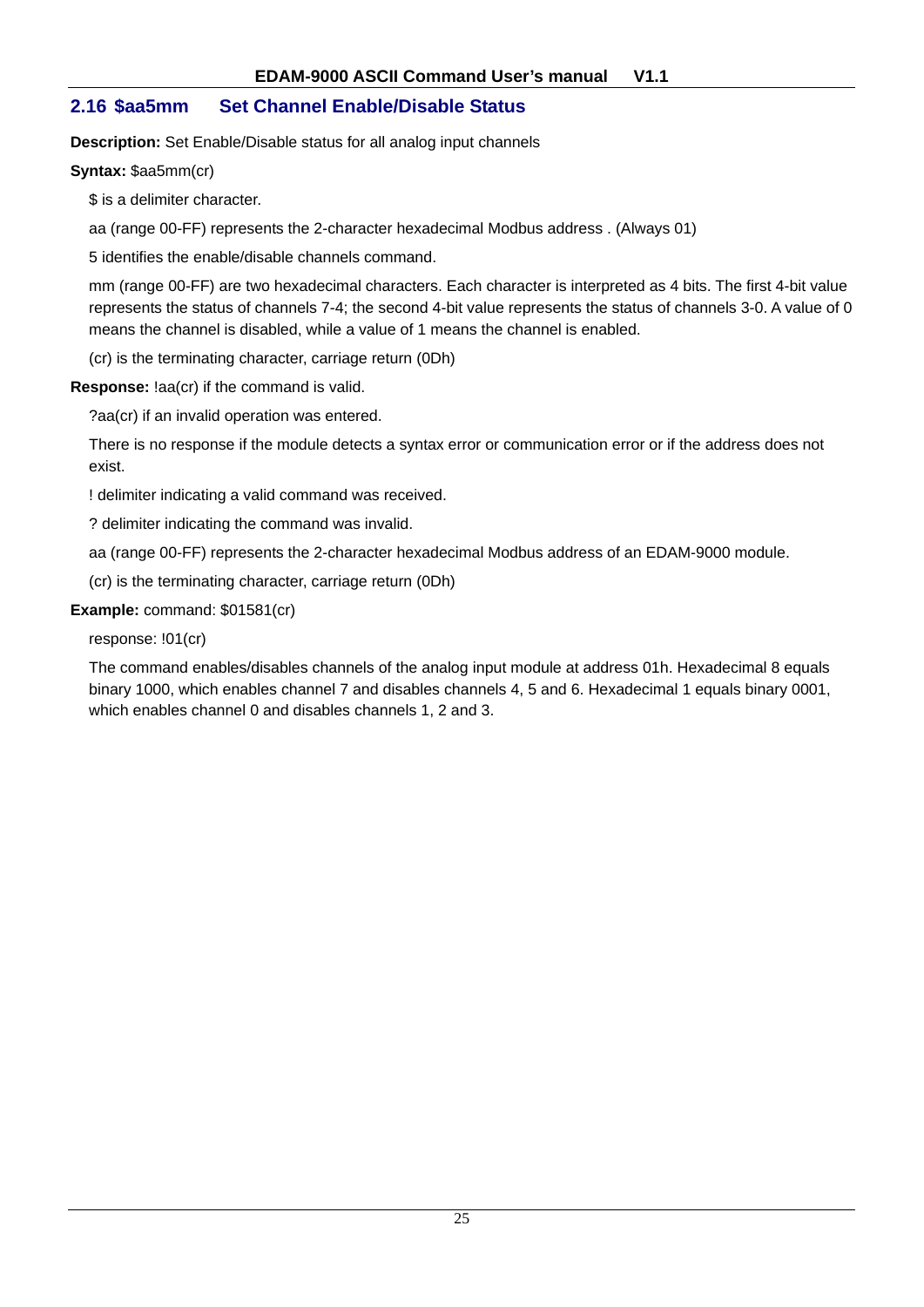## **2.17 #aaMH Read Maximum Value**

**Description:** Read the maximum values from all analog input channels in a specified analog module

#### **Syntax:** #aaMH(cr)

# is a delimiter character.

aa (range 00-FF) represents the 2-character hexadecimal Modbus address (Always 01)

MH represents the read maximum value command.

(cr) is the terminating character, carriage return (0Dh)

**Response:** >(data)(data)(data)(data)(data)(data)(data)(data)(data)(cr) if the command is valid.

?aa(cr) if an invalid operation was entered.

There is no response if the module detects a syntax error or communication error or if the address does not exist.

> delimiter indicating a valid command was received.

? delimiter indicating the command was invalid.

aa (range 00-FF) represents the 2-character hexadecimal Modbus address of an EDAM-9000 module.

(cr) is the terminating character, carriage return (0Dh)

#### **Example:** command: #01MH(cr)

response:>+10.000+10.000+10.000+10.000+10.000+10.000 +10.000+10.000+10.000

The command asks the specific module at address 01h to send historic maximum value from all analog input channels.

Note: The latest data returned is the Average value of the preset channels in this module.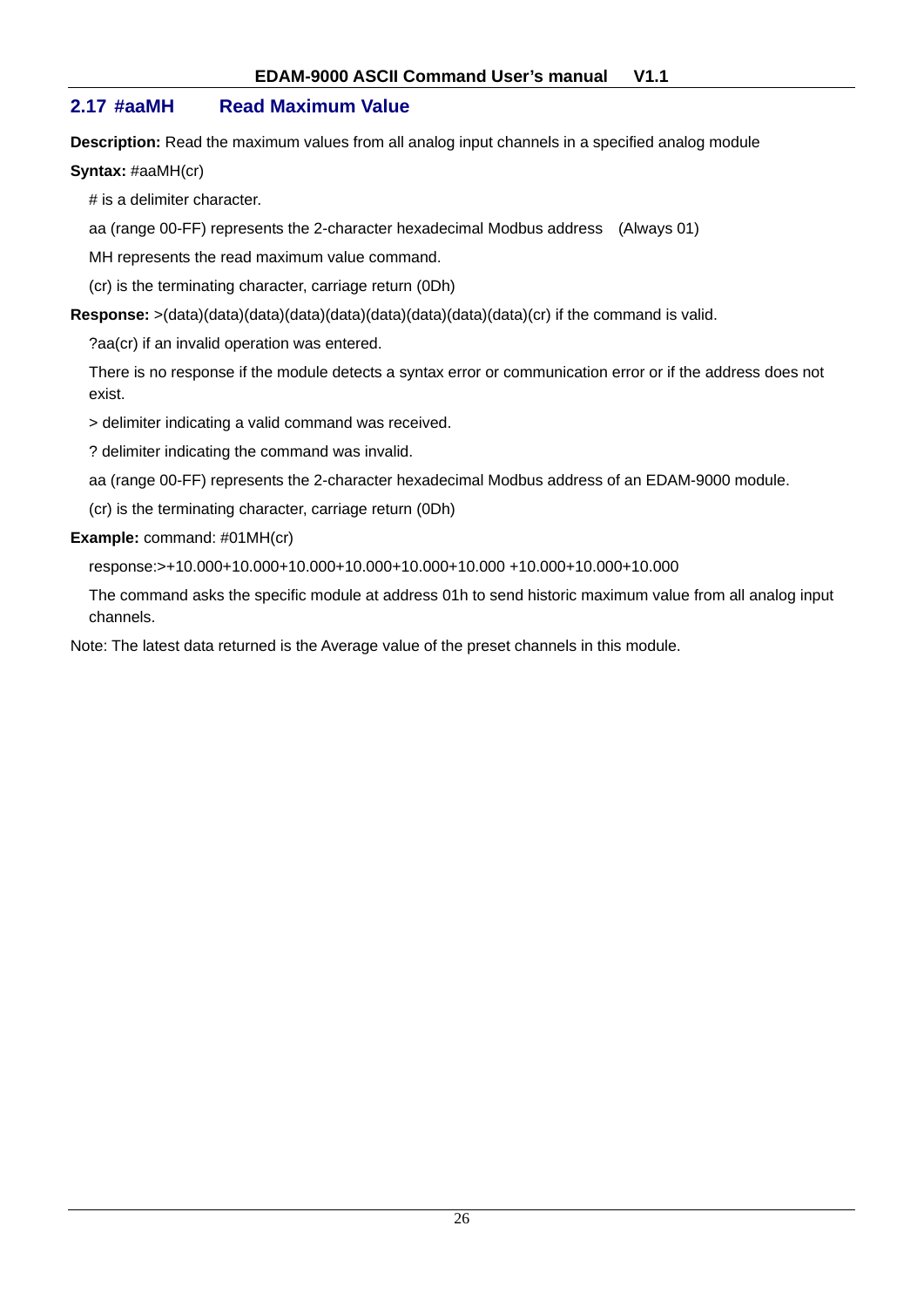## **2.18 #aaMHn Read Maximum Value from channel N**

**Description:** Read the maximum value from a specific channel in a specified module

#### **Syntax:** #aaMHn(cr)

# is a delimiter character.

aa (range 00-FF) represents the 2-character hexadecimal Modbus address (Always 01)

MH represents the read maximum value command.

n (range 0-8) represents the specific channel you want to read the input data.

(cr) is the terminating character, carriage return (0Dh)

**Response:** >(data)(cr) if the command is valid.

?aa(cr) if an invalid operation was entered.

There is no response if the module detects a syntax error or communication error or if the address does not exist.

> delimiter indicating a valid command was received.

? delimiter indicating the command was invalid.

aa (range 00-FF) represents the 2-character hexadecimal Modbus address of an EDAM-9000 module.

(cr) is the terminating character, carriage return (0Dh)

#### **Example:** command: #01MH2(cr)

response: >+10.000

The command asks the specific module at address 01h to send historic maximum value from analog input channel 2.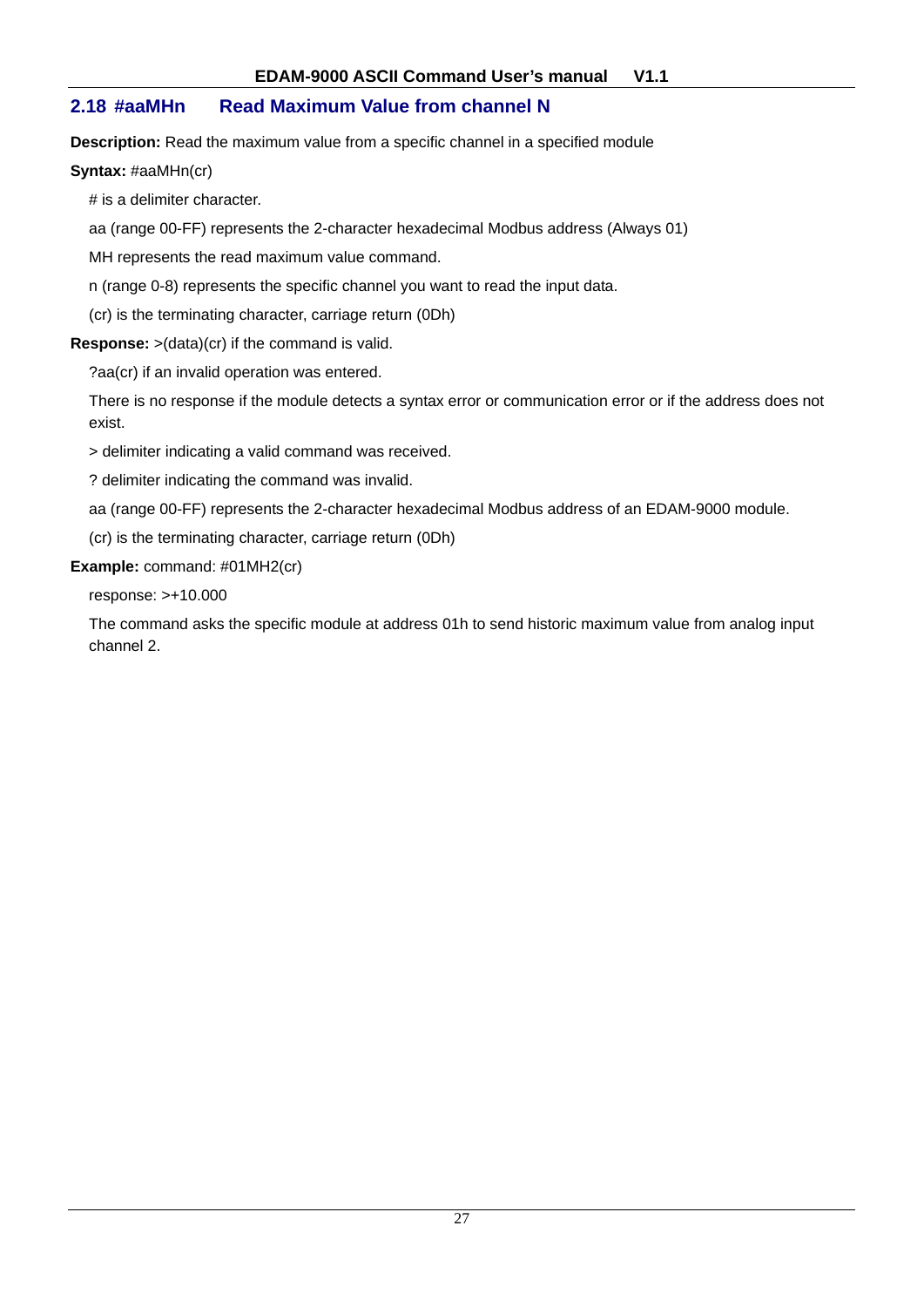## **2.19 #aaML Read Minimum Value**

**Description:** Read the minimum values from all analog input channels in a specified module

Syntax #aaML(cr)

# is a delimiter character.

aa (range 00-FF) represents the 2-character hexadecimal Modbus address (Always 01)

ML represents the read minimum value command.

(cr) is the terminating character, carriage return (0Dh)

**Response:** >(data)(data)(data)(data)(data)(data)(data)(data)(data)(cr) if the command is valid.

?aa(cr) if an invalid operation was entered.

There is no response if the module detects a syntax error or communication error or if the address does not exist.

> delimiter indicating a valid command was received.

? delimiter indicating the command was invalid.

aa (range 00-FF) represents the 2-character hexadecimal Modbus address of an EDAM-9000 module.

(cr) is the terminating character, carriage return (0Dh)

#### **Example:** command: #01ML(cr)

response:>+10.000+10.000+10.000+10.000+10.000+10.000+10.000+10.000+10.000

The command asks the specific module at address 01h to send historic minimum value from all AI channels.

Note: The latest data returned is the Average value of the preset channels in this module.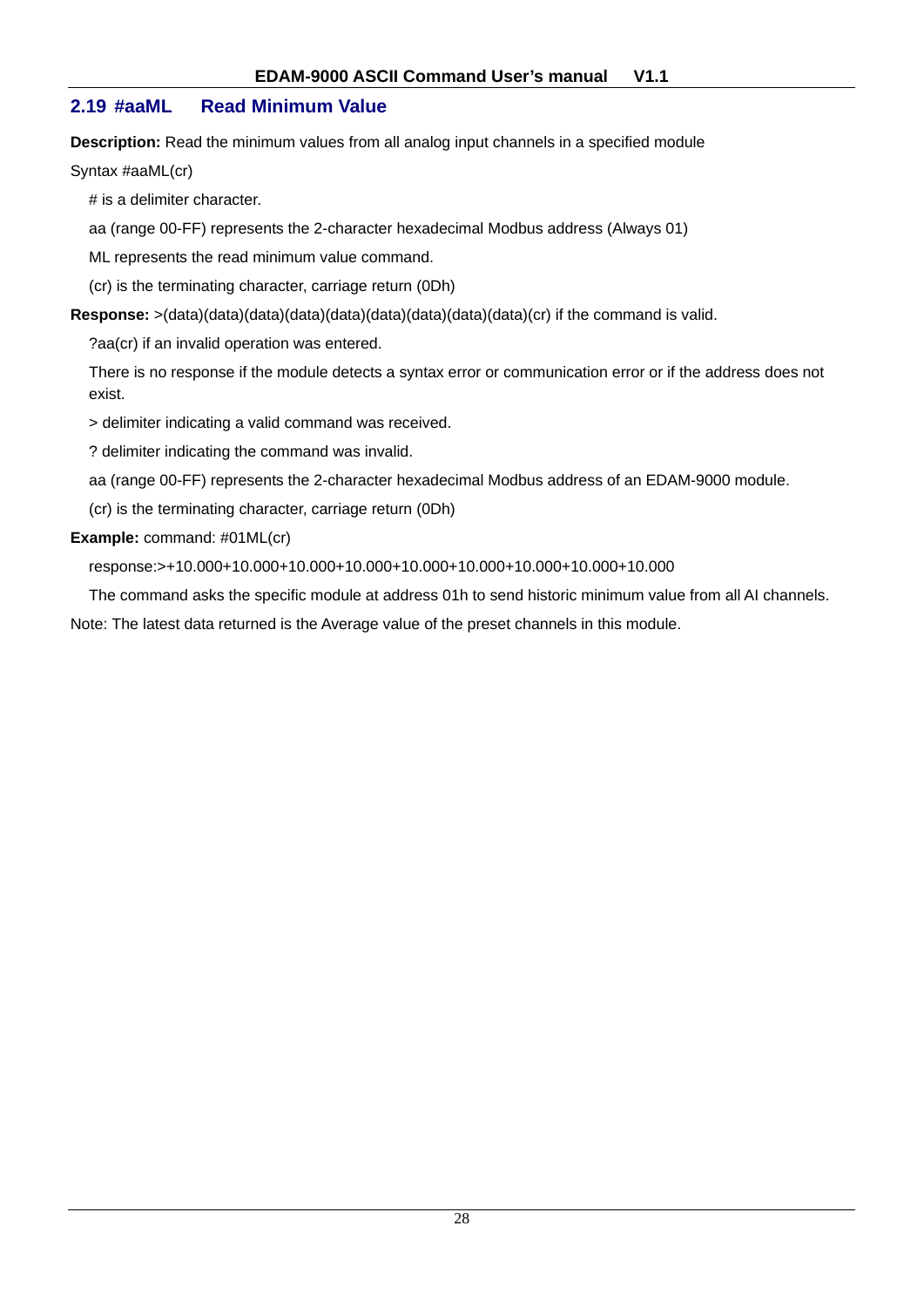## **2.20 #aaMLn Read Minimum Value from channel N**

**Description:** Read the minimum value from a specific analog input channel in a specified module

**Syntax:** #aaMLn(cr)

# is a delimiter character.

aa (range 00-FF) represents the 2-character hexadecimal Modbus address (Always 01)

ML represents the read minimum value command.

n (range 0-8) represents the specific channel you want to read the input data.

(cr) is the terminating character, carriage return (0Dh)

**Response:** >(data)(cr) if the command is valid.

?aa(cr) if an invalid operation was entered.

There is no response if the module detects a syntax error or communication error or if the address does not exist.

> delimiter indicating a valid command was received.

? delimiter indicating the command was invalid.

aa (range 00-FF) represents the 2-character hexadecimal Modbus address of an EDAM-9000 module.

(cr) is the terminating character, carriage return (0Dh)

#### **Example:** command: #01ML3(cr)

response: >+10.000

The command asks the specific module at address 01h to send historic minimum value from analog input channel 3.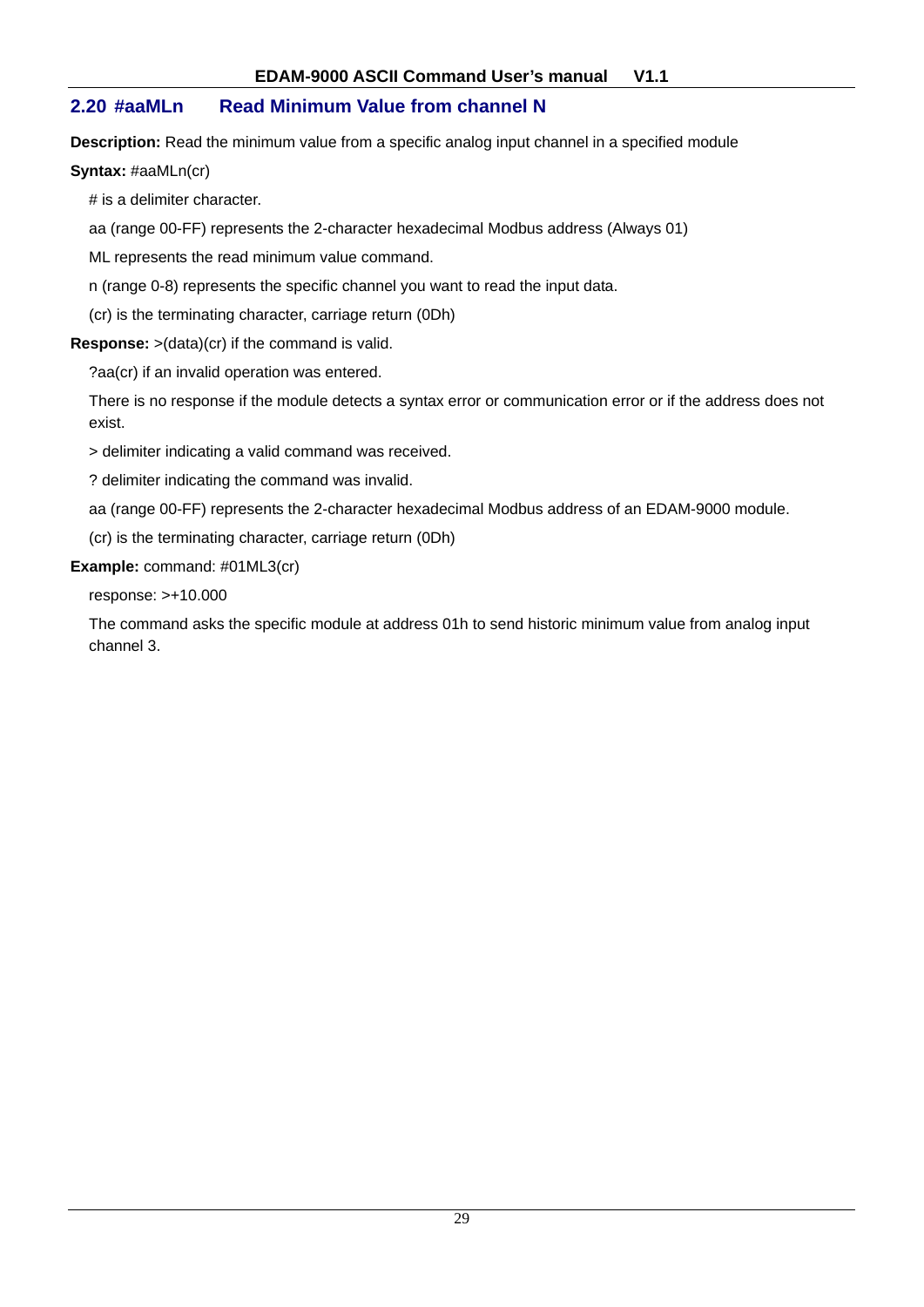## **2.21 \$aaCjAhs Set Alarm Mode**

**Description:** Sets the High/Low alarm of the specified input channel in the addressed EDAM-9000 module to either Latching or Momentary mode.

#### **Syntax:** \$aaCjAhs(cr)

\$ is a delimiter character.

aa (range 00-FF) represents the 2-character hexadecimal Modbus network address of an EDAM-9000 module(Always 01)

Ci identifies the desired channel  $j$  ( $j$  : 0 to 7).

A is the Set Alarm Mode command.

h indicates alarm types  $(H = High alarm, L = Low alarm)$ 

s indicates alarm modes ( $M =$  Momentary mode, $L =$  Latching mode)

(cr) represents terminating character, carriage return (0Dh)

#### **Response:** !aa(cr) if the command was valid

?aa(cr) if an invalid operation was entered.

There is no response if the system detects a syntax error or communication error or if the address does not exist.

! delimiter indicating a valid command was received.

aa represents the 2-character hexadecimal address of the corresponding EDAM-9000 module.

(cr) represents terminating character, carriage return (0Dh)

## **Example:** command: \$01C1AHL(cr)

response: !01(cr)

Channel 1 of the EDAM-9000 module at address 01h is instructed to set its High alarm in Latching mode. The module confirms that the command has been received.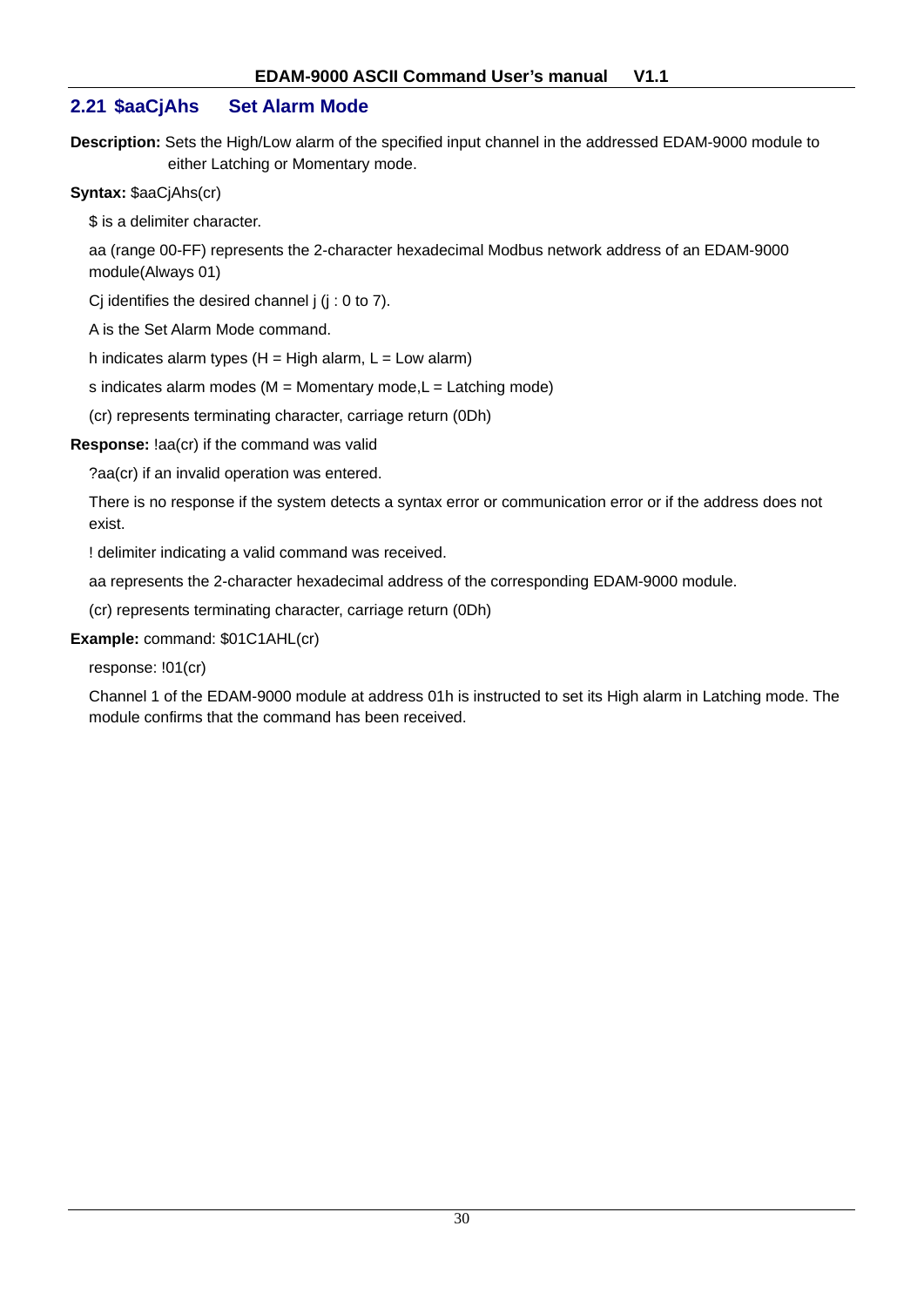## **2.22 \$aaCjAh Read Alarm Mode**

**Description:** Returns the alarm mode for the specified channel in the specified EDAM-9000 module.

#### **Syntax:** \$aaCjAh(cr)

\$ is a delimiter character.

aa (range 00-FF) represents the 2-character hexadecimal Modbus network address of an EDAM-9000 module(Always 01)

Cj identifies the desired channel  $j$  ( $j : 0$  to  $7$ ).

A is the Read Alarm Mode command.

h indicates the alarm types  $(H = High alarm, L = Low alarm)$ 

(cr) represents terminating character, carriage return (0Dh)

#### **Response:** !aas(cr) if the command was valid

?aa(cr) if an invalid operation was entered.

There is no response if the system detects a syntax error or communication error or if the address does not exist.

! delimiter indicating a valid command was received.

aa represents the 2-character hexadecimal address of the corresponding EDAM-9000 module.

s indicates alarm modes ( $M =$  Momentary mode,  $L =$  Latching mode)

(cr) represents terminating character, carriage return (0Dh)

## **Example:** command: \$01C1AL(cr)

response: !01M(cr)

Channel 1 of the EDAM-9000 module at address 01h is instructed to return its Low alarm mode. The system responds that it is in Momentary mode.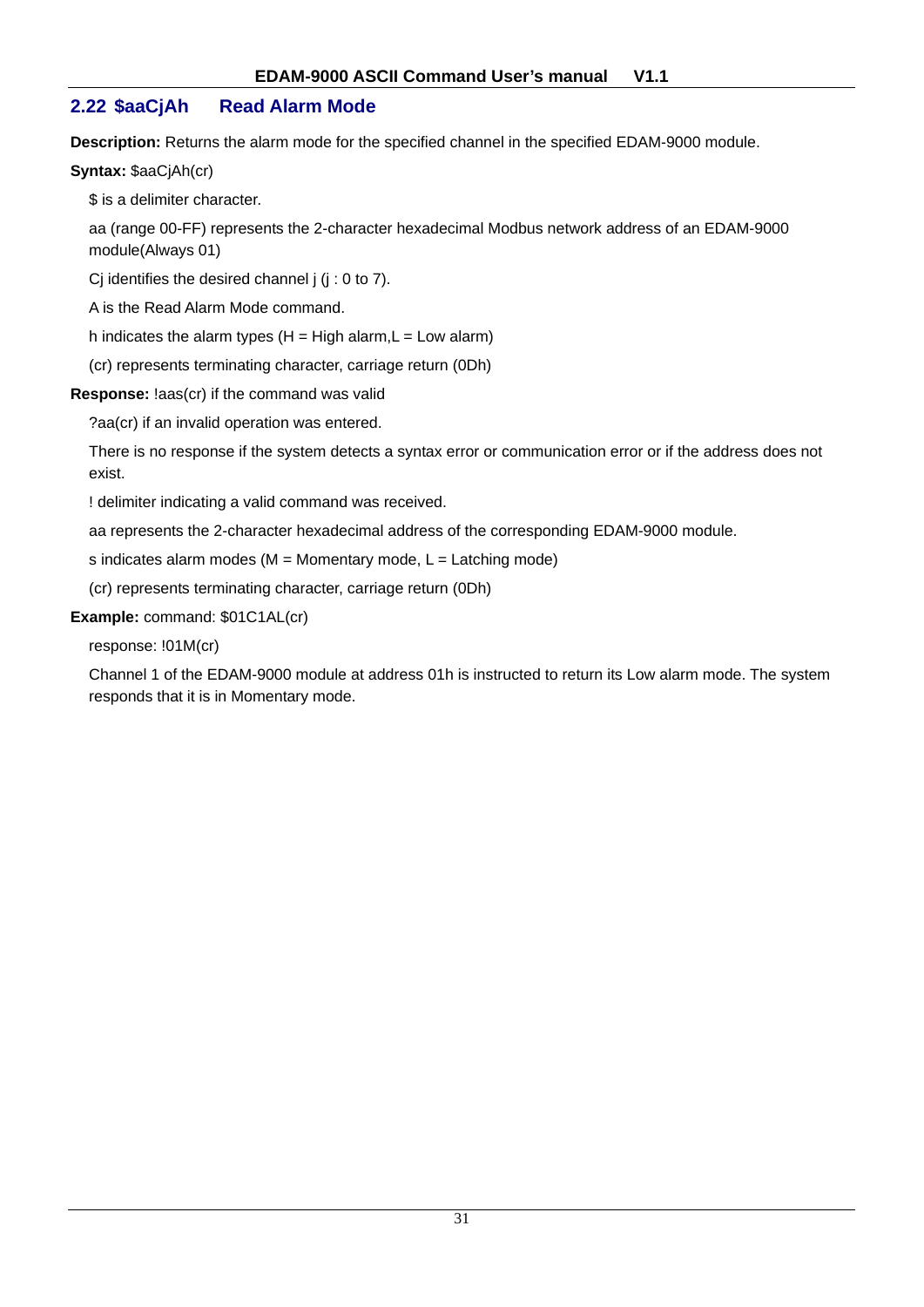## **2.23 \$aaCjAhEs Enable/Disable Alarm**

**Description:** Enables/Disables the High/Low alarm of the specified input channel in the addressed EDAM-9000 module

**Syntax:** \$aaCjAhEs(cr)

\$ is a delimiter character.

aa (range 00-FF) represents the 2-character hexadecimal Modbus network address of an EDAM-9000 module(Always 01)

Cj identifies the desired channel  $j$  ( $j : 0$  to 7).

AhEs is the Set Alarm Mode command.

h indicates alarm type  $(H = High alarm, L = Low alarm)$ 

s indicates alarm enable/disable  $(E =$  Enable,  $D =$  Disable)

(cr) represents terminating character, carriage return (0Dh)

**Response:** !aa(cr) if the command was valid

?aa(cr) if an invalid operation was entered.

There is no response if the system detects a syntax error or communication error or if the address does not exist.

! delimiter indicating a valid command was received.

aa represents the 2-character hexadecimal address of the corresponding EDAM-9000 module.

(cr) represents terminating character, carriage return (0Dh)

#### **Example:** command: \$01C1ALEE(cr)

response: !01(cr)

Channel 1 of the EDAM-9000 module at address 01h is instructed to enable its Low alarm function. The module confirms that its Low alarm function has been enabled.

Note: An analog input module requires a maximum of 2 seconds after it receives an Enable/Disable Alarm command to let the setting take effect. During this interval, the module can not be addressed to perform any other actions.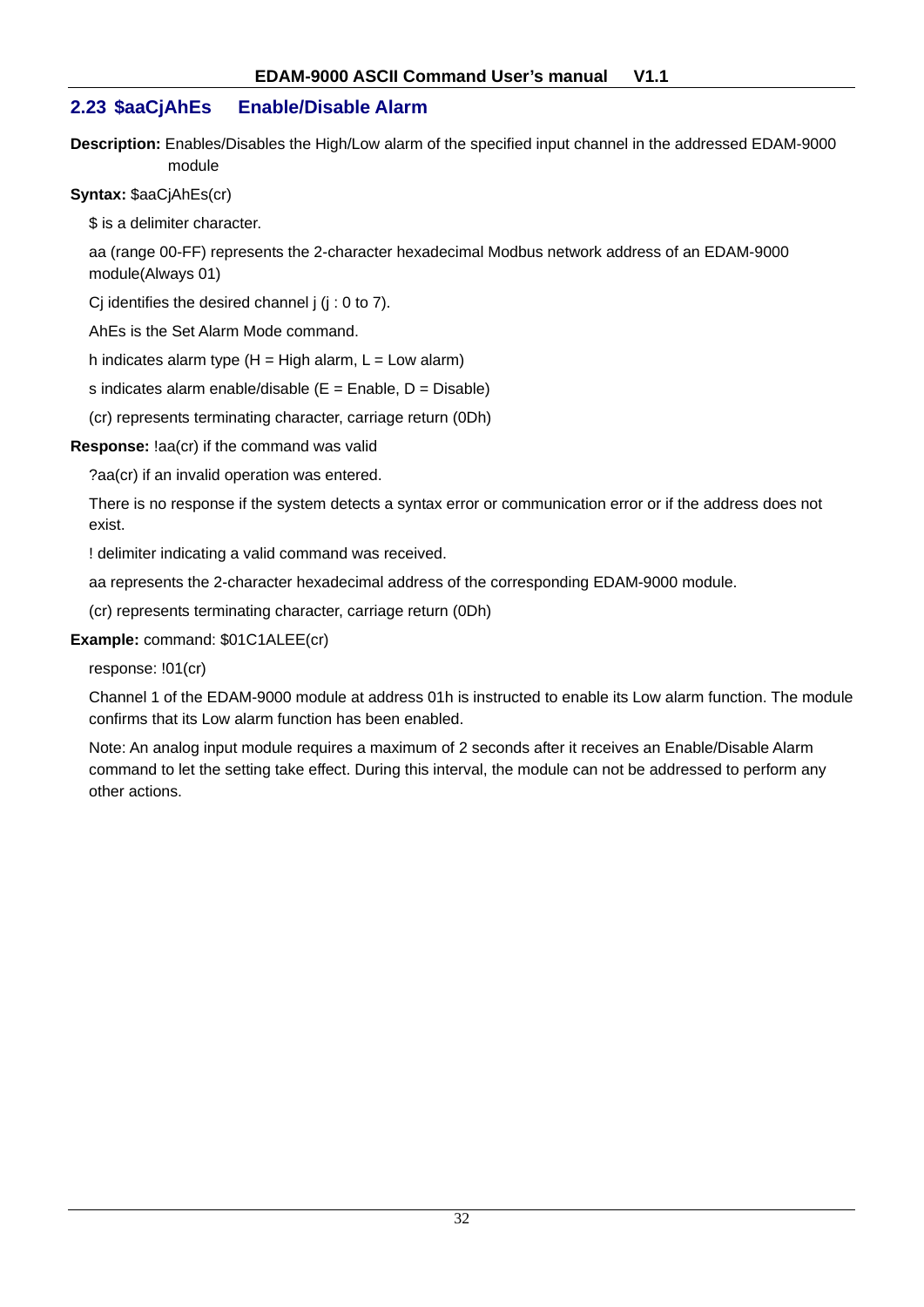## **2.24 \$aaCjCh Clear Latch Alarm**

Description: Sets the High/Low alarm to OFF (no alarm) for the specified input channel in the addressed EDAM-9000 module

Syntax: \$aaCjCh(cr)

\$ is a delimiter character.

aa (range 00-FF) represents the 2-character hexadecimal Modbus network address of an EDAM-9000 module(Always 01)

Ci identifies the desired channel  $j$  ( $j : 0$  to  $7$ ).

Ch is the Clear Latch Alarm command.

h indicates alarm type  $(H = High alarm, L = Low alarm)$ 

(cr) represents terminating character, carriage return (0Dh)

#### **Response:** !aa(cr) if the command was valid

?aa(cr) if an invalid operation was entered.

There is no response if the system detects a syntax error or communication error or if the address does not exist.

! delimiter indicating a valid command was received.

aa represents the 2-character hexadecimal Modbus network address of the corresponding EDAM-9000 module

(cr) represents terminating character, carriage return (0Dh)

## **Example:** command: \$01C1CL(cr)

response: !01(cr)

Channel 1 of the EDAM-9000 module at address 01h is instructed to set its Low alarm state to OFF. The system confirms it has done so accordingly.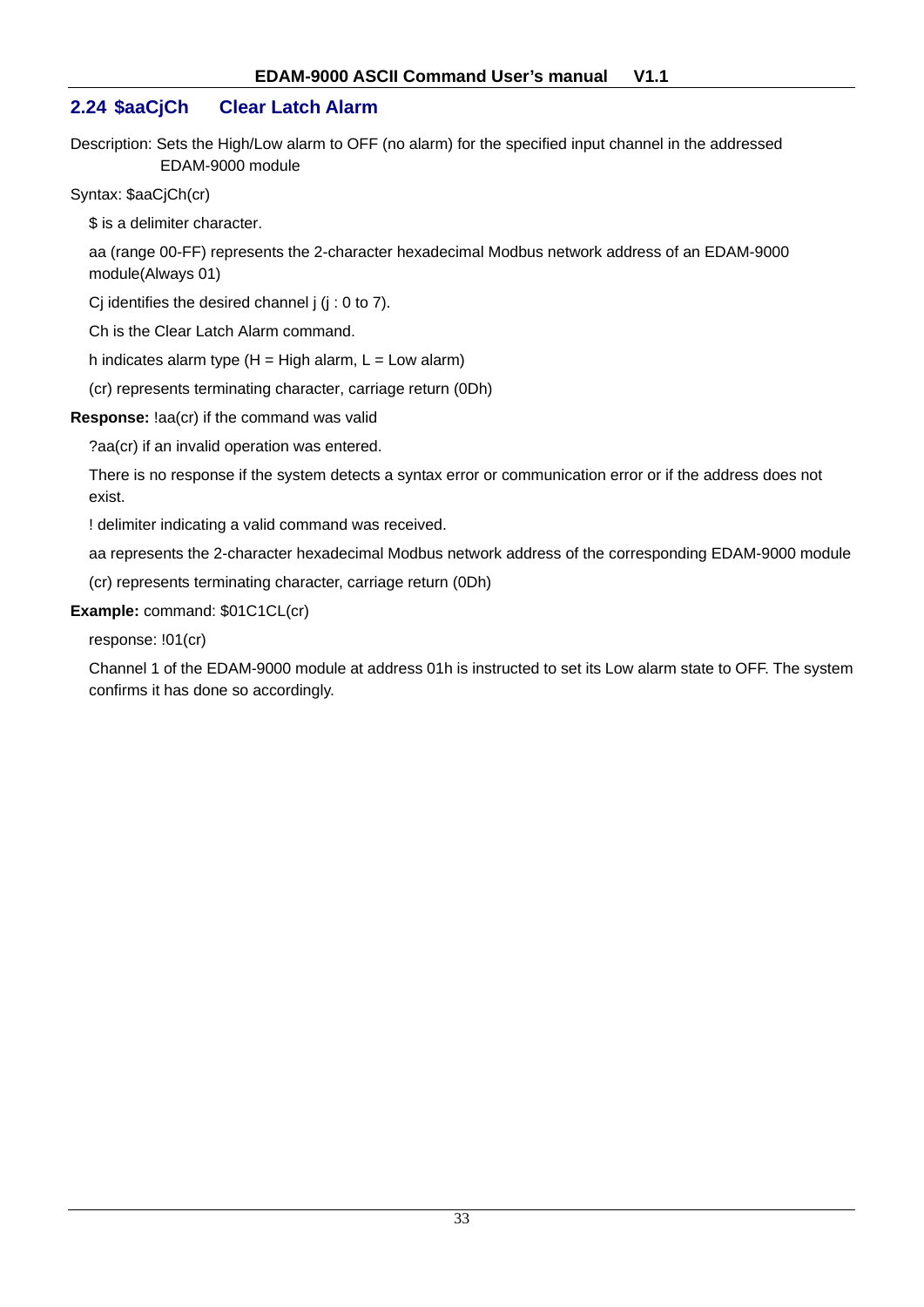## **2.25 \$aaCjAhCCn Set Alarm Connection**

**Description:** Connects the High/Low alarm of the specified input channel to interlock the specified digital output in the addressed EDAM-9000 module

**Syntax:** \$aaCjAhCCn(cr)

\$ is a delimiter character.

aa (range 00-FF) represents the 2-character hexadecimal Modbus network address of an EDAM-9000 module(Always 01)

Cj identifies the desired analog input channel  $j$  ( $j$  : 0 to 7).

AhC is the Set Alarm Connection command.

h indicates alarm type  $(H = High alarm, L = Low alarm)$ 

Cn identifies the desired digital output channel n  $(n: 0$  to 1). To disconnect the digital output, n should be set as  $\sim$ 

(cr) represents terminating character, carriage return (0Dh)

**Response:** !aa(cr) if the command was valid

?aa(cr) if an invalid operation was entered.

There is no response if the system detects a syntax error or communication error or if the address does not exist.

! delimiter indicating a valid command was received.

aa represents the 2-character hexadecimal Modbus network address of the corresponding EDAM-9000 module.

(cr) represents terminating character, carriage return (0Dh)

**Example:** command: \$01C1ALCC0(cr)

response: !01(cr)

Channel 1 of the EDAM-9000 module at address 01h is instructed to connect its Low alarm to the digital output of channel 0 in the specific module. The system confirms it has done so accordingly.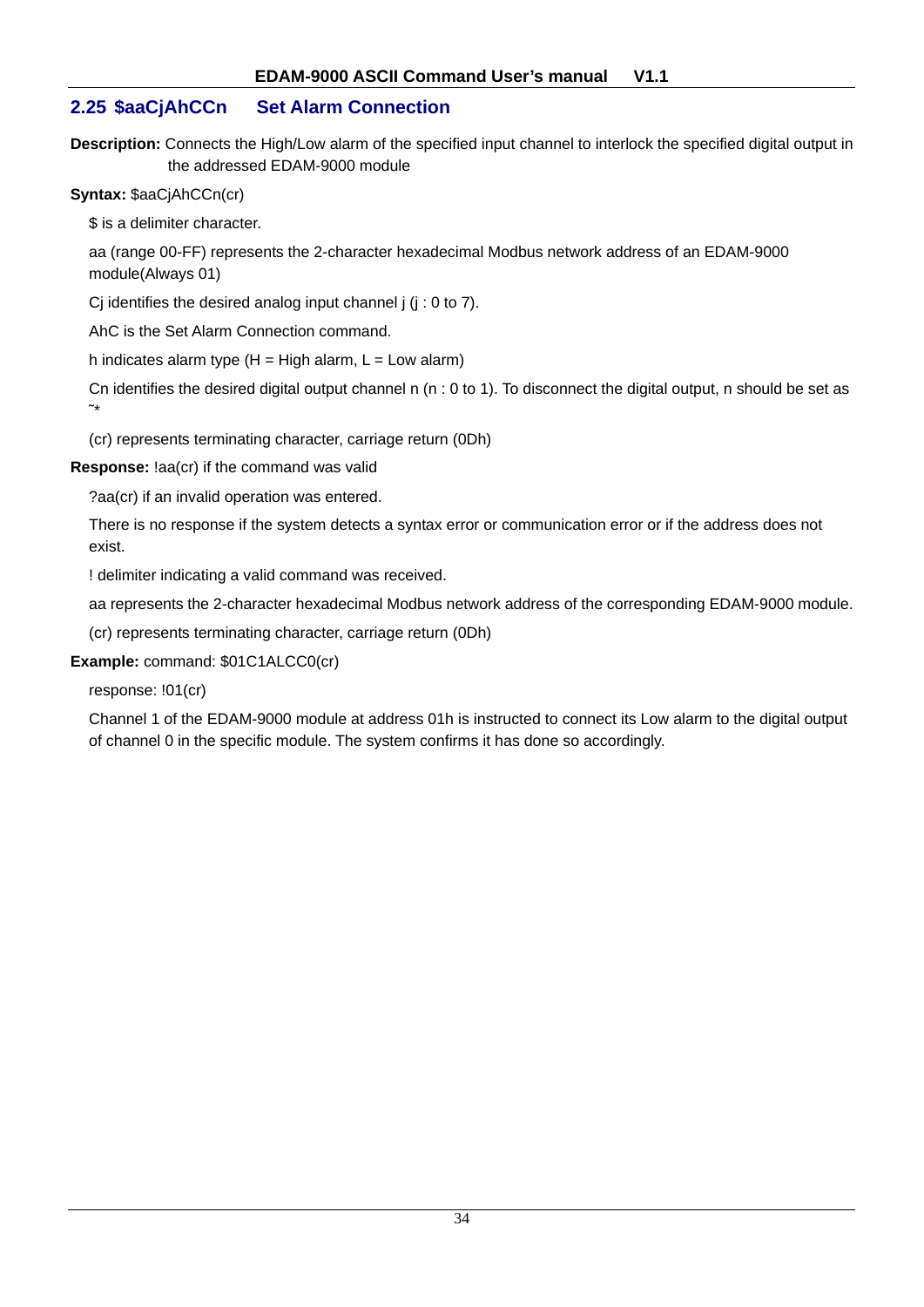## **2.26 \$aaCjRhC Read Alarm Connection**

**Description:** Returns the High/Low alarm limit output connection of a specified input channel in the addressed module

**Syntax:** \$aaCjRhC(cr)

\$ is a delimiter character.

aa (range 00-FF) represents the 2-character hexadecimal Modbus address of an EDAM-9000 module. (Always 01)

Cj identifies the desired analog input channel  $j$  ( $j$  : 0 to 7).

RhC is the Read Alarm Connection command.

h indicates alarm type  $(H = High$  alarm,  $L = Low$  alarm)

(cr) represents terminating character, carriage return (0Dh)

**Response:** !aaCn(cr) if the command was valid

?aa(cr) if an invalid operation was entered.

There is no response if the system detects a syntax error or communication error or if the address does not exist.

! delimiter indicating a valid command was received.

aa represents the 2-character hexadecimal Modbus network address of the corresponding EDAM-9000 module.

Cn identifies the desired digital output channel n (n : 0 to 1) whether interlock with the alarm of the specific analog input channel. If the values of n are "\*", the analog input has no connection with a digital output point.

(cr) represents terminating character, carriage return (0Dh)

**Example:** command: \$01C1RLC(cr)

response: !01C0(cr)

Channel 1 of the EDAM-9000 module at address 01h is instructed to read its Low alarm output connection. The system responds that the Low alarm output connects to the digital output at channel 0 in the specific module.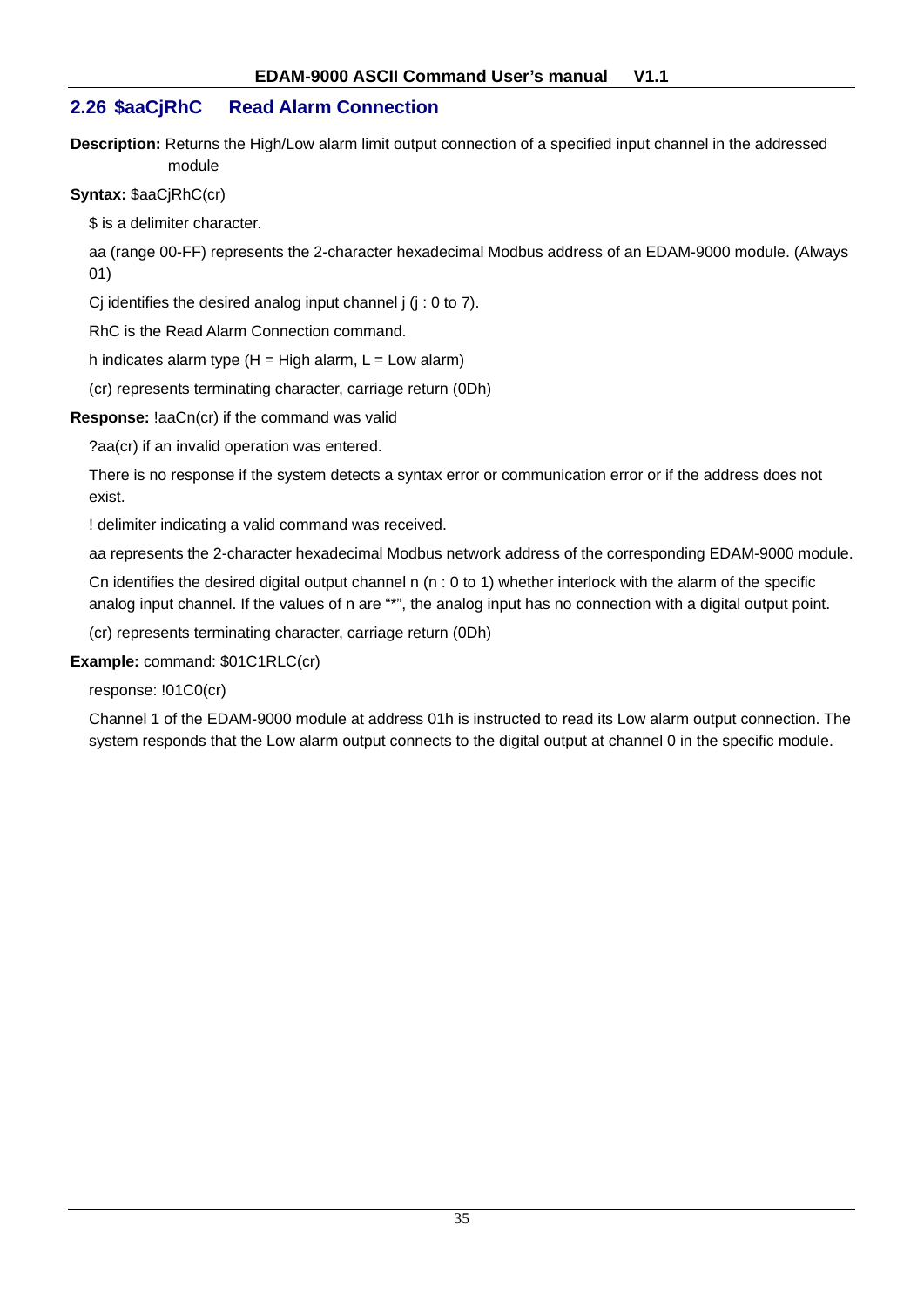# **2.27 \$aaCjAhU Set Alarm Limit**

**Description:** Sets the High/Low alarm limit value for the specified input

channel of a specified EDAM-9000 module.

#### **Syntax:** \$aaCjAhU(data)(cr)

\$ is a delimiter character.

aa (range 00-FF) represents the 2-character hexadecimal Modbus network address of an EDAM-9000 module(Always 01)

Cj identifies the desired analog input channel j (j : 0 to 7).

AhU is the Set Alarm Limit command.

h indicates alarm type  $(H = High$  alarm,  $L = Low$  alarm)

(data) represents the desired alarm limit setting. The format is always in engineering units.

(cr) represents terminating character, carriage return (0Dh)

#### **Response:** !aa(cr) if the command was valid

?aa(cr) if an invalid operation was entered.

There is no response if the system detects a syntax error or communication error or if the address does not exist.

! delimiter indicating a valid command was received.

aa represents the 2-character hexadecimal Modbus network address of the corresponding EDAM-9000 module.

(cr) represents terminating character, carriage return (0Dh)

#### **Example:** command: \$01C1AHU+080.00(cr)

response: !01(cr)

The high alarm limit of the channel 1 in the specific module at address 01h is been set +80. The system confirms the command has been received.

Note: An analog input module requires a maximum of 2 seconds after it receives a Set Alarm Limit command to let the settings take effect. During this interval, the module cannot be addressed to perform any other actions.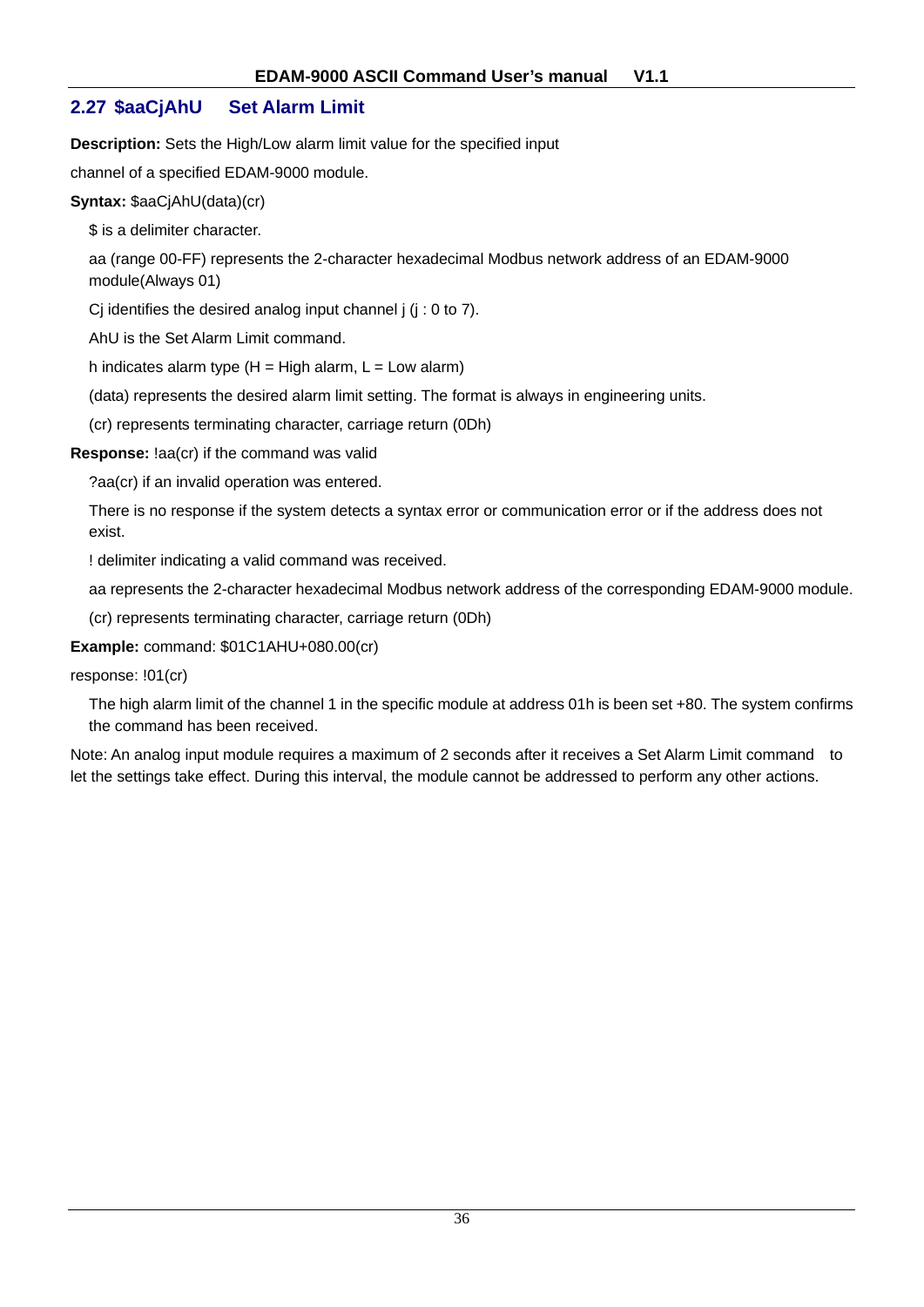## **2.28 \$aaCjRhU Read Alarm Limit**

**Description:** Returns the High/Low alarm limit value for the specified input channel in the addressed EDAM-9000 module

#### **Syntax:** \$aaCjRhU(cr)

\$ is a delimiter character.

aa (range 00-FF) represents the 2-character hexadecimal Modbus network address of an EDAM-9000 module(Always 01)

Cj identifies the desired analog input channel j (j : 0 to 7).

RhU is the Read Alarm Limit command.

h indicates alarm type  $(H = High alarm, L = Low alarm)$ 

(cr) represents terminating character, carriage return (0Dh)

#### **Response:** !aa(data)(cr) if the command was valid

?aa(cr) if an invalid operation was entered.

There is no response if the system detects a syntax error or communication error or if the address does not exist.

! delimiter indicating a valid command was received.

aa represents the 2-character hexadecimal Modbus network address of the corresponding EDAM-9000 module.

(data) represents the desired alarm limit setting. The format is always in engineering units.

(cr) represents terminating character, carriage return (0Dh)

#### **Example:** command: \$01C1RHU(cr)

response: !01+2.0500(cr)

Channel 1 of the EDAM-9000 module at address 01h is configured to accept 5V input. The command instructs the system to return the High alarm limit value for that channel. The system responds that the High alarm limit value in the desired channel is 2.0500 V.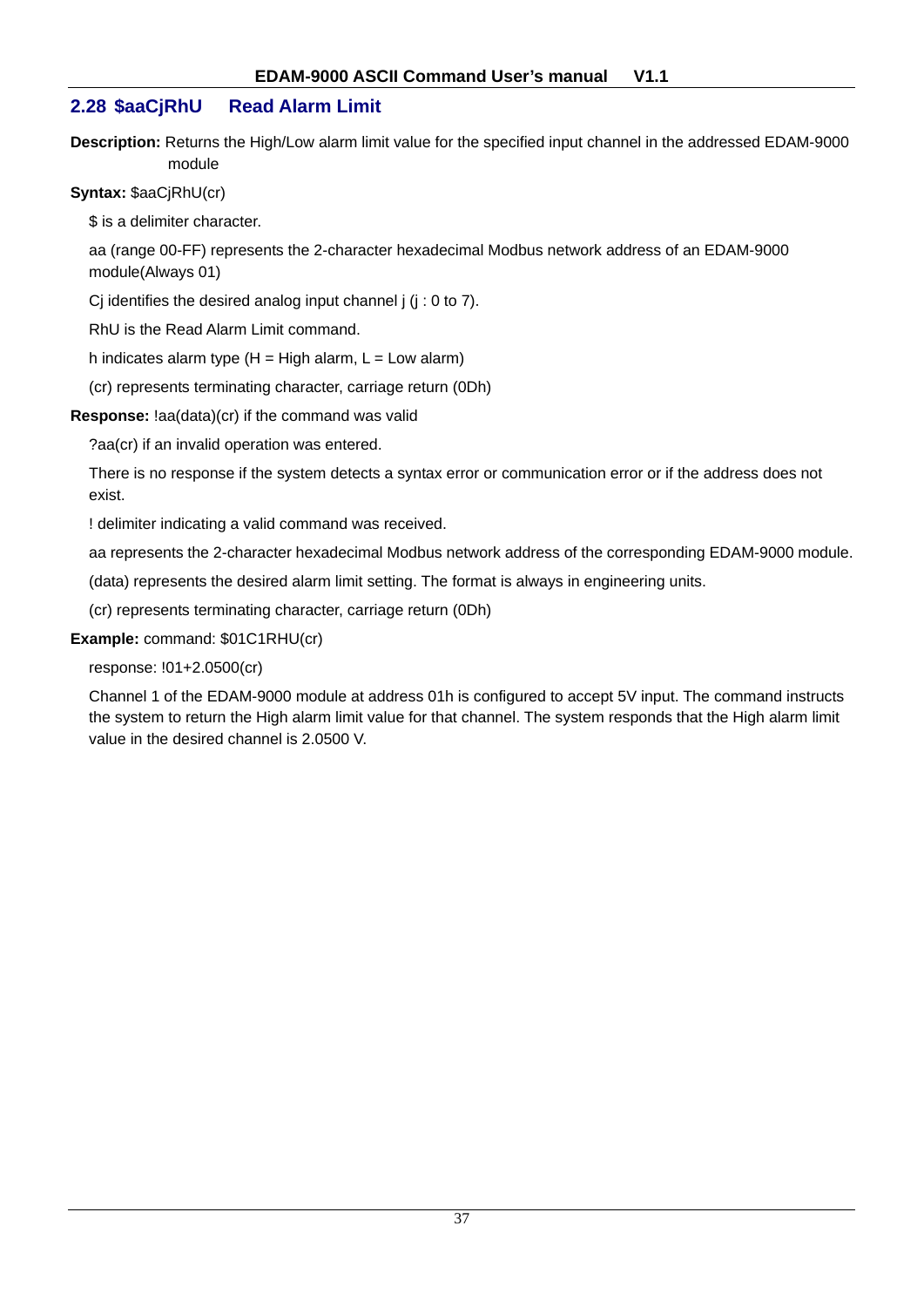## **2.29 \$aaCjS Read Alarm Status**

**Description:** Reads whether an alarm occurred to the specified input channel in the specified EDAM-9000 module

#### **Syntax:** \$aaCjS(cr)

\$ is a delimiter character.

aa (range 00-FF) represents the 2-character hexadecimal Modbus network address of an EDAM-9000 module(Always 01)

Cj identifies the desired analog input channel j (j : 0 to 7).

S is the Read Alarm Status command.

(cr) represents terminating character, carriage return (0Dh)

**Response:** !aahl(cr) if the command was valid

?aa(cr) if an invalid operation was entered.

There is no response if the system detects a syntax error or communication error or if the address does not exist.

! delimiter indicating a valid command was received.

aa represents the 2-character hexadecimal address Modbus of the corresponding EDAM-9000 module.

h represents the status of High alarm. "1" means the High alarm occurred, '0" means it did not occur. l represents the status of Low alarm. ~1" means the Low alarm occurred, ~0" means it did not occur.

(cr) represents terminating character, carriage return (0Dh)

#### **Example:** command: \$01C1S(cr)

response: !0101(cr)

The command asks the module at address 01h to return its alarm status for channel 1. The system responds that a High alarm has not occurred, but the Low alarm has occurred.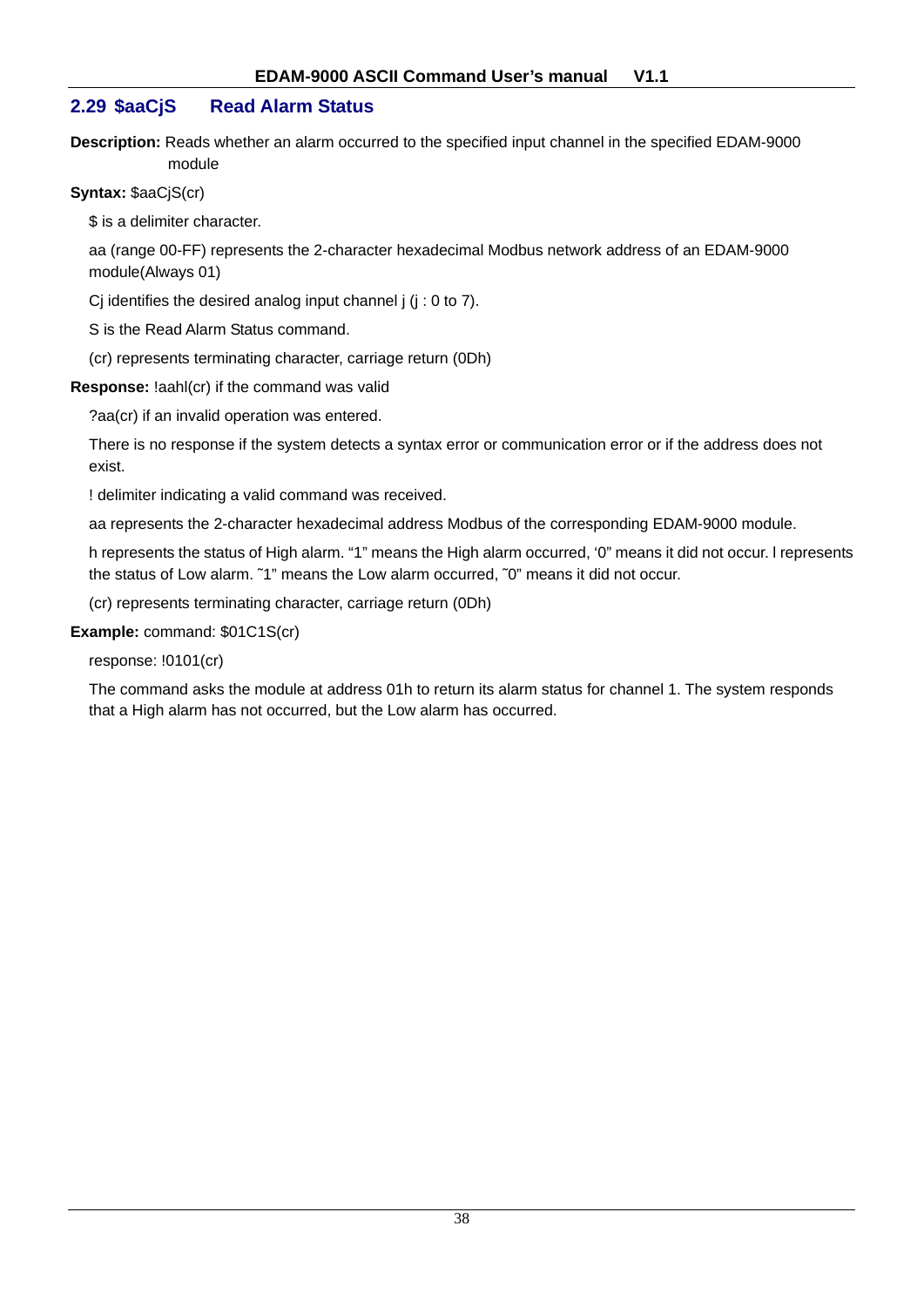## **2.30 \$aa3 Read cold junction temperature**

**Description:** Return the Cold Junction temperature of EDAM-9019

**Syntax:** \$aa3(cr)

\$ is a delimiter character.

aa (range 00-FF) represents the 2-character hexadecimal Modbus network address (Always 01)

3 is the command to read cold junction temperature.

(cr) is the terminating character, carriage return (0Dh)

**Response:** >(data)(cr) if the command is valid.

?aa(cr) if an invalid operation was entered.

There is no response if the module detects a syntax error or communication error or if the address does not exist.

> delimiter indicating a valid command was received.

? delimiter indicating the command was invalid.

(data) a 8-character hexadecimal value representing the cold junction temperature.

(cr) is the terminating character, carriage return (0Dh)

#### **Example:** command: \$013(cr)

response: >+00017.5(cr)

The command asks the specific module at address 01h to return the cold junction temperature of specified module. The response is +17.5C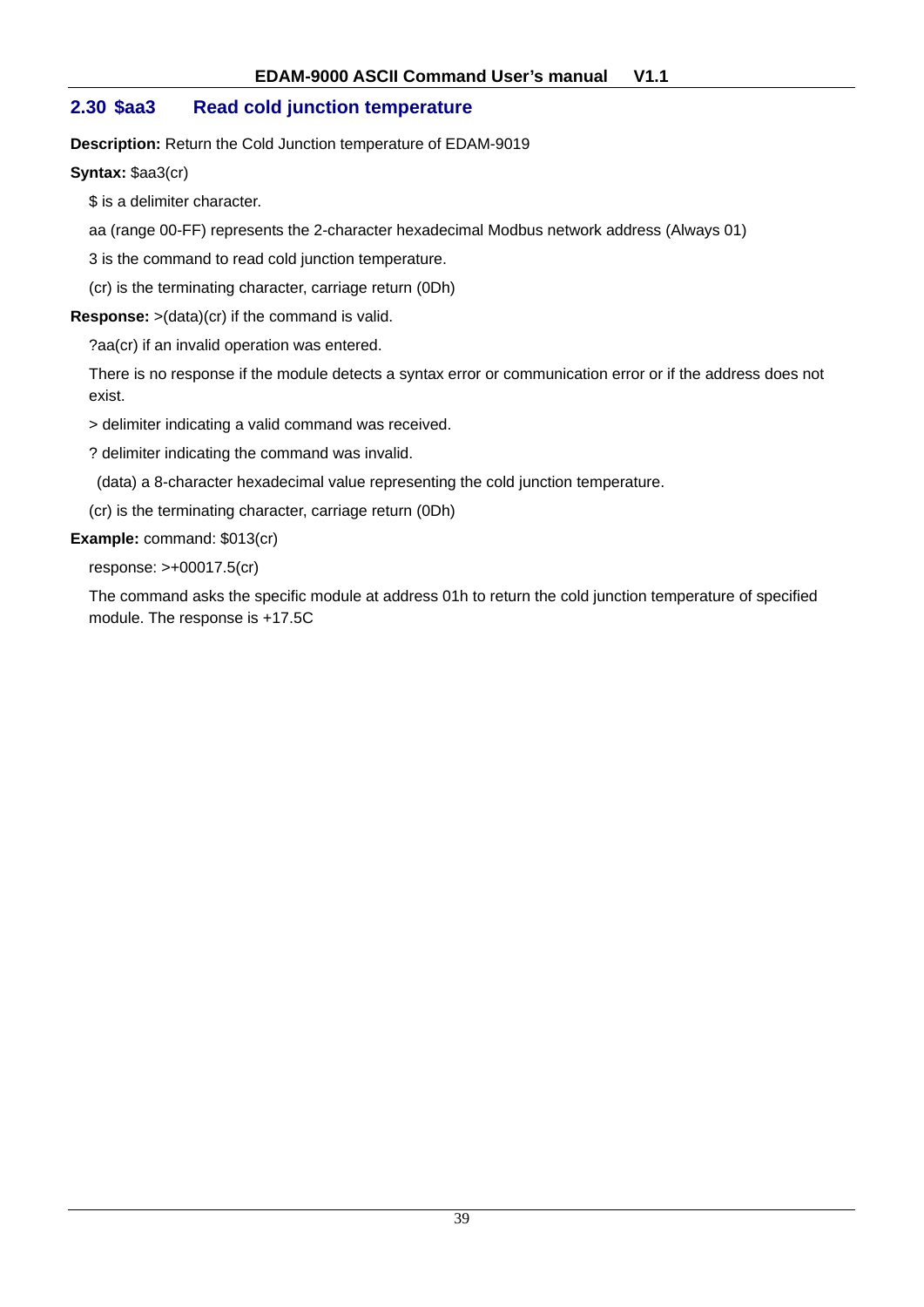## **2.31 \$aa9hhhhh Set CJ offset**

**Description:** Set Cold Junction temperature offset of EDAM-9019

**Syntax:** \$aa19hhhhh(cr)

\$ is a delimiter character.

aa (range 00-FF) represents the 2-character hexadecimal Modbus network address (Always 01)

9 is the command to set cold junction temperature offset.

hhhhh is the offset value times by 80 (5-character hexadecimal format)

(cr) terminating character, carriage return (0Dh)

**Response:** !aa(cr) if the command is valid.

?aa(cr) if an invalid operation was entered.

There is no response if the module detects a syntax error or communication error or if the address does not exist.

! delimiter indicating a valid command was received.

aa represents the 2-character hexadecimal address Modbus of the corresponding EDAM-9000 module.

? delimiter indicating the command was invalid.

(cr) is the terminating character, carriage return (0Dh)

**Example:** command: \$019000A0(cr)

response: !01(cr)

This example need to set cold junction offset to 2C, then the actual ASCII value should be 2 \*80=160 (hex=000A0). Hence the complete ASCII command string is \$019000A0(cr)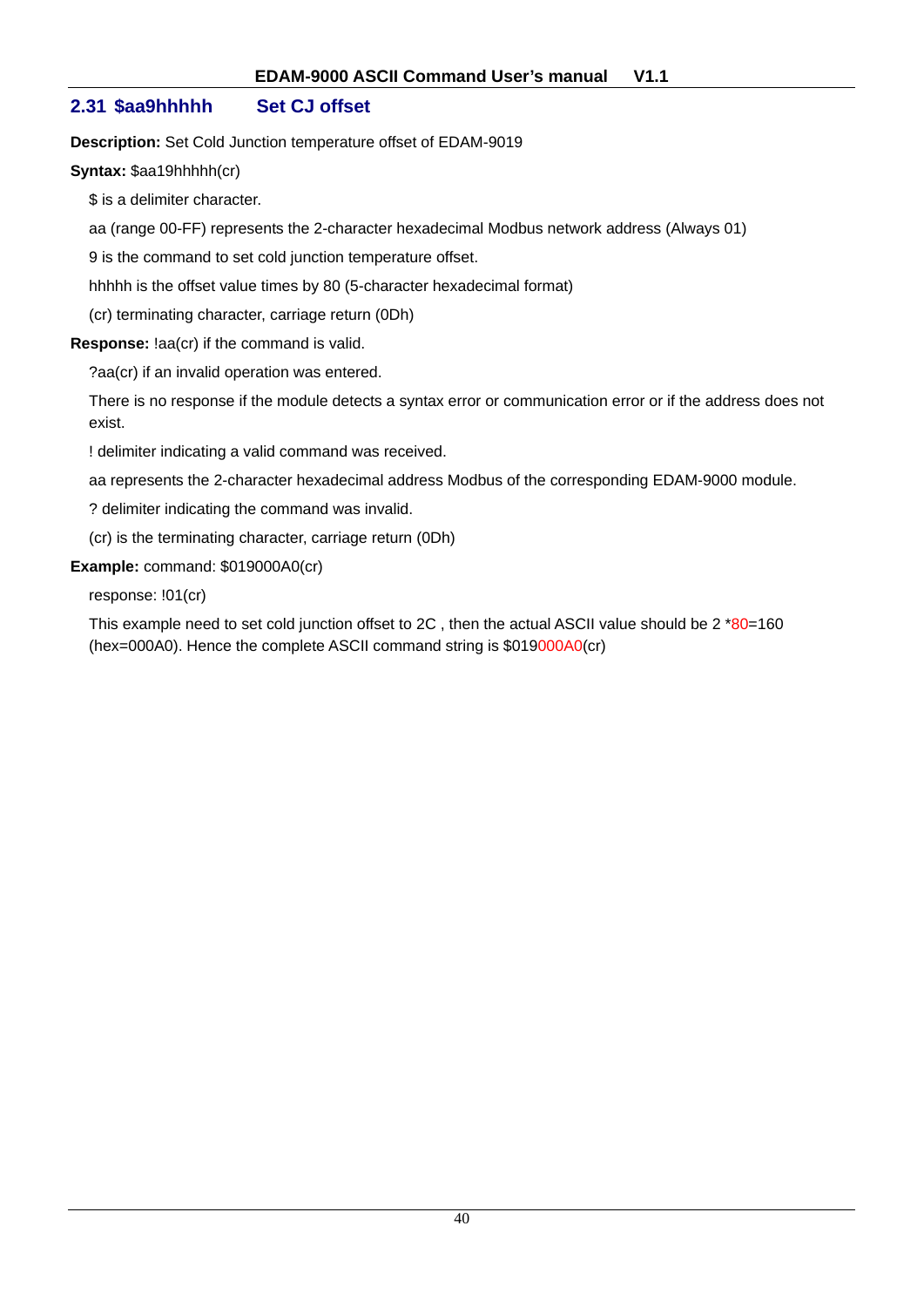## **2.32 \$aa9 Read CJ offset**

**Description:** Return Cold Junction temperature offset of EDAM-9019

**Syntax:** \$aa9(cr)

\$ is a delimiter character.

aa (range 00-FF) represents the 2-character hexadecimal Modbus network address (Always 01)

9 is the command to read cold junction temperature offset.

(cr) is the terminating character, carriage return (0Dh)

**Response:** >(data)(cr) if the command is valid.

?aa(cr) if an invalid operation was entered.

There is no response if the module detects a syntax error or communication error or if the address does not exist.

> delimiter indicating a valid command was received.

? delimiter indicating the command was invalid.

(data) a 8-character hexadecimal value representing the cold junction temperature offset.

(cr) is the terminating character, carriage return (0Dh)

**Example:** command: \$019(cr)

response: >+00005.5(cr)

The command asks the specific module at address 01h to return the cold junction temperature offset of specified module. The response is +5.5C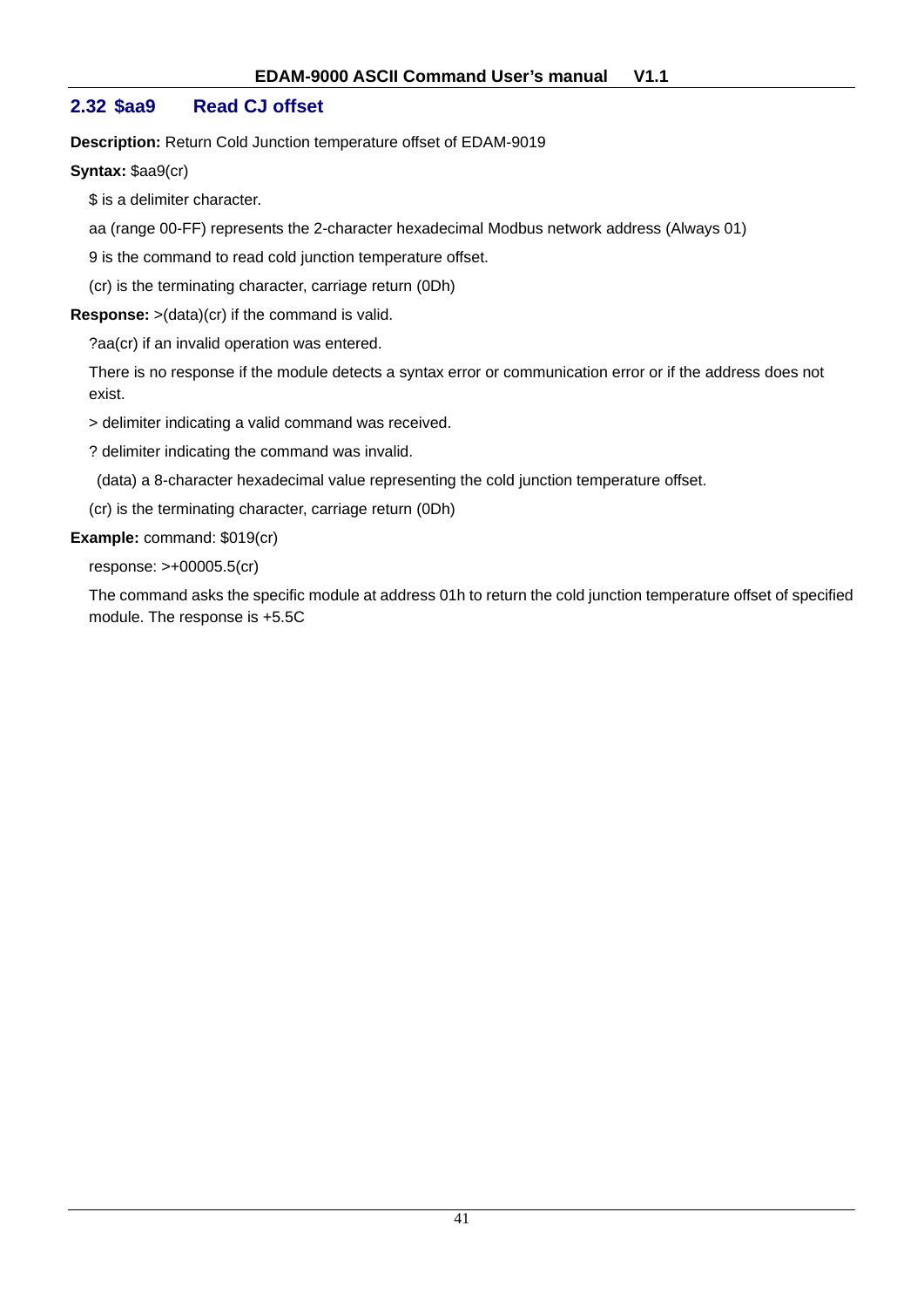## **2.33 \$aaAnntt Set analog input type(range)**

**Description:** Set the analog input type (range) in EDAM-9000 analog input module.

**Syntax: \$aaAnntt (cr)** 

\$ is a delimiter character.

aa (range 00-2D) represents the 2-character hexadecimal Modbus address (Always 01)

A represents the analog input setting command.

nn (range 00-FF) represents the specific channel you want to set the input type.

tt (range 0-16) represents the type you want to set to the specific channel

(cr) is the terminating character, carriage return (0Dh)

**Response:** !aa(cr) if the command is valid.

?aa(cr) if an invalid operation was entered.

There is no response if the module detects a syntax error or communication error or if the address does not exist.

! Delimiter indicating a valid command was received.

? Delimiter indicating the command was invalid.

aa (range 00-FF) represents the 2-character hexadecimal Modbus address of an EDAM-9000 module.

(cr) is the terminating character, carriage return (0Dh)

**Example:** command: \$01A030D(cr)

response: !01

The command set analog input channel 3 to type 0D (0~20mA) for the specific analog input module at address 01h.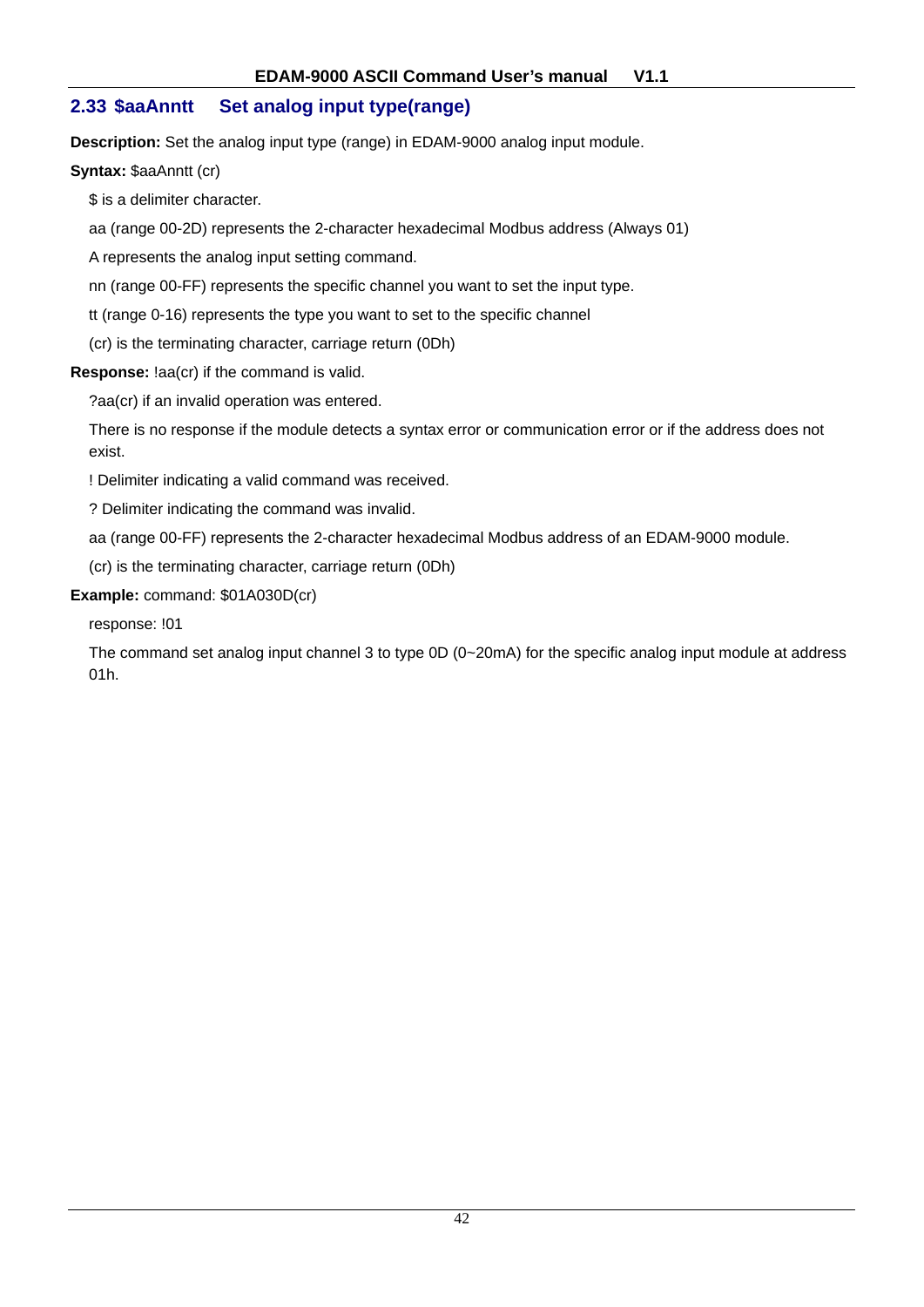## **2.34 \$aaAff Set conversion rate of analog input module**

**Description:** Set conversion rate of the analog input module.

**Syntax:** \$aaAff(cr)

\$ is a delimiter character.

aa (range 00-2D) represents the 2-character hexadecimal Modbus address (Always 01)

A represents the analog input setting command.

ff represents the conversion rate . ff=60 represents 60Hz, ff=50 represents 50Hz

(cr) is the terminating character, carriage return (0Dh)

**Response:** !aa(cr) if the command is valid.

?aa(cr) if an invalid operation was entered.

There is no response if the module detects a syntax error or communication error or if the address does not exist.

! delimiter indicating a valid command was received.

? delimiter indicating the command was invalid.

aa (range 00-FF) represents the 2-character hexadecimal Modbus address of an EDAM-9000 module.

(cr) is the terminating character, carriage return (0Dh)

#### **Example:** command: \$01A60(cr)

response: !01

The command set conversion rate to 60Hz for the specific analog input module at address 01.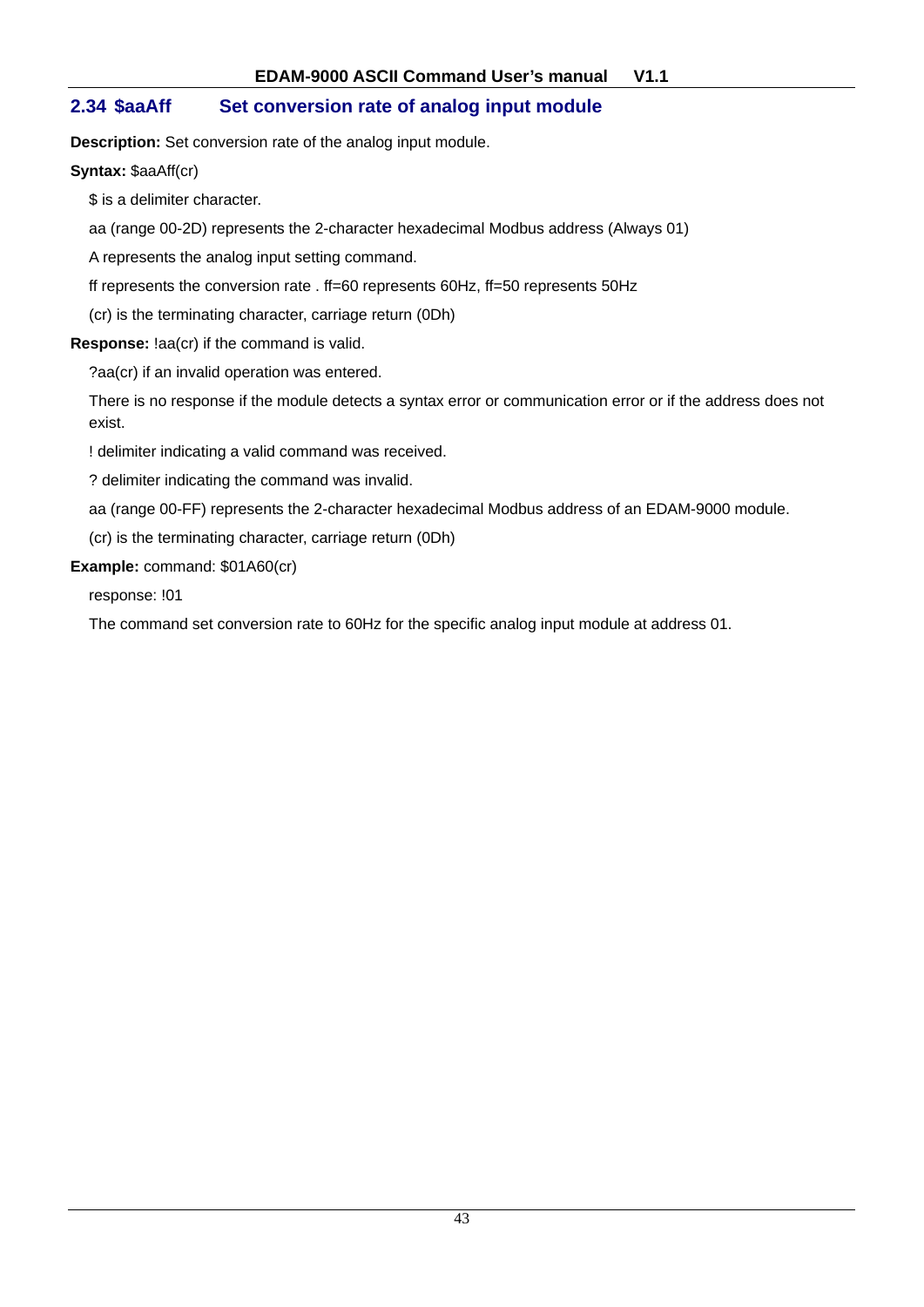## **2.35 \$aaBhh Read analog input type**

**Description:** Return the input type of the specified analog channel 9015/9017/9019

#### **Syntax:** \$aaBhh(cr)

\$ is a delimiter character.

aa (range 00-FF) represents the 2-character hexadecimal Modbus network address (Always 01)

hh is the analog input channel number represents the 2-character in hexadecimal format.

(cr) is the terminating character, carriage return (0Dh)

**Response:** !aann(cr) if the command is valid.

?aa(cr) if an invalid operation was entered.

There is no response if the module detects a syntax error or communication error.

! delimiter indicating a valid command was received.

? delimiter indicating the command was invalid.

aa (always 01) represents the 2-character hexadecimal Modbus network address of an EDAM-9000 module.

nn a 2-character hexadecimal value representing the type of the analog input channel.

(cr) is the terminating character, carriage return (0Dh)

**Example:** command: \$01B01(cr)

response: !0108(cr)

The first 2-character portion of the response (exclude the "!" character) indicates the address of the EDAM-9000 module. The second 2-character portion of the response is the type of channel (For each analog module, the type number is different, ref to Figure 2-1 Analog input types)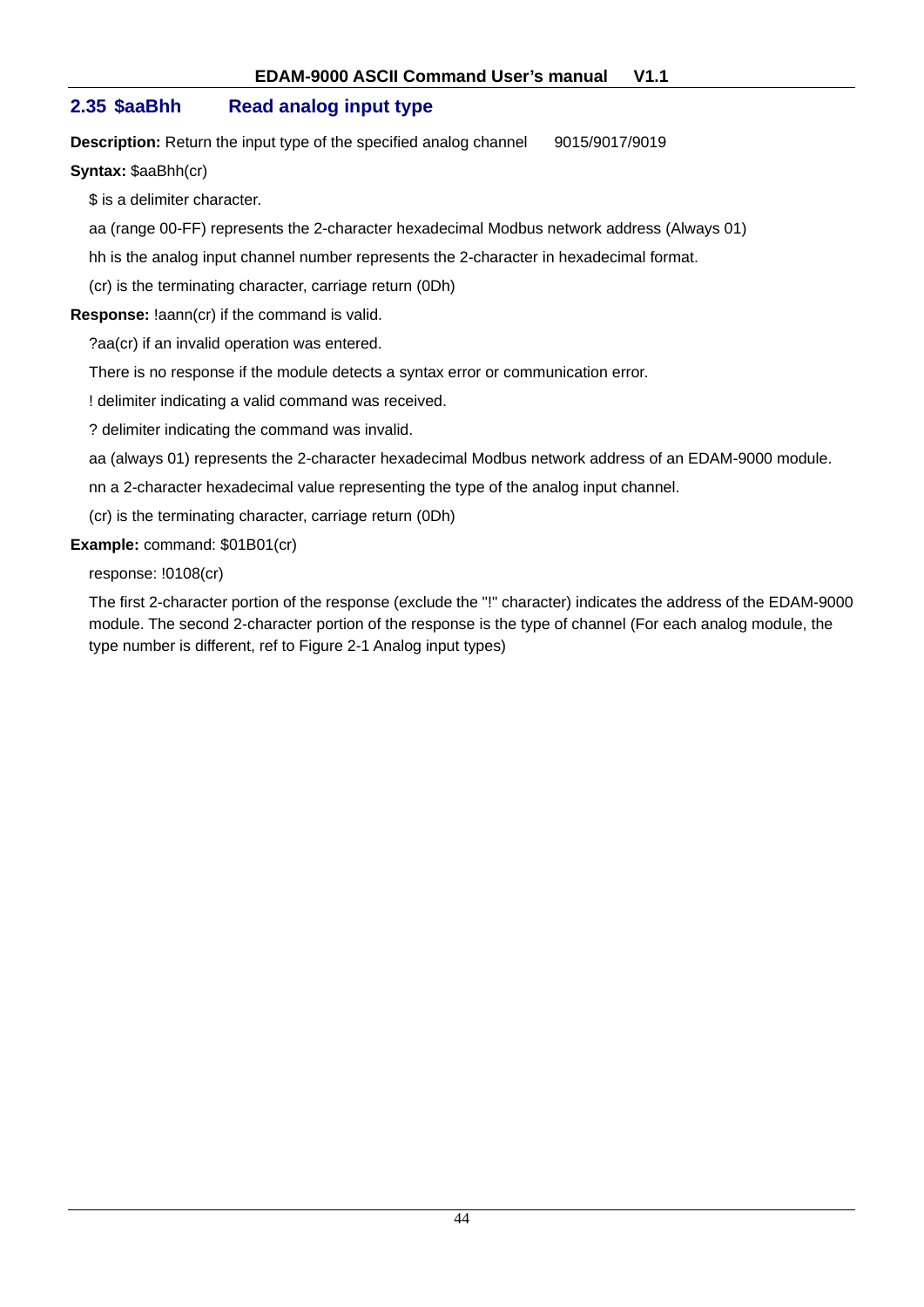| Code(Hex) | <b>Type</b>                        |
|-----------|------------------------------------|
| 0x07      | 4-20mA                             |
| 0x08      | $+/-10V$                           |
| 0x09      | $+/-5V$                            |
| 0x0a      | $+/-1V$                            |
| 0x0b      | $+/-500mV$                         |
| 0x0c      | $+/-150mV$                         |
| 0x0d      | 0-20mA                             |
| 0x0e      | J type -8824 uV ~ 69536 uV,        |
| 0x0f      | K type -5891 uV ~ 54807 uV         |
| 0x10      | T type -5603 uV ~ 20869 uV         |
| 0x11      | E type -9835 uV ~ 76373 uV         |
| 0x12      | R type -0000 uV ~ 21101 uV         |
| 0x13      | S type -0000 uV ~ 18693 uV         |
| 0x14      | B type -0000 uV ~ 13820 uV         |
| 0x20      | IEC Pt100 -50C ~ 150C              |
| 0x21      | IEC Pt100 0C ~ 100C                |
| 0x22      | IEC Pt100 0C ~ 200C                |
| 0x23      | IEC Pt100 0C ~ 400C                |
| 0x24      | IEC Pt100<br>$-200C - 200C$        |
| 0x25      | <b>JIS Pt100</b><br>$-50C - 150C$  |
| 0x26      | $OC - 100C$<br><b>JIS Pt100</b>    |
| 0x27      | $OC - 200C$<br><b>JIS Pt100</b>    |
| 0x28      | $OC - 400C$<br><b>JIS Pt100</b>    |
| 0x29      | $-200C - 200C$<br><b>JIS Pt100</b> |
| 0x2A      | Pt1000<br>$-40C - 160C$            |
| 0x2B      | $-30C - 120C$<br>BALCO500          |
| 0x2C      | Ni<br>$-80C - 100C$                |
| 0x2D      | Ni<br>$0C - 100C$                  |

Figure 2-1 Analog input types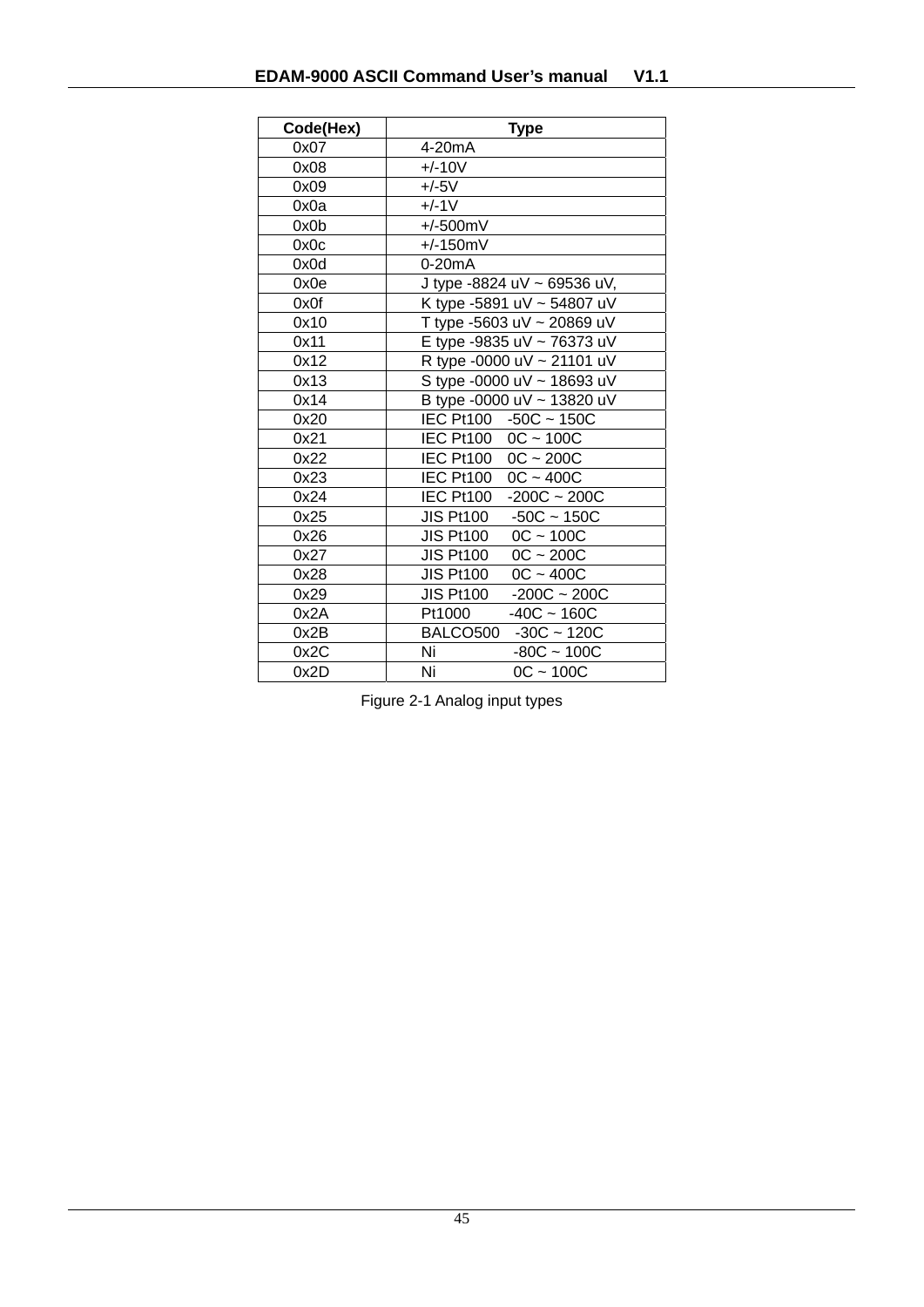## **2.36 \$aa6 Read DI /DO Channel Status**

**Description:** This command requests that the specified EDAM-9000 module return the status of its digital input and digital output channels

**Syntax:** \$aa6(cr)

\$ is a delimiter character.

aa (range 00-FF) represents the 2-character hexadecimal Modbus network address (Always 01)

6 is the Digital Data In command.

(cr) is the terminating character, carriage return (0Dh)

**Response:** !aa0(Do data)(Di data)(Di data)(Di data)(cr) if the command is valid.

?aa(cr) if an invalid operation was entered.

There is no response if the module detects a syntax error or communication error or if the address does not exist.

! delimiter indicating a valid command was received.

? delimiter indicating the command was invalid.

aa (range 00-FF) represents the 2-character hexadecimal Modbus network address of an EDAM-9000 module.

(D0 data)a 1-character hexadecimal value representing the values of the digital output module.

(Di data)a 2-character hexadecimal value representing the values of the digital input module.

(cr) is the terminating character, carriage return (0Dh)

#### **Example:** command: \$016(cr)

response: !0100A35D(cr)

0A: the status of digital output channels. 0A=(00001010) DO channels 1/3 =ON, DO Channel 0/2/4/5/6/7=OFF

35D: the status of digital input channels.

35D=(001101011101) DI channels 0/2/3/4/6/8/9 =Active state, DI Channel 1/5/7=Inactive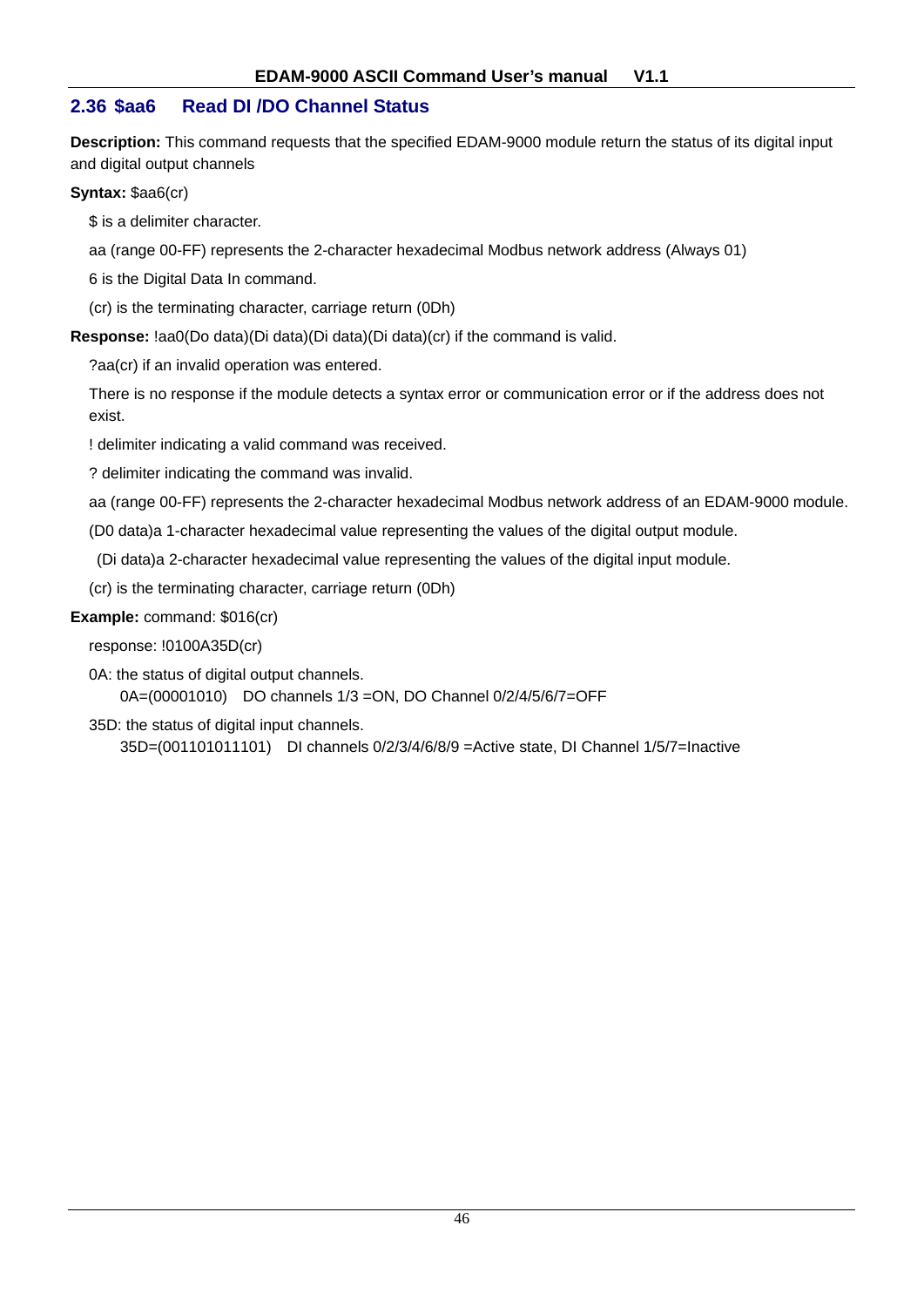## **2.37 \$aa7 Read DI latch status**

**Description:** Read DI latch status.

**Syntax:** \$aa7(cr)

\$ is a delimiter character.

aa (range 00-2D) represents the 2-character hexadecimal Modbus address (Always 01)

7 represents read DI latch status command.

(cr) is the terminating character, carriage return (0Dh)

**Response:** !aa(cr) if the command is valid.

?aa(cr) if an invalid operation was entered.

There is no response if the module detects a syntax error or communication error or if the address does not exist.

! delimiter indicating a valid command was received.

? delimiter indicating the command was invalid.

aa (range 00-FF) represents the 2-character hexadecimal Modbus address of an EDAM-9000 module.

(cr) is the terminating character, carriage return (0Dh)

**Example:** command: \$017(cr)

response: !010003

The command read DI latch status= 0003, DI #0 latched, DI #1 latched, and DI #2  $\sim$  DI #15 no latched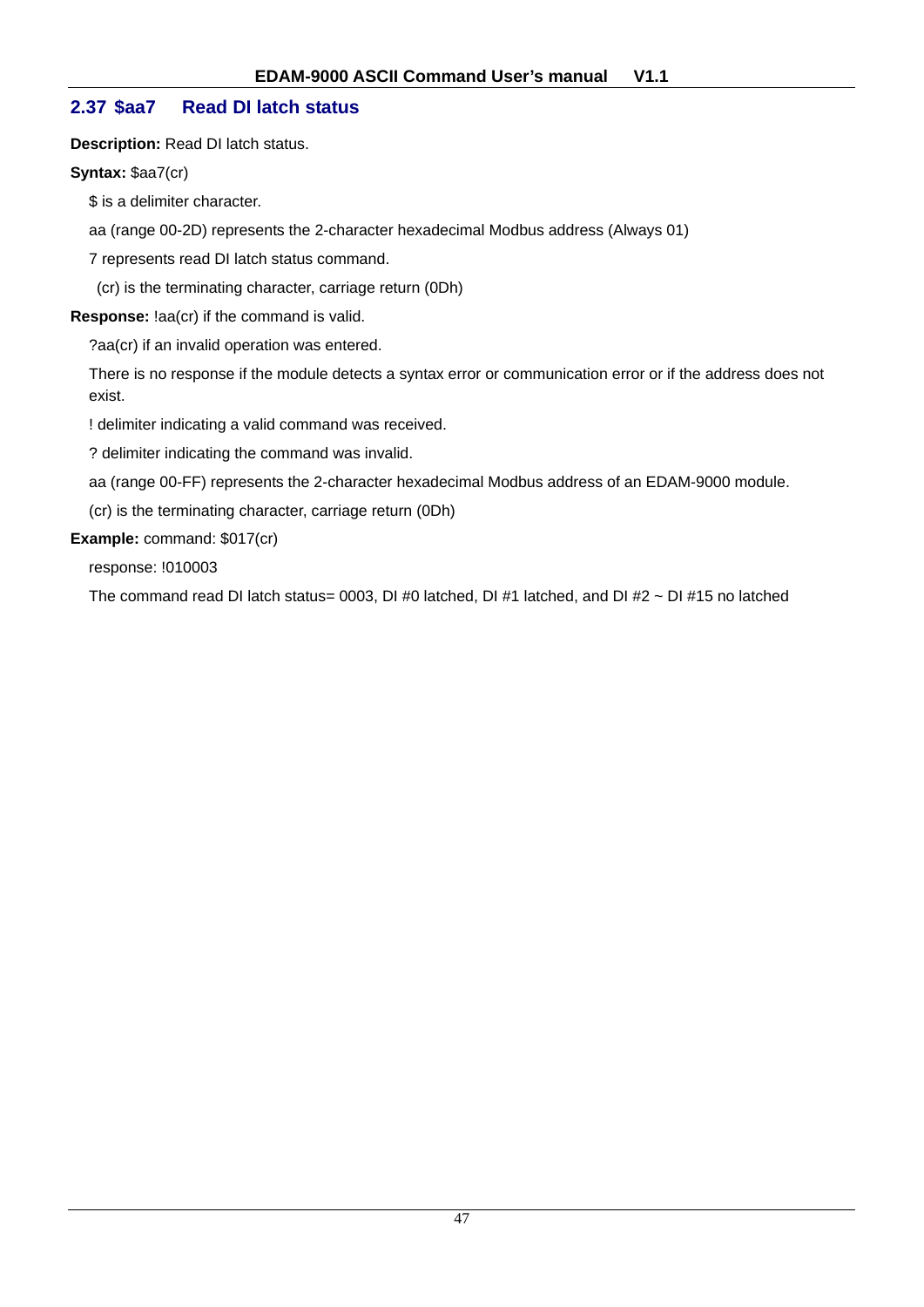## **2.38 #aa00dd Write All Digital Output**

**Description:** This command sets all digital output channels to the specific EDAM-9000 module.

**Syntax:** #aa00nn(data)(cr)

# is a delimiter character.

aa (range 00-FF) represents the 2-character hexadecimal Modbus network address (Always 01)

00 represents Writing to all channels (write a byte) command

dd represents the data be written to digital output

**Response:** >(cr) if the command was valid.

?aa(cr) if an invalid command has been issued.

There is no response if the module detects a syntax error or communication error or if the address does not exist.

> delimiter indicating a valid command was received.

? delimiter indicating the command was invalid.

a (range 00-FF) represents the 2-character hexadecimal Modbus network address of a module that is responding.

(cr) is the terminating character, carriage return (0Dh)

#### **Example:**

command: #010033(cr)

response: >!(cr)

An output byte with value 33h (00110011) is sent to the digital output module at address 01h. The Output channel  $0/1/4/5 = ON$ , Output channel  $2/3/6/7 = OFF$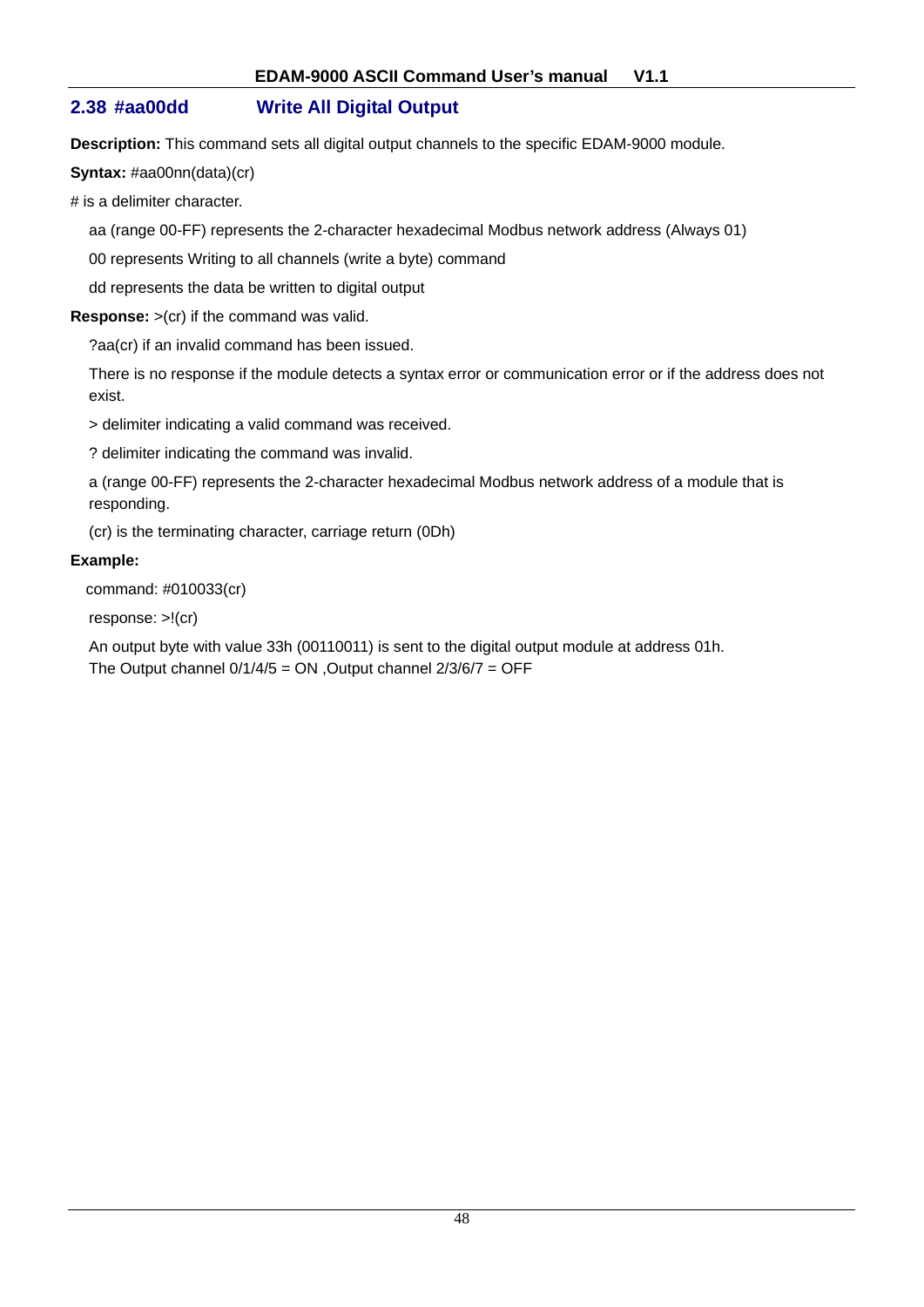## **2.39 #aa1n0d Set Single Digital Output Channel**

**Description:** Set the digital output status of EDAM-9000 digital output module.

**Syntax:** #aa1n0d(cr)

# is a delimiter character.

aa (range 00-FF) represents the 2-character hexadecimal Modbus address (Always 01)

n (range 0-F) represents the specific channel you want to set the output status.

d (range 0-1) represents the status you want to set to the specific channel

(cr) is the terminating character, carriage return (0Dh)

**Response:** !aa(cr) if the command is valid.

?aa(cr) if an invalid operation was entered.

There is no response if the module detects a syntax error or communication error or if the address does not exist.

! Delimiter indicating a valid command was received.

? Delimiter indicating the command was invalid.

aa (range 00-FF) represents the 2-character hexadecimal Modbus address of an EDAM-9000 module.

(cr) is the terminating character, carriage return (0Dh)

#### **Example:** command: #011201(cr)

response: !01

The command set digital channel 2 "ON" status for the specific module at address 01h.

**Example:** command: #011200(cr)

response: !01

The command set digital channel 2 "OFF" status for the specific module at address 01h.